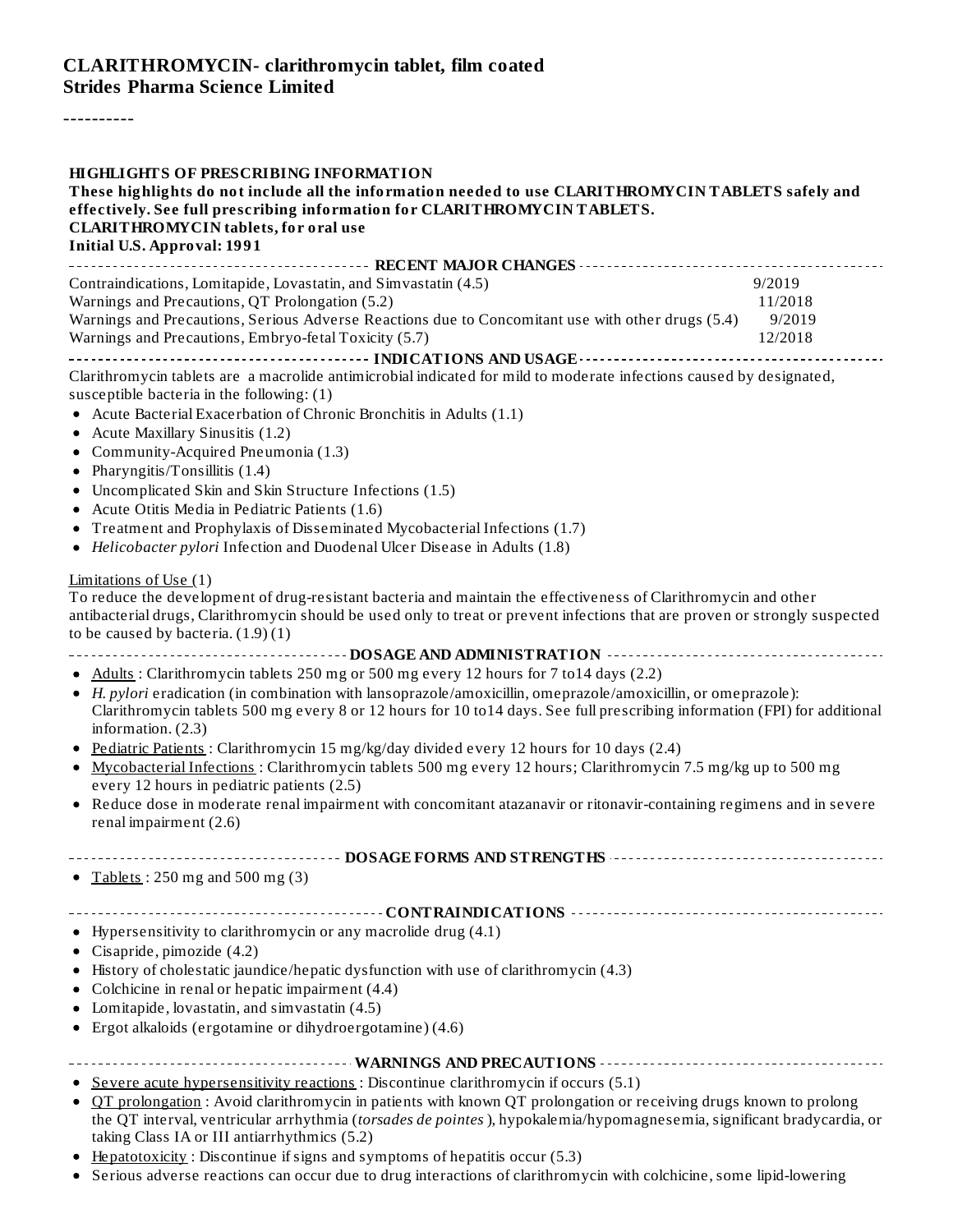agents, some calcium channel blockers, and other drugs (5.4)

- Risk of all-cause mortality one year or more after the end of treatment in patients with coronary artery disease. Balance this potential risk with the treatment benefits when prescribing clarithromycin in these patients (5.5)
- *Clostridium difficile*Associated Diarrhea (CDAD) : Evaluate if diarrhea occurs (5.6)
- Embryo-Fetal Toxicity : Based on animal findings, clarithromycin is not recommended for use in pregnant women except in clinical circumstances where no alternative therapy is appropriate (5.7)
- Exacerbation of myasthenia gravis has been reported in patients receiving clarithromycin therapy (5.8)  $\bullet$

#### **ADVERSE REACTIONS** Most frequent adverse reactions for both adult and pediatric populations in clinical trials: abdominal pain, diarrhea, nausea, vomiting, dysgeusia (6.1) (6) **To report SUSPECTED ADVERSE REACTIONS, contact Strides Pharma Inc. at 1-877-244-9825 or FDA at 1- 800-FDA-1088 or www.fda.gov/medwatch.** (6) (6) **DRUG INTERACTIONS** Co-administration of clarithromycin can alter the concentrations of other drugs. The potential for drug-drug interactions must be considered prior to and during therapy. (4, 5.2, 5.4, 7) (7) **USE IN SPECIFIC POPULATIONS** Geriatric: Increased risk of *torsades de pointes* (8.5) (8) **See 17 for PATIENT COUNSELING INFORMATION.**

**Revised: 11/2019**

#### **FULL PRESCRIBING INFORMATION: CONTENTS\* 1 INDICATIONS AND USAGE**

- 1.1 Acute Bacterial Exacerbation of Chronic Bronchitis
- 1.2 Acute Maxillary Sinusitis
- 1.3 Community-Acquired Pneumonia
- 1.4 Pharyngitis/Tonsillitis
- 1.5 Uncomplicated Skin and Skin Structure Infections
- 1.6 Acute Otitis Media
- 1.7 Treatment and Prophylaxis of Disseminated Mycobacterial Infections
- 1.8 Helicobacter pylori Infection and Duodenal Ulcer Disease
- 1.9 Limitations of Use
- 1.10 Usage

#### **2 DOSAGE AND ADMINISTRATION**

- 2.1 Important Administration Instructions
- 2.2 Adult Dosage
- 2.3 Combination Dosing Regimens for H. pylori Infection
- 2.4 Pediatric Dosage
- 2.5 Dosage Regimens for Mycobacterial Infections
- 2.6 Dosage Adjustment in Patients with Renal Impairment
- 2.7 Dosage Adjustment Due to Drug Interactions

## **3 DOSAGE FORMS AND STRENGTHS**

- **4 CONTRAINDICATIONS**
	- 4.1 Hypersensitivity
	- 4.2 Cisapride and Pimozide
	- 4.3 Cholestatic Jaundice/Hepatic Dysfunction
	- 4.4 Colchicine
	- 4.5 Lomitapide, Lovastatin, and Simvastatin
	- 4.6 Ergot Alkaloids
	- 4.7 Contraindications for Co-administered Drugs

#### **5 WARNINGS AND PRECAUTIONS**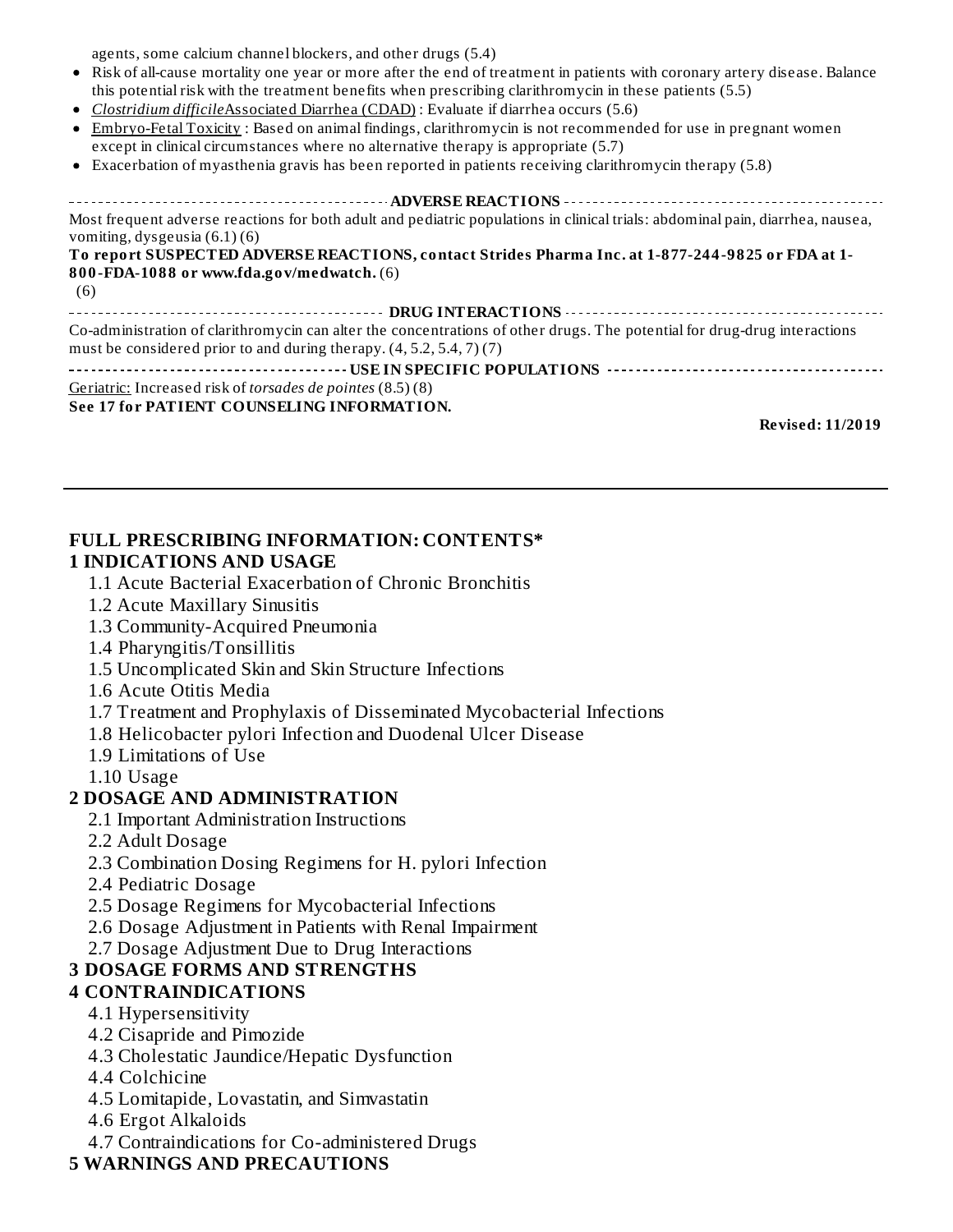- 5.1 Severe Acute Hypersensitivity Reactions
- 5.2 QT Prolongation
- 5.3 Hepatotoxicity
- 5.4 Serious Adverse Reactions Due to Concomitant Use with Other Drugs
- 5.5 All-Cause Mortality in Patients With Coronary Artery Disease 1 to 10 Years After Clarithromycin Exposure
- 5.6 Clostridium difficile Associated Diarrhea
- 5.7 Embryo-fetal Toxicity
- 5.8 Exacerbation of Myasthenia Gravis
- 5.9 Development of Drug Resistant Bacteria

### **6 ADVERSE REACTIONS**

- 6.1 Clinical Trials Experience
- 6.2 Postmarketing Experience

#### **7 DRUG INTERACTIONS**

### **8 USE IN SPECIFIC POPULATIONS**

- 8.1 Pregnancy
- 8.2 Lactation
- 8.3 Females and Males of Reproductive Potential
- 8.4 Pediatric Use
- 8.5 Geriatric Use
- 8.6 Renal and Hepatic Impairment
- **10 OVERDOSAGE**

### **11 DESCRIPTION**

## **12 CLINICAL PHARMACOLOGY**

- 12.1 Mechanism of Action
- 12.3 Pharmacokinetics
- 12.4 Microbiology

## **13 NONCLINICAL TOXICOLOGY**

- 13.1 Carcinogenesis, Mutagenesis, Impairment of Fertility
- 13.2 Animal Toxicology and/or Pharmacology

## **14 CLINICAL STUDIES**

- 14.1 Mycobacterial Infections
- 14.2 Otitis Media
- 14.3 H. pylori Eradication to Decrease the Risk of Duodenal Ulcer Recurrence

## **15 REFERENCES**

## **16 HOW SUPPLIED/STORAGE AND HANDLING**

#### **17 PATIENT COUNSELING INFORMATION**

\* Sections or subsections omitted from the full prescribing information are not listed.

## **FULL PRESCRIBING INFORMATION**

## **1 INDICATIONS AND USAGE**

#### **1.1 Acute Bacterial Exacerbation of Chronic Bronchitis**

Clarithromycin tablets are indicated in adults for the treatment of mild to moderate infections caused by susceptible isolates due to *Haemophilus influenzae, Haemophilus parainfluenzae, Moraxella catarrhalis,* or *Streptococcus pneumoniae* [*see Indications and Usage (1.9)*].

## **1.2 Acute Maxillary Sinusitis**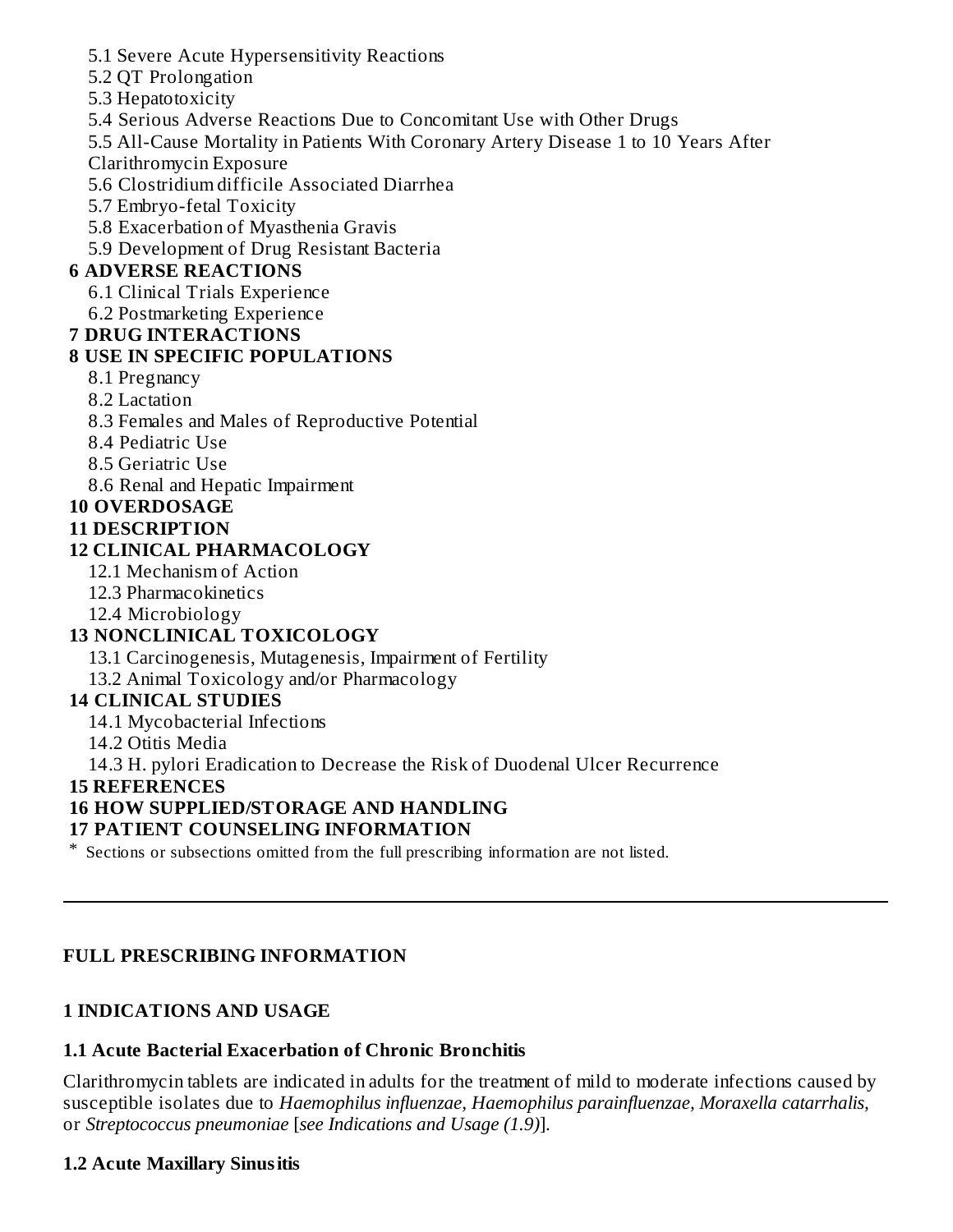Clarithromycin tablets (in adults) are indicated for the treatment of mild to moderate infections caused by susceptible isolates due to *Haemophilus influenzae, Moraxella catarrhalis,* or *Streptococcus pneumoniae* [*seeIndications and Usage (1.9)*].

## **1.3 Community-Acquired Pneumonia**

Clarithromycin tablets are indicated [*see Indications and Usage (1.9)*] for the treatment of mild to moderate infections caused by susceptible isolates due to:

- *Haemophilus influenzae* (in adults)
- *Mycoplasma pneumoniae, Streptococcus pneumoniae, Chlamydophila pneumoniae* (in adults and pediatric patients)

## **1.4 Pharyngitis/Tonsillitis**

Clarithromycin tablets are indicated for the treatment of mild to moderate infections caused by susceptible isolates due to *Streptococcus pyogenes* as an alternative in individuals who cannot use first line therapy.

### **1.5 Uncomplicated Skin and Skin Structure Infections**

Clarithromycin tablets are indicated for the treatment of mild to moderate infections caused by susceptible isolates due to *Staphylococcus aureus,* or *Streptococcus pyogenes*.

## **1.6 Acute Otitis Media**

Clarithromycin tablets are indicated in pediatric patients for the treatment of mild to moderate infections caused by susceptible isolates due to *Haemophilus influenzae, Moraxella catarrhalis,* or *Streptococcus pneumoniae* [*seeClinical Studies (14.2)*].

### **1.7 Treatment and Prophylaxis of Diss eminated Mycobacterial Infections**

Clarithromycin tablets are indicated for the treatment of mild to moderate infections caused by susceptible isolates due to *Mycobacterium avium* or *Mycobacterium intracellulare* in patients with advanced HIV infection [*seeClinical Studies (14.1)*].

## **1.8 Helicobacter pylori Infection and Duodenal Ulcer Dis eas e**

Clarithromycin tablets are given in combination with other drugs in adults as described below to eradicate *H. pylori*. The eradication of *H. pylori* has been demonstrated to reduce the risk of duodenal ulcer recurrence [*see Clinical Studies (14.3)*].

- Clarithromycin tablets in combination with amoxicillin and PREVACID (lansoprazole) or PRILOSEC (omeprazole) delayed-release capsules, as triple therapy, are indicated for the treatment of patients with*H. pylori* infection and duodenal ulcer disease (active or five-year history of duodenal ulcer) to eradicate *H. pylori* .
- Clarithromycin tablets in combination with PRILOSEC (omeprazole) capsules are indicated for the treatment of patients with an active duodenal ulcer associated with *H. pylori* infection. Regimens which contain clarithromycin tablets as the single antibacterial agent are more likely to be associated with the development of clarithromycin resistance among patients who fail therapy. Clarithromycincontaining regimens should not be used in patients with known or suspected clarithromycin resistant isolates because the efficacy of treatment is reduced in this setting.

## **1.9 Limitations of Us e**

There is resistance to macrolides in certain bacterial infections caused by *Streptococcus pneumoniae* and *Staphylococcus aureus*. Susceptibility testing should be performed when clinically indicated.

#### **1.10 Usage**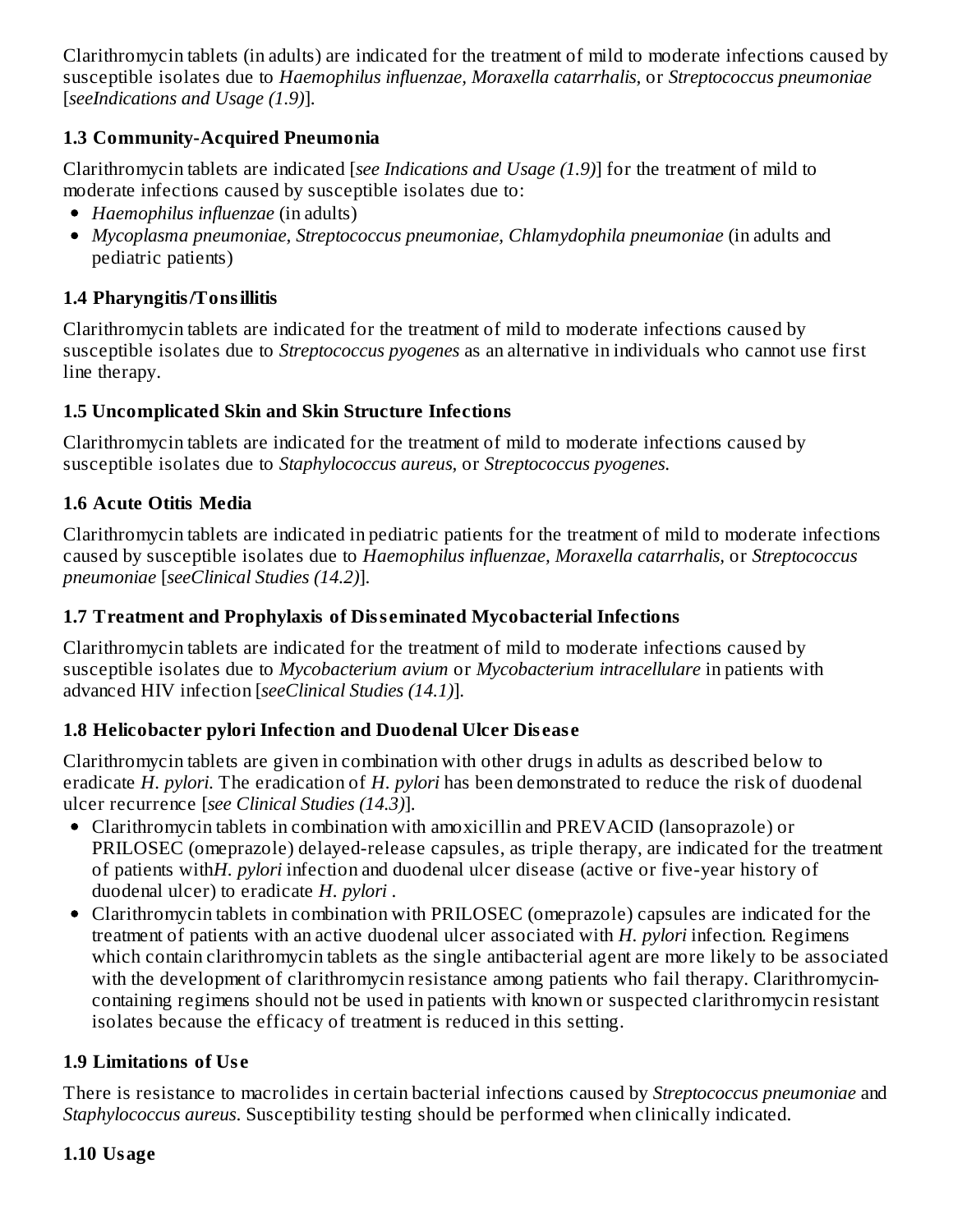To reduce the development of drug-resistant bacteria and maintain the effectiveness of clarithromycin and other antibacterial drugs, clarithromycin should be used only to treat or prevent infections that are proven or strongly suspected to be caused by susceptible bacteria. When culture and susceptibility information are available, they should be considered in selecting or modifying antibacterial therapy. In the absence of such data, local epidemiology and susceptibility patterns may contribute to the empiric selection of therapy.

# **2 DOSAGE AND ADMINISTRATION**

## **2.1 Important Administration Instructions**

Clarithromycin tablets may be given with or without food.

# **2.2 Adult Dosage**

The recommended dosages of clarithromycin tablets for the treatment of mild to moderate infections in adults are listed in Table 1.

|                                                                                                                                                                             | <b>Clarithromycin Tablets</b> |                           |  |
|-----------------------------------------------------------------------------------------------------------------------------------------------------------------------------|-------------------------------|---------------------------|--|
| <b>Infection</b>                                                                                                                                                            | Dosage<br>(Every 12 Hours)    | <b>Duration</b><br>(Days) |  |
| Acute bacterial exacerbation of<br>chronic bronchitis                                                                                                                       | 250 to 500 mg                 | $7^2$ to 14               |  |
| Acute maxillary sinusitis                                                                                                                                                   | $500$ mg                      | 14                        |  |
| Community-acquired pneumonia                                                                                                                                                | $250$ mg                      | $7^3$ to 14               |  |
| Pharyngitis/Tonsillitis                                                                                                                                                     | $250$ mg                      | 10                        |  |
| Uncomplicated skin and skin<br>structure infections                                                                                                                         | 250 mg                        | 7 to 14                   |  |
| Treatment and prophylaxis of<br>disseminated Mycobacterium<br>avium disease [seeDosage and<br>Administration $(2.5)$ ]                                                      | 500 mg <sup>4</sup>           |                           |  |
| H.pylori eradication to reduce the<br>risk of duodenal ulcer<br>recurrence with amoxicillin and<br>omeprazole or lansoprazole<br>[seeDosage and Administration<br>$(2.3)$ ] | $500$ mg                      | 10 to 14                  |  |
| H.pylori e radication to reduce the<br>risk of duodenal ulcer recurrence<br>with omeprazole [seeDosage and<br>Administration (2.3) ]                                        | $500$ mg.<br>Every 8 Hours    | 14                        |  |

# **Table 1. Adult Dosage Guidelines**

1. For M. catarrhalis and S. pneumoniae use 250 mg. For H. influenzae and H. parainfluenzae, use 500 mg.

2. For H. parainfluenzae, the duration of therapy is 7 days.

3. For H. influenzae, the duration of therapy is 7 days.

4 . Clarithromycin tablets therapy should continue if clinical response is observed. Clarithromycin tablets can be discontinued when the patient is considered at low risk of disseminated infection.

# **2.3 Combination Dosing Regimens for H. pylori Infection**

**Triple Therapy: Clarithromycin tablets /lansoprazole/amoxicillin** The recommended adult dosage is 500 mg clarithromycin tablets, 30 mg lansoprazole, and 1 gram amoxicillin, all given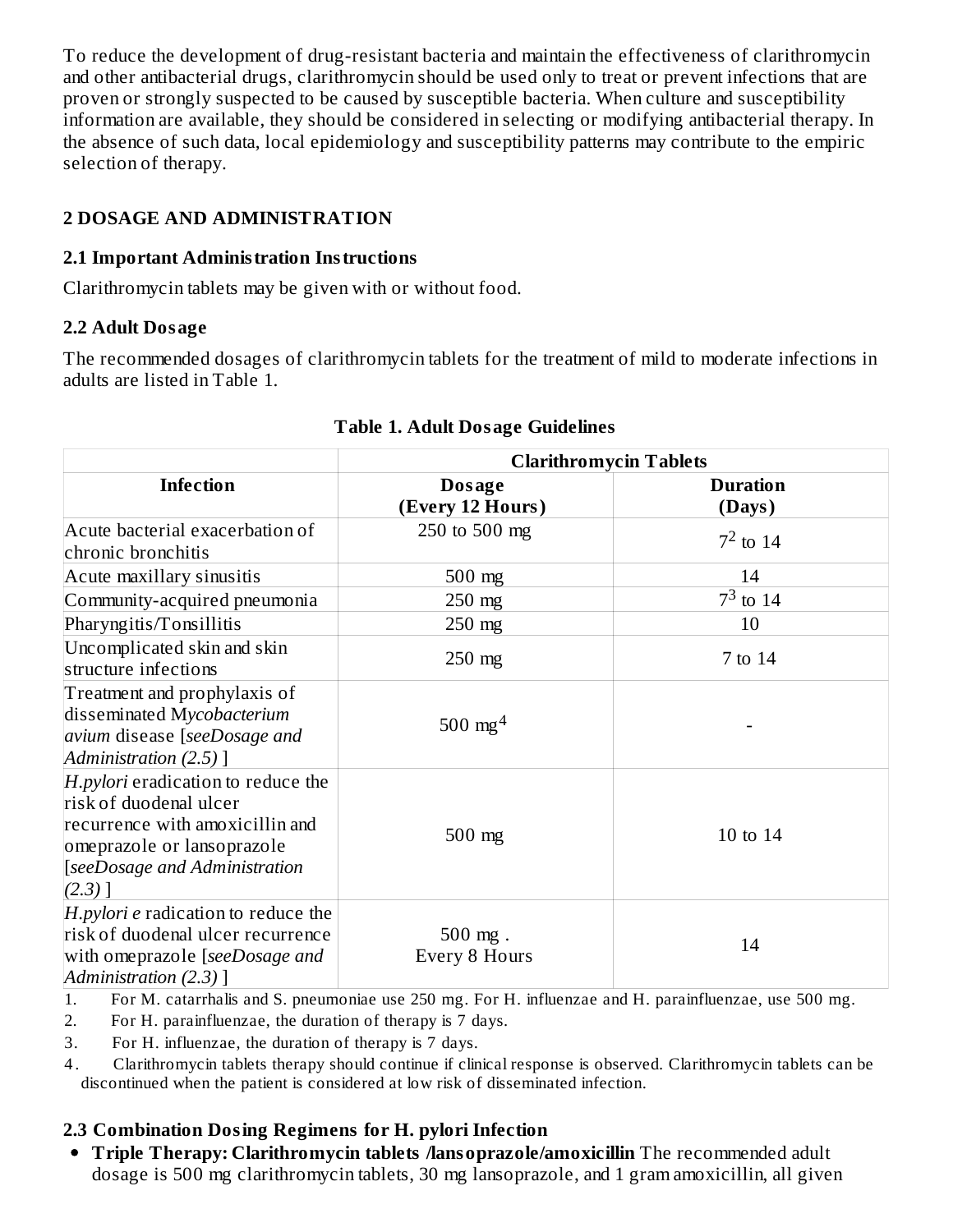every 12 hours for 10 or 14 days [*see Indications and Usage (1.8) and Clinical Studies (14.3)* ].

- **Triple therapy: Clarithromycin tablets /omeprazole/amoxicillin** The recommended adult dosage is 500 mg clarithromycin tablets, 20 mg omeprazole, and 1 gram amoxicillin; all given every 12 hours for 10 days. In patients with an ulcer present at the time of initiation of therapy, an additional 18 days of omeprazole 20 mg once daily is recommended for ulcer healing and symptom relief [*see Indications and Usage (1.8) and Clinical Studies (14.3)* ].
- **Dual therapy: Clarithromycin tablets /omeprazole** The recommended adult dosage is 500 mg clarithromycin tablets given every 8 hours and 40 mg omeprazole given once every morning for 14 days. An additional 14 days of omeprazole 20 mg once daily is recommended for ulcer healing and symptom relief [*see Indications and Usage (1.8) and Clinical Studies (14.3)* ].

### **2.4 Pediatric Dosage**

The recommended daily dosage is 15 mg/kg/day divided every 12 hours for 10 days (up to the adult dose). Refer to dosage regimens for mycobacterial infections in pediatric patients for additional dosage information [*see Dosage and Administration (2.5)*].

#### **2.5 Dosage Regimens for Mycobacterial Infections**

For the treatment of disseminated infection due to *Mycobacterium avium* complex (MAC), clarithromycin tablets are recommended as the primary agent. Clarithromycin tablets should be used in combination with other antimycobacterial drugs (e.g. ethambutol) that have shown *in vitro* activity against MAC or clinical benefit in MAC treatment [*see Clinical Studies (14.1)*].

#### Adult Patients

For treatment and prophylaxis of mycobacterial infections in adults, the recommended dose of clarithromycin tablet is 500 mg every 12 hours.

#### Pediatric Patients

For treatment and prophylaxis of mycobacterial infections in pediatric patients, the recommended dose is 7.5 mg/kg every 12 hours up to 500 mg every 12 hours [*see Use in Specific Populations (8.4) and Clinical Studies (14.1)*].

Clarithromycin tablets therapy should continue if clinical response is observed. Clarithromycin tablets can be discontinued when the patient is considered at low risk of disseminated infection.

#### **2.6 Dosage Adjustment in Patients with Renal Impairment**

See Table 2 for dosage adjustment in patients with moderate or severe renal impairment with or without concomitant atazanavir or ritonavir-containing regimens [*see Drug Interactions (7)*].

#### **Table 2. Clarithromycin Tablets Dosage Adjustments in Patients with Renal Impairment**

|                                                                                                                                                                                                   | <b>Recommended Clarithromycin Tablets Dosage</b><br>Reduction |
|---------------------------------------------------------------------------------------------------------------------------------------------------------------------------------------------------|---------------------------------------------------------------|
| Patients with severe renal impairment ( $CL_{cr}$ of $\leq 30$<br>mL/min                                                                                                                          | Reduce the dosage of clarithromycin tablets by<br>50%         |
| Patients with moderate renal impairment (CL <sub>cr</sub> of 30 Reduce the dosage of clarithromycin tablets by<br>to 60 mL/min) taking concomitant atazanavir or<br>ritonavir-containing regimens | 50%                                                           |
| Patients with severe renal impairment ( $CL_{cr}$ of <30<br>ml/min)                                                                                                                               | Reduce the dosage of clarithromycin tablets by<br>75%         |
| taking concomitant atazanavir or ritonavir-<br>containing regimens                                                                                                                                |                                                               |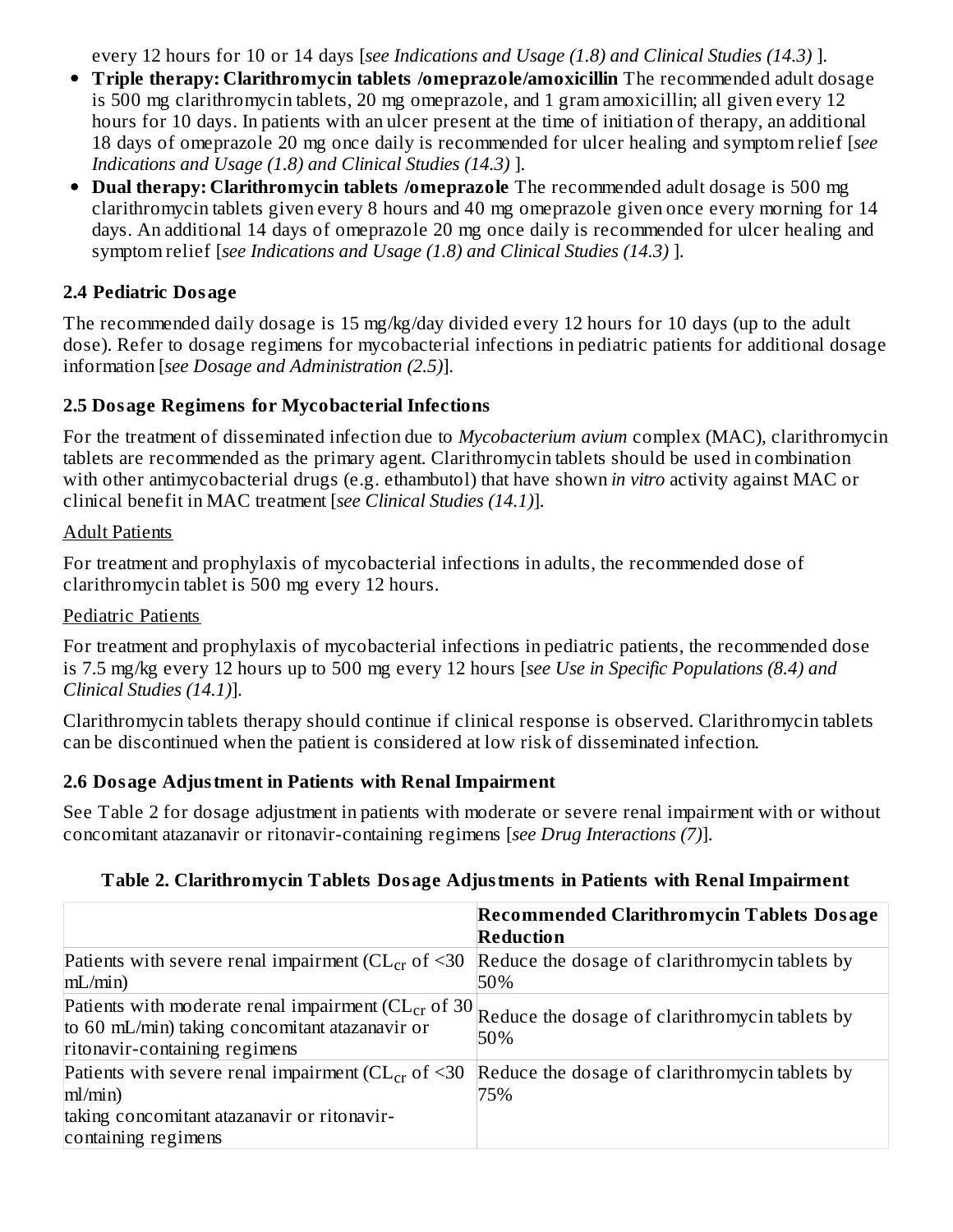### **2.7 Dosage Adjustment Due to Drug Interactions**

Decrease the dose of clarithromycin tablets by 50% when co-administered with atazanavir [*see Drug Interactions (7)*]. Dosage adjustments for other drugs when co-administered with clarithromycin tablets may be recommended due to drug interactions [*see Drug Interactions (7)*].

#### **3 DOSAGE FORMS AND STRENGTHS**

- Clarithromycin Tablets USP, 250 mg are White of off white, film-coated, oval shaped tablets debossed with 'V 24' on one side and plain on the other side.
- Clarithromycin Tablets USP, 500 mg are White of off white, film-coated, oval shaped tablets debossed with 'V 23' on one side and plain on the other side.

### **4 CONTRAINDICATIONS**

### **4.1 Hypers ensitivity**

Clarithromycin is contraindicated in patients with a known hypersensitivity to clarithromycin, erythromycin, or any of the macrolide antibacterail drugs [*see Warnings and Precautions (5.1)*].

### **4.2 Cisapride and Pimozide**

Concomitant administration of clarithromycin with cisapride and pimozide is contraindicated [*see Drug Interactions (7)*].

There have been postmarketing reports of drug interactions when clarithromycin is coadministered with cisapride or pimozide, resulting in cardiac arrhythmias (QT prolongation, ventricular tachycardia, ventricular fibrillation, and *torsades de pointes*) most likely due to inhibition of metabolism of these drugs by clarithromycin. Fatalities have been reported.

## **4.3 Cholestatic Jaundice/Hepatic Dysfunction**

Clarithromycin is contraindicated in patients with a history of cholestatic jaundice or hepatic dysfunction associated with prior use of clarithromycin.

## **4.4 Colchicine**

Concomitant administration of clarithromycin and colchicine is contraindicated in patients with renal or hepatic impairment.

#### **4.5 Lomitapide, Lovastatin, and Simvastatin**

Concomitant administration of clarithomycin with lomitapide is contraindicated due to potential for markedly increased transaminases *[see Warnings and Precautions (5.4) and Drug Interactions (7)].*

Concomitant administration of clarithomycin with HMG-CoA reductase inhibitors (statins) that are extensively metabolized by CYP3A4 (lovastatin or simvastatin) is contraindicated, due to the increased risk of myopathy, including rhabdomyolysis *[see Warnings and Precautions (5.4) and Drug Interactions (7)].*

## **4.6 Ergot Alkaloids**

Concomitant administration of clarithromycin and ergotamine or dihydroergotamine is contraindicated [*see Drug Interactions (7)*].

## **4.7 Contraindications for Co-administered Drugs**

For information about contraindications of other drugs indicated in combination with clarithromycin, refer to their full prescribing information (contraindications section).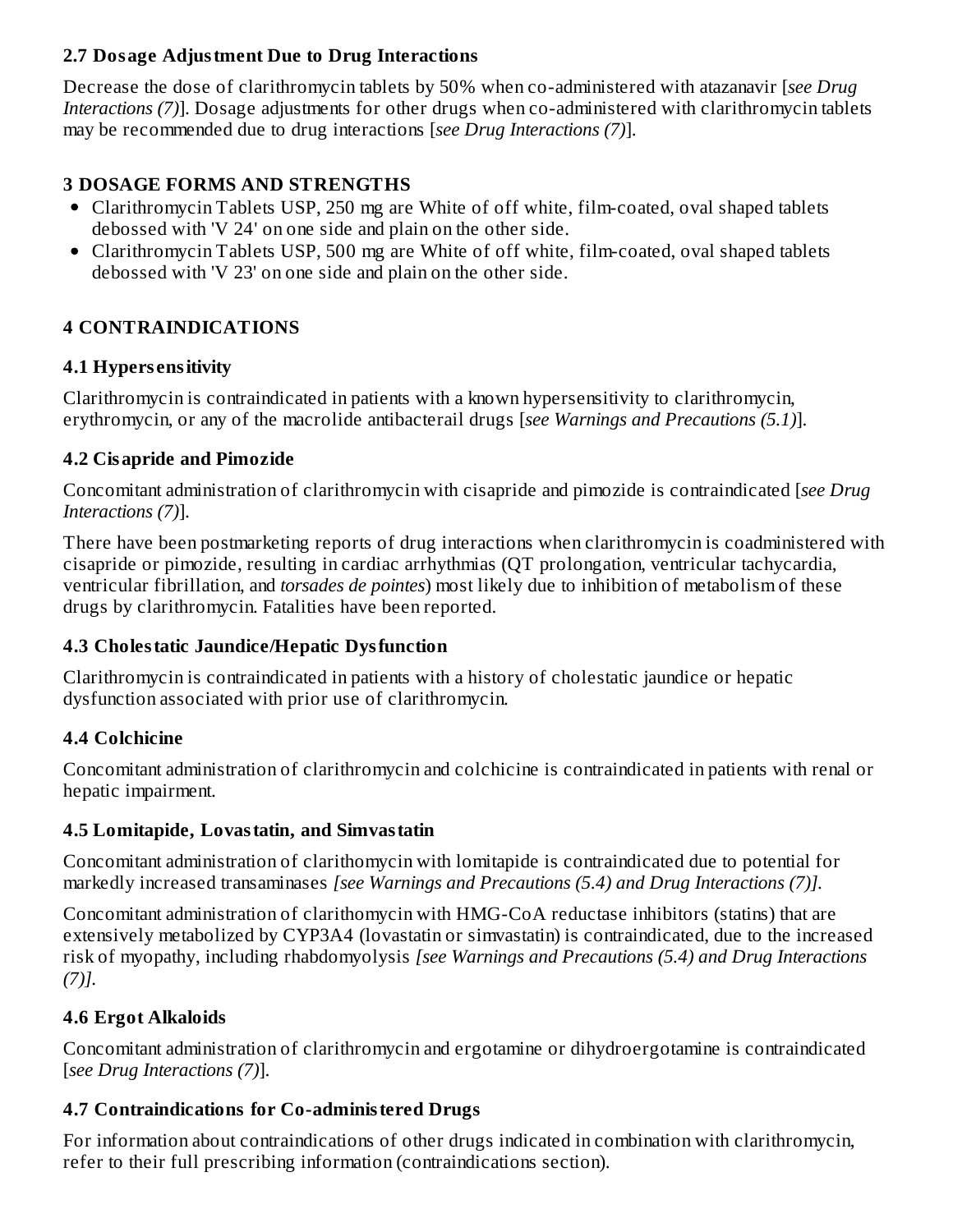### **5 WARNINGS AND PRECAUTIONS**

### **5.1 Severe Acute Hypers ensitivity Reactions**

In the event of severe acute hypersensitivity reactions, such as anaphylaxis, Stevens-Johnson Syndrome, toxic epidermal necrolysis, drug rash with eosinophilia and systemic symptoms (DRESS), Henoch-Schonlein purpura, and acute generalized exanthematous pustulosis, discontinue clarithromycin therapy immediately and institute appropriate treatment.

# **5.2 QT Prolongation**

Clarithromycin has been associated with prolongation of the QT interval and infrequent cases of arrhythmia. Cases of *torsades de pointes* have been spontaneously reported during postmarketing surveillance in patients receiving clarithromycin. Fatalities have been reported.

Avoid clarithromycin in the following patients:

- Patients with known prolongation of the QT interval, ventricular cardiac arrhythmia, including *torsades de pointes*
- Patients receiving drugs known to prolong the QT interval [*see also Contraindications (4.2)* ]
- Patients with ongoing proarrhythmic conditions such as uncorrected hypokalemia or hypomagnesemia, clinically significant bradycardia and in patients receiving Class IA (quinidine, procainamide, disopyramide) or Class III (dofetilide, amiodarone, sotalol) antiarrhythmic agents

Elderly patients may be more susceptible to drug-associated effects on the QT interval [*see Use in Specific Populations (8.5)*].

## **5.3 Hepatotoxicity**

Hepatic dysfunction, including increased liver enzymes, and hepatocellular and/or cholestatic hepatitis, with or without jaundice, has been reported with clarithromycin. This hepatic dysfunction may be severe and is usually reversible. In some instances, hepatic failure with fatal outcome has been reported and generally has been associated with serious underlying diseases and/or concomitant medications. Symptoms of hepatitis can include anorexia, jaundice, dark urine, pruritus, or tender abdomen. Discontinue clarithromycin immediately if signs and symptoms of hepatitis occur.

## **5.4 Serious Advers e Reactions Due to Concomitant Us e with Other Drugs**

Drugs metabolized by CYP3A4: Serious adverse reactions have been reported in patients taking clarithromycin concomitantly with CYP3A4 substrates. These include colchicine toxicity with colchicine; rhabdomyolysis with simvastatin, lovastatin, and atorvastatin; hypoglycemia and cardiac arrhythmias (e.g., *torsades de pointes*) with disopyramide; hypotension and acute kidney injury with calcium channel blockers metabolized by CYP3A4 (e.g., verapamil, amlodipine, diltiazem, nifedipine). Most reports of acute kidney injury with calcium channel blockers metabolized by CYP3A4 involved elderly patients 65 years of age or older. Use clarithromycin with caution when administered concurrently with medications that induce the cytochrome CYP3A4 enzyme. The use of clarithromycin with simvastatin, lovastatin, ergotamine, or dihydroergotamine is contraindicated [*see Contraindications (4.5, 4.6) and Drug Interactions (7)*].

Colchicine: Life-threatening and fatal drug interactions have been reported in patients treated with clarithromycin and colchicine. Clarithromycin is a strong CYP3A4 inhibitor and this interaction may occur while using both drugs at their recommended doses. If co-administration of clarithromycin and colchicine is necessary in patients with normal renal and hepatic function, reduce the dose of colchicine. Monitor patients for clinical symptoms of colchicine toxicity. Concomitant administration of clarithromycin and colchicine is contraindicated in patients with renal or hepatic impairment [*see Contraindications (4.4) and Drug Interactions (7)*].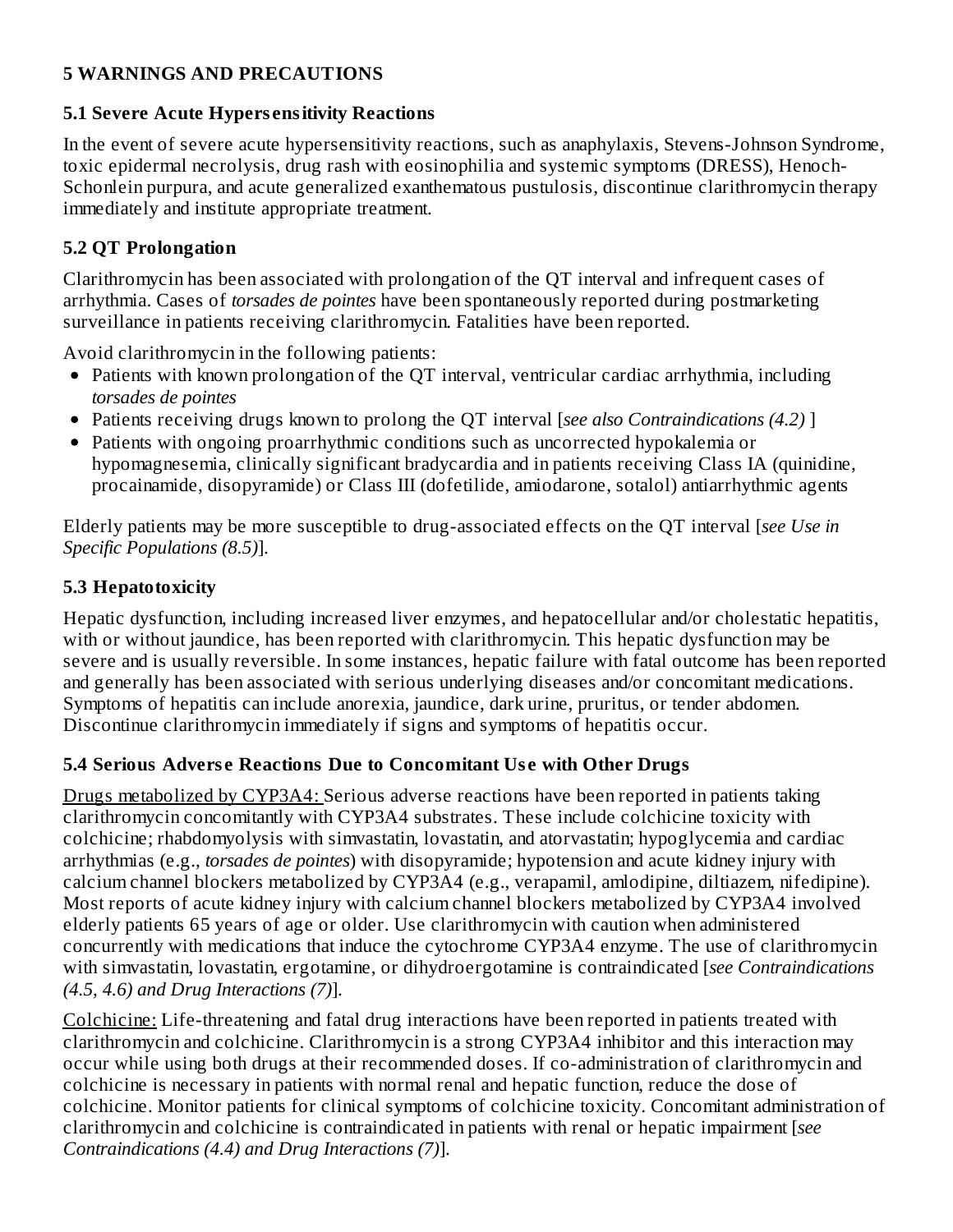Lomitapide: Concomitant use of Clarithromycin with lomitapide is contraindicated *[see Contraindications (4.5)]*. Lomitapide is metabolized by CYP3A4, and concomitant treatment with Clarithromycin increases the plasma concentration of lomitapide, which increases the risk of elevation in transaminases *[see Drug Interactions (7)]*. If treatment with Clarithromycin cannot be avoided, therapy with lomitapide must be suspended during the course of treatment

HMG-CoA Reductase Inhibitors (Statin*s*): Concomitant use of clarithromycin with lovastatin or simvastatin is contraindicated [*se eContraindications (4.5)*] as these statins are extensively metabolized by CYP3A4, and concomitant treatment with clarithromycin increases their plasma concentration, which increases the risk of myopathy, including rhabdomyolysis. Cases of rhabdomyolysis have been reported in patients taking clarithromycin concomitantly with these statins. If treatment with clarithromycin cannot be avoided, therapy with lovastatin or simvastatin must be suspended during the course of treatment.

Exercise caution when prescribing clarithromycin with atorvastatin or pravastatin. In situations where the concomitant use of clarithromycin with atorvastatin or pravastatin cannot be avoided, atorvastatin dose should not exceed 20 mg daily and pravastatin dose should not exceed 40 mg daily. Use of a statin that is not dependent on CYP3A metabolism (e.g. fluvastatin) can be considered. It is recommended to prescribe the lowest registered dose if concomitant use cannot be avoided.

Oral Hypoglycemic Agents/Insulin: The concomitant use of clarithromycin and oral hypoglycemic agents and/or insulin can result in significant hypoglycemia. With certain hypoglycemic drugs such as nateglinide, pioglitazone, repaglinide and rosiglitazone, inhibition of CYP3A enzyme by clarithromycin may be involved and could cause hypoglycemia when used concomitantly. Careful monitoring of glucose is recommended [*see Drug Interactions (7)].*

Quetiapine: Use quetiapine and clarithromycin concomitantly with caution. Co-administration could result in increased quetiapine exposure and quetiapine related toxicities such as somnolence, orthostatic hypotension, altered state of consciousness, neuroleptic malignant syndrome, and QT prolongation. Refer to quetiapine prescribing information for recommendations on dose reduction if co-administered with CYP3A4 inhibitors such as clarithromycin [*see Drug Interactions (7)*].

Oral Anticoagulants: There is a risk of serious hemorrhage and significant elevations in INR and prothrombin time when clarithromycin is co-administered with warfarin. Monitor INR and prothrombin times frequently while patients are receiving clarithromycin and oral anticoagulants concurrently [*see Drug Interactions (7)*].

Benzodiazepines: Increased sedation and prolongation of sedation have been reported with concomitant administration of clarithromycin and triazolobenzodiazepines, such as triazolam and midazolam [*see Drug Interactions (7)*].

## **5.5 All-Caus e Mortality in Patients With Coronary Artery Dis eas e 1 to 10 Years After Clarithromycin Exposure**

In one clinical trial evaluating treatment with clarithromycin on outcomes in patients with coronary artery disease, an increase in risk of all-cause mortality one year or more after the end of treatment was observed in patients randomized to receive clarithromycin.<sup>1</sup> Clarithromycin for treatment of coronary artery disease is not an approved indication. The cause of the increased risk has not been established. Other epidemiologic studies evaluating this risk have shown variable results [*see Adverse Reactions (6.1)*]. Consider balancing this potential risk with the treatment benefits when prescribing Clarithromycin in patients who have suspected or confirmed coronary artery disease.

# **5.6 Clostridium difficile Associated Diarrhea**

*Clostridium difficile* associated diarrhea (CDAD) has been reported with use of nearly all antibacterial agents, including clarithromycin, and may range in severity from mild diarrhea to fatal colitis. Treatment with antibacterial agents alters the normal flora of the colon leading to overgrowth of *C. difficile*.

*C. difficile* produces toxins A and B which contribute to the development of CDAD. Hypertoxin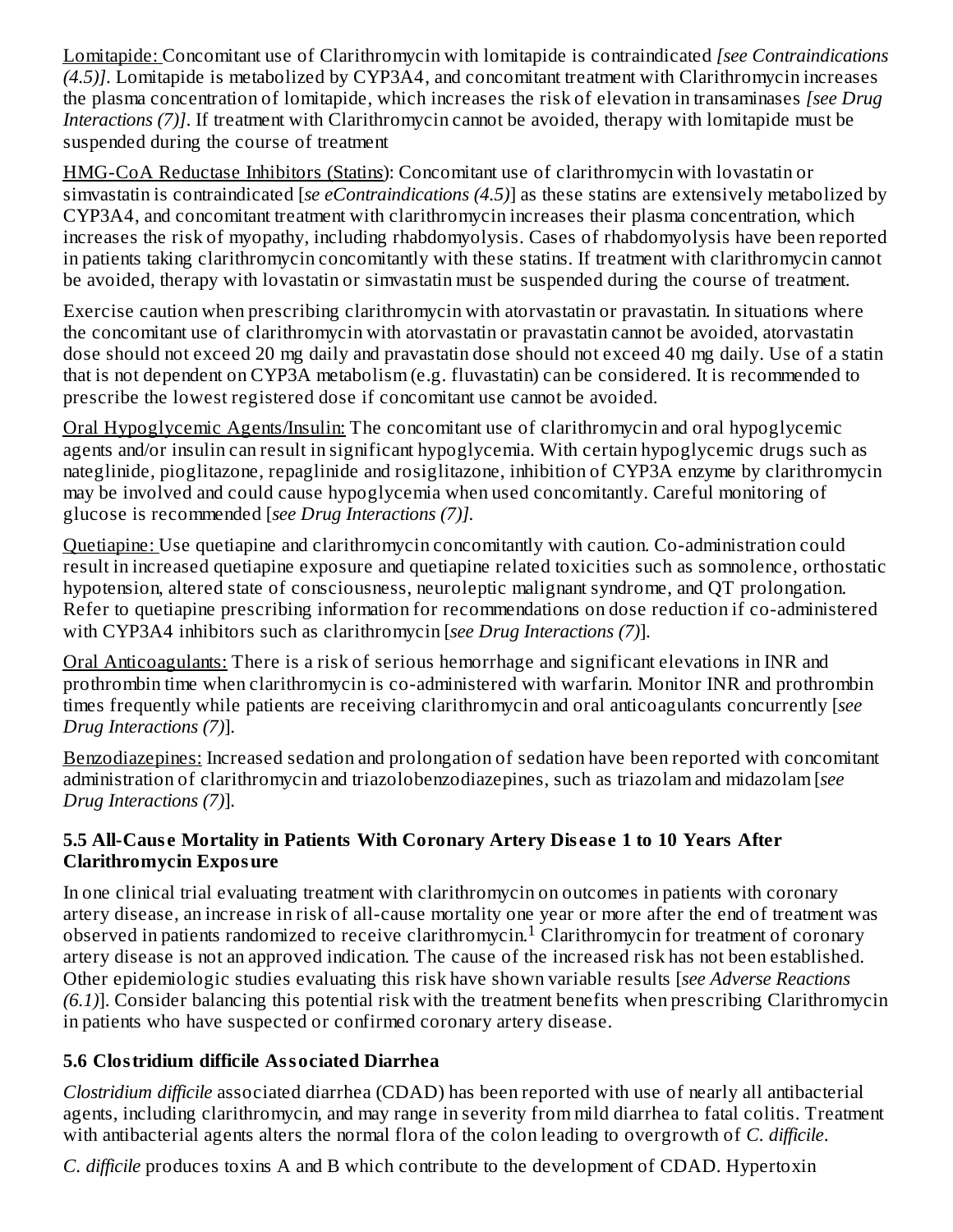producing strains of *C. difficile* cause increased morbidity and mortality, as these infections can be refractory to antimicrobial therapy and may require colectomy. CDAD must be considered in all patients who present with diarrhea following antibacterial use. Careful medical history is necessary since CDAD has been reported to occur over two months after the administration of antibacterial agents.

If CDAD is suspected or confirmed, ongoing antibacterial use not directed against *C. difficile* may need to be discontinued. Appropriate fluid and electrolyte management, protein supplementation, antibacterial treatment of *C. difficile*, and surgical evaluation should be instituted as clinically indicated.

# **5.7 Embryo-fetal Toxicity**

Based on findings from animal studies, Clarithromycin is not recommended for use in pregnant women except in clinical circumstances where no alternative therapy is appropriate. If clarithromycin is used during pregnancy, or if pregnancy occurs while the patient is taking this drug, the patient should be apprised of the potential hazard to the fetus. Clarithromycin demonstrated adverse effects on pregnancy outcome and/or embryo fetal development, including fetal malformations, in pregnant animals administered oral clarithromycin [*see Use in Specific Populations (8.1)*].

### **5.8 Exacerbation of Myasthenia Gravis**

Exacerbation of symptoms of myasthenia gravis and new onset of symptoms of myasthenic syndrome has been reported in patients receiving clarithromycin therapy.

## **5.9 Development of Drug Resistant Bacteria**

Prescribing clarithromycin in the absence of a proven or strongly suspected bacterial infection or a prophylactic indication is unlikely to provide benefit to the patient and increases the risk of the development of drug-resistant bacteria.

## **6 ADVERSE REACTIONS**

The following serious adverse reactions are described below and elsewhere in the labeling:

- Acute Hypersensitivity Reactions [*see Warnings and Precautions (5.1)* ]
- QT Prolongation [*see Warnings and Precautions (5.2)* ]
- Hepatotoxicity [*see Warnings and Precautions (5.3)* ]
- Serious Adverse Reactions Due to Concomitant Use with Other Drugs [*see Warnings and Precautions (5.4)* ]
- *Clostridium difficile* Associated Diarrhea [*see Warnings and Precautions (5.6)* ]
- Exacerbation of Myasthenia Gravis [*see Warnings and Precautions (5.8)* ]

## **6.1 Clinical Trials Experience**

Because clinical studies are conducted under widely varying conditions, adverse reaction rates observed in the clinical studies of a drug cannot be directly compared to rates in the clinical studies of another drug and may not reflect the rates observed in practice.

Based on pooled data across all indications, the most frequent adverse reactions for both adult and pediatric populations observed in clinical trials are abdominal pain, diarrhea, nausea, vomiting and dysgeusia. Also reported were dyspepsia, liver function test abnormal, anaphylactic reaction, candidiasis, headache, insomnia, and rash.

The subsequent subsections list the most common adverse reactions for prophylaxis and treatment of mycobacterial infections and duodenal ulcer associated with *H. pylori* infection. In general, these profiles are consistent with the pooled data described above.

#### Prophylaxis of Mycobacterial Infections

In AIDS patients treated with clarithromycin over long periods of time for prophylaxis against *M.*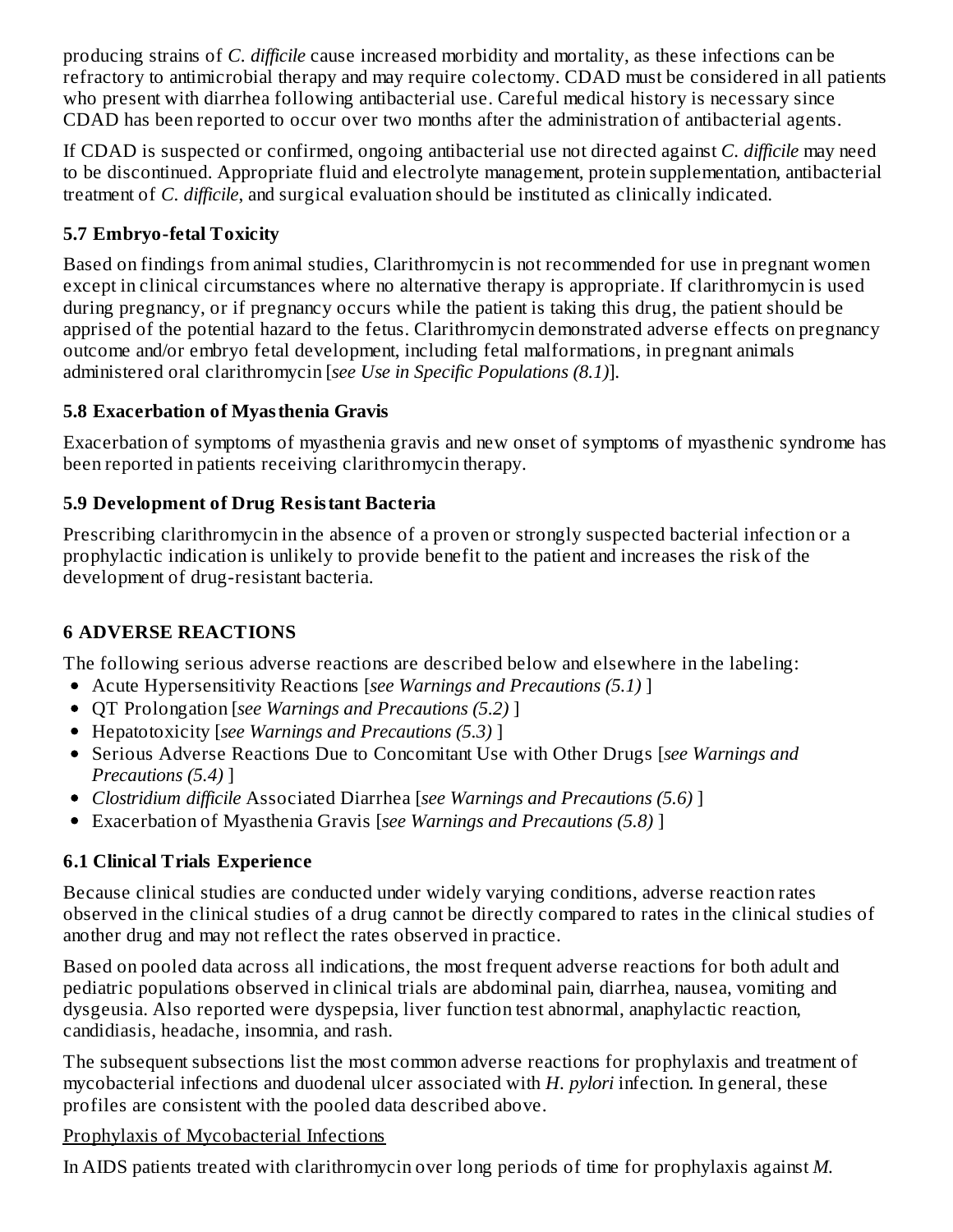*avium*, it was often difficult to distinguish adverse reactions possibly associated with clarithromycin administration from underlying HIV disease or intercurrent illness. Median duration of treatment was 10.6 months for the clarithromycin group and 8.2 months for the placebo group.

#### **Table 4. Incidence Rates (%) of Selected Advers e Reactions in 1 Immunocompromis ed Adult Patients Receiving Prophylaxis Against M. avium Complex**

| Body System <sup>2</sup>     | <b>Clarithromycin</b> | <b>Placebo</b> |  |
|------------------------------|-----------------------|----------------|--|
| <b>Adverse</b>               | $(n=339)$ %           | $(n=339)$      |  |
| Reaction                     |                       | $\%$           |  |
| <b>Body as a Whole</b>       |                       |                |  |
| Abdominal pain               | 5%                    | 4%             |  |
| Headache                     | 3%                    | 1%             |  |
| <b>Diges tive</b>            |                       |                |  |
| Diarrhea                     | 8%                    | 4%             |  |
| Dyspepsia                    | 4%                    | 3%             |  |
| Flatulence                   | 2%                    | 1%             |  |
| Nausea                       | 11%                   | 7%             |  |
| Vomiting                     | 6%                    | 3%             |  |
| <b>Skin &amp; Appendages</b> |                       |                |  |
| Rash                         | 3%                    | 4%             |  |
| <b>Special Senses</b>        |                       |                |  |
| <b>Taste Perversion</b>      | 8% <sup>3</sup>       | 0.3%           |  |

1.Includes those events possibly or probably related to study drug and excludes concurrent conditions.

2.% or greater Adverse Reaction Incidence Rates for either treatment group.

3.Significant higher incidence compared to the placebo-treated group.

Discontinuation due to adverse reactions occurred in 18% of patients receiving clarithromycin compared to 17% of patients receiving placebo in this trial. Primary reasons for discontinuation in clarithromycin treated patients include headache, nausea, vomiting, depression, and taste perversion.

#### *Changes in Laboratory Values:*

Selected laboratory adverse experiences that were reported during therapy in greater than 2 % of adult patients treated with clarithromycin in a randomized double-blind clinical trial involving 682 patients are presented in Table 5.

In immunocompromised patients receiving prophylaxis against *M. avium*, evaluations of laboratory values were made by analyzing those values outside the seriously abnormal value (i.e., the extreme high or low limit) for the specified test.

#### **Table 5. Percentage of Patients Exceeding Extreme Laboratory Values in Patients Receiving Prophylaxis Against M. avium Complex**

|                  |                     | Clarithromycin 500 mg  <br><b>Twice a Day</b> | <b>Placebo</b> |
|------------------|---------------------|-----------------------------------------------|----------------|
| <b>WBC Count</b> | $\leq1$ x $10^9$ /L | 2/103(4%)                                     | 0/95           |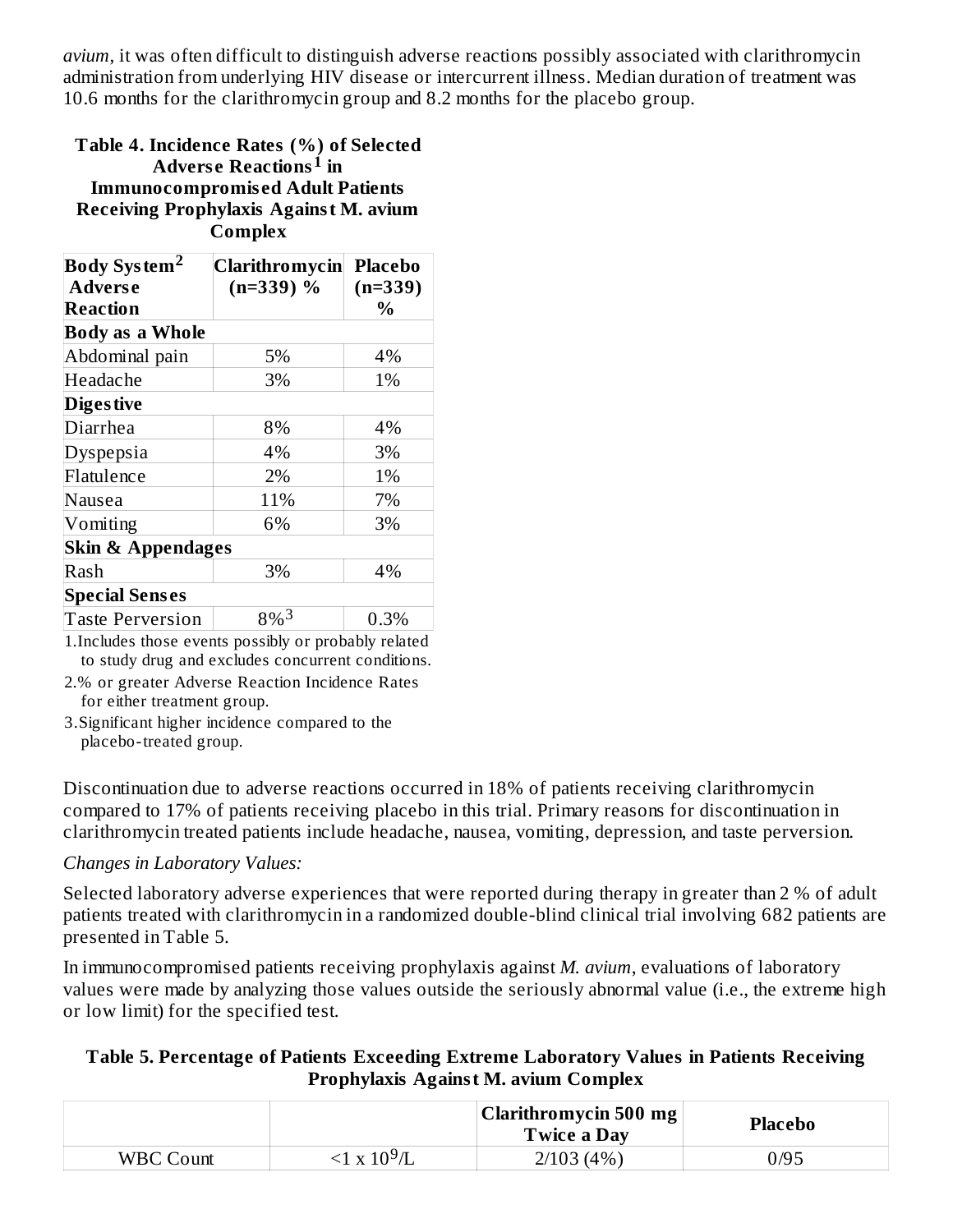| $\cap$ $\cap$ $\Box$ | $\sim$<br>-- | 4%                              | (2%)<br>F/200<br>ノロと<br>ט∠/כ            |
|----------------------|--------------|---------------------------------|-----------------------------------------|
| $\sqrt{CDT}$         | $-$<br>₩     | (30/2)<br>◡ ← + ៸<br><u>, v</u> | (20/2)<br>$  -$<br>$+1202$<br>$\sim$ 70 |

1.Includes only patients with baseline values within the normal range or borderline high (hematology variables) and within normal range or borderline low (chemistry variables).

2.ULN= Upper Limit of Normal

#### Treatment of Mycobacterial Infections

The adverse reaction profiles for both the 500 mg and 1000 mg twice a day dose regimens were similar.

In AIDS patients and other immunocompromised patients treated with the higher doses of clarithromycin over long periods of time for mycobacterial infections, it was often difficult to distinguish adverse reactions possibly associated with clarithromycin administration from underlying signs of HIV disease or intercurrent illness.

The following analysis summarizes experience during the first 12 weeks of therapy with clarithromycin. Data are reported separately for trial 1 (randomized, double-blind) and trial 2 (openlabeled, compassionate use) and also combined. Adverse reactions were reported less frequently in trial 2, which may be due in part to differences in monitoring between the two studies.

In adult patients receiving clarithromycin 500 mg twice a day, the most frequently reported adverse reactions, considered possibly or possibly related to study drug, with an incidence of 5% or greater, are listed below (Table 6). Approximately 8% of the patients who received 500 mg twice a day and 12% of the patients who received 1000 mg twice a day discontinued therapy due to drug related adverse reactions during the first 12 weeks of therapy; adverse reactions leading to discontinuation in at least 2 patients included nausea, vomiting, abdominal pain, diarrhea, rash, and asthenia.

#### **Table 6. Selected Treatment-Related Advers e Reaction Incidence Rates (%) in 1Immunocompromis ed Adult Patients During the First 12 Weeks of Therapy with 500 mg Twice a Day Clarithromycin Dos e**

| <b>Adverse Reaction</b> | Trial $1(n=53)$ | Trial $2(n=255)$ | Combined (n=308) |
|-------------------------|-----------------|------------------|------------------|
| Abdominal Pain          |                 |                  |                  |
| Diarrhea                |                 |                  |                  |
| Flatulence              |                 |                  |                  |
| Headache                |                 |                  |                  |
| Nausea                  | 28              |                  |                  |
| Rash                    |                 |                  |                  |
| Taste Perversion        | 19              |                  |                  |
| Vomiting                | 25              |                  |                  |

1.Includes those events possibly or probably related to study drug and excludes concurrent conditions.

A limited number of pediatric AIDS patients have been treated with clarithromycin suspension for mycobacterial infections. The most frequently reported adverse reactions excluding those due to the patient's concurrent conditions were consistent with those observed in adult patients.

#### Changes in Laboratory Values

In the first 12 weeks of starting on clarithromycin 500 mg twice a day, 3% of patients has SGOT increases and 2% of patients has SGPT increases > 5 times the upper limit of normal in trial 2 (469 enrolled adult patients) while trial 1 (154 enrolled patients) had no elevation of transaminases. This includes only patients with baseline values within the normal range or borderline low.

Duodenal Ulcer Associated with H. pylori Infection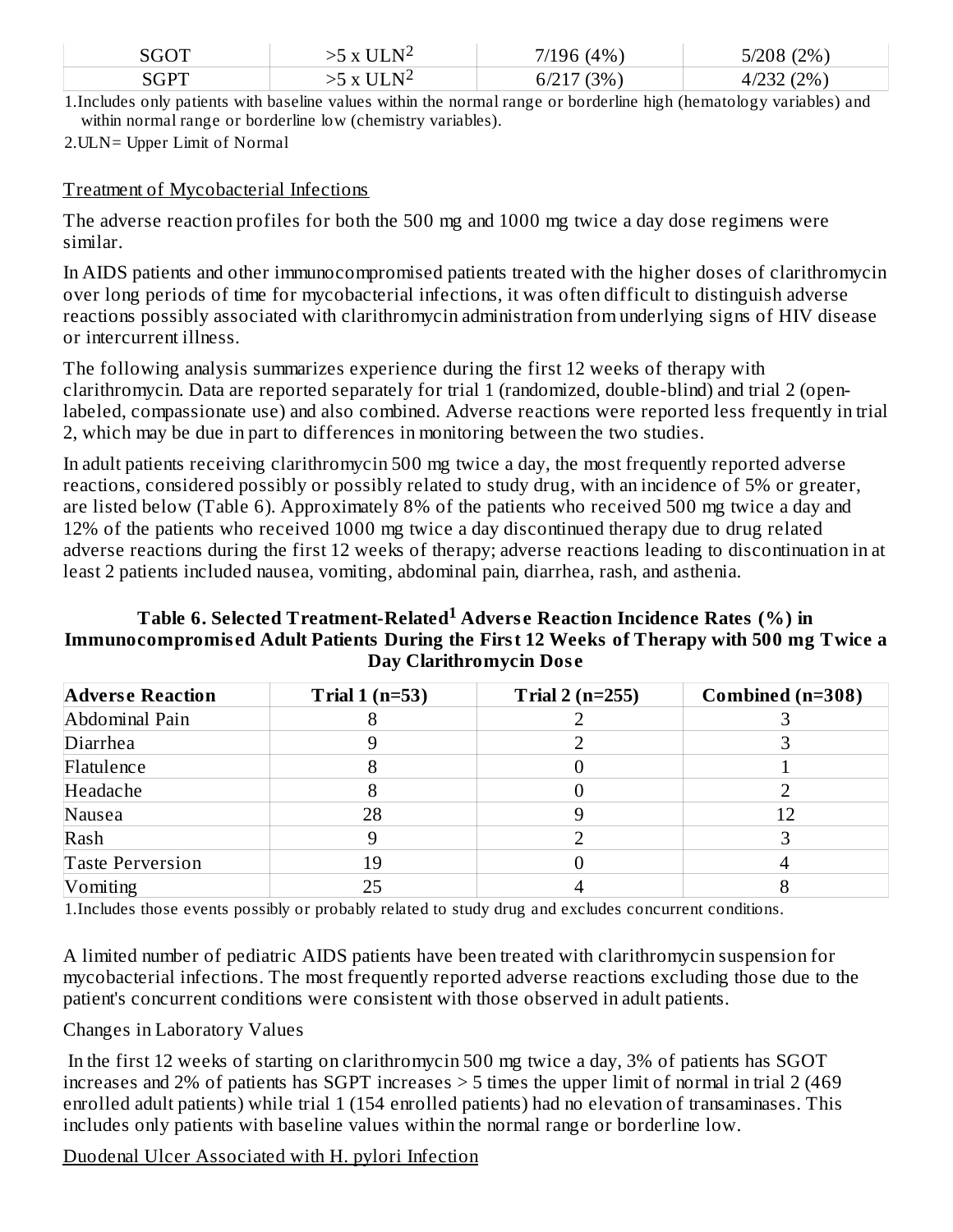In clinical trials using combination therapy with clarithromycin plus omeprazole and amoxicillin, no adverse reactions specific to the combination of these drugs have been observed. Adverse reactions that have occurred have been limited to those that have been previously reported with clarithromycin, omeprazole or amoxicillin.

The adverse reaction profiles are shown below (Table 7) for four randomized double-blind clinical trials in which patients received the combination of clarithromycin 500 mg three times a day, and omeprazole 40 mg daily for 14 days, followed by omeprazole 20 mg once a day, (three studies) or 40 mg once a day (one study) for an additional 14 days. Of the 346 patients who received the combination, 3.5% of patients discontinued drug due to adverse reactions.

| <b>Adverse Reaction</b> | Clarithromycin +<br>Omeprazole (n=346) % (n=355) % of Patients<br>of Patients | Omeprazole | Clarithromycin<br>$(n=166)$ % of Patients <sup>1</sup> |
|-------------------------|-------------------------------------------------------------------------------|------------|--------------------------------------------------------|
| <b>Taste Perversion</b> | 15                                                                            |            | 16                                                     |
| Nausea                  |                                                                               |            |                                                        |
| Headache                |                                                                               |            |                                                        |
| Diarrhea                |                                                                               |            |                                                        |
| Vomiting                |                                                                               |            |                                                        |
| Abdominal Pain          |                                                                               |            |                                                        |
| Infection               |                                                                               |            |                                                        |

**Table 7. Advers e Reactions with an Incidence of 3% or Greater**

1.Only two of four studies.

### *Changes in Laboratory Values*

Changes in laboratory values with possible clinical significance in patients taking clarithromycin and omeprazole in four randomized double-blind trials in 945 patients are as follows:

Hepatic: elevated direct bilirubin <1%; GGT <1%; SGOT (AST) <1%; SGPT (ALT) <1%,

Renal: elevated serum creatinine <1%.

Less Frequent Adverse Reactions Observed During Clinical Trials of Clarithromycin

Based on pooled data across all indications, the following adverse reactions were observed in clinical trials with clarithromycin at a rate less than 1%:

*Blood and Lymphatic System Disorders:* Leukopenia, neutropenia, thrombocythemia, eosinophilia

*Cardiac Disorders*: Electrocardiogram QT prolonged, cardiac arrest, atrial fibrillation, extrasystoles, palpitations

*Ear and Labyrinth Disorders:* Vertigo, tinnitus, hearing impaired

*Gastrointestinal Disorders:* Stomatitis, glossitis, esophagitis, gastrooesophageal reflux disease, gastritis, proctalgia, abdominal distension, constipation, dry mouth, eructation, flatulence

*General Disorders and Administration Site Conditions:* Malaise, pyrexia, asthenia, chest pain, chills, fatigue

*Hepatobiliary Disorders:* Cholestasis, hepatitis

*Immune System Disorders:* Hypersensitivity

*Infections and Infestations:* Cellulitis, gastroenteritis, infection, vaginal infection

*Investigations:* Blood bilirubin increased, blood alkaline phosphatase increased, blood lactate dehydrogenase increased, albumin globulin ratio abnormal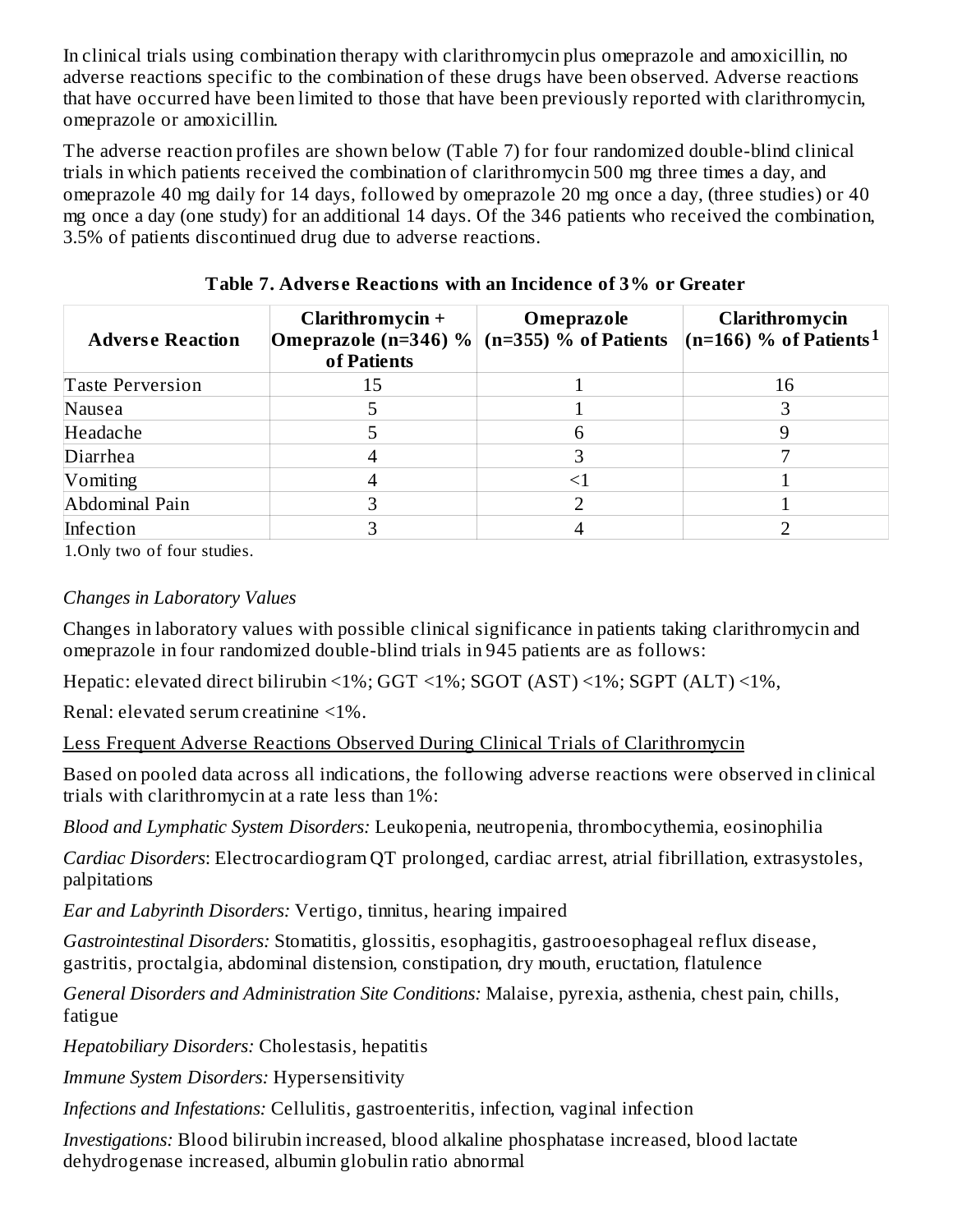*Metabolism and Nutrition Disorders:* Anorexia, decreased appetite

*Musculoskeletal and Connective Tissue Disorders:* Myalgia, muscle spasms, nuchal rigidity

*Nervous System Disorders:* Dizziness, tremor, loss of consciousness, dyskinesia, somnolence

*Psychiatric Disorders:* Anxiety, nervousness

*Renal and Urinary Disorders:* Blood creatinine increased, blood urea increased

*Respiratory, Thoracic and Mediastinal Disorders:* Asthma, epistaxis, pulmonary embolism

*Skin and Subcutaneous Tissue Disorders:* Urticaria, dermatitis bullous, pruritus, hyperhidrosis, rash maculo-papular

# Gastrointestinal Adverse Reactions

In the acute exacerbation of chronic bronchitis and acute maxillary sinusitis studies overall gastrointestinal adverse reactions were reported by a similar proportion of patients taking either clarithromycin tablets or clarithromycin extended-release tablets; however, patients taking clarithromycin extended-release tablets reported significantly less severe gastrointestinal symptoms compared to patients taking clarithromycin tablets. In addition, patients taking clarithromycin extendedrelease tablets had significantly fewer premature discontinuations for drug-related gastrointestinal or abnormal taste adverse reactions compared to clarithromycin tablets.

### All-Cause Mortality in Patients with Coronary Artery Disease 1 to 10 Years Following Clarithromycin Exposure

In one clinical trial evaluating treatment with clarithromycin on outcomes in patients with coronary artery disease, an increase in risk of all-cause mortality was observed in patients randomized to clarithromycin. Clarithromycin for treatment of coronary artery disease is not an approved indication. Patients were treated with clarithromycin or placebo for 14 days and observed for primary outcome events (e.g., all-cause mortality or non-fatal cardiac events) for several years.<sup>1</sup> A numerically higher number of primary outcome events in patients randomized to receive clarithromycin was observed with a hazard ratio of 1.06 (95% confidence interval 0.98 to 1.14). However, at follow-up 10 years posttreatment, there were 866 (40%) deaths in the clarithromycin group and 815 (37%) deaths in the placebo group that represented a hazard ratio for all-cause mortality of 1.10 (95% confidence interval 1.00 to 1.21). The difference in the number of deaths emerged after one year or more after the end of treatment.

The cause of the difference in all-cause mortality has not been established. Other epidemiologic studies evaluating this risk have shown variable results [*see Warnings and Precautions (5.5)*].

# **6.2 Postmarketing Experience**

The following adverse reactions have been identified during post-approval use of clarithromycin. Because these reactions are reported voluntarily from a population of uncertain size, it is not always possible to reliably estimate their frequency or establish a causal relationship to drug exposure.

*Blood and Lymphatic System*: Thrombocytopenia, agranulocytosis

*Cardiac*: Ventricular arrhythmia, ventricular tachycardia, *torsades de pointes*

*Ear and Labyrinth*: Deafness was reported chiefly in elderly women and was usually reversible.

*Gastrointestina*l: Pancreatitis acute, tongue discoloration, tooth discoloration was reported and was usually reversible with professional cleaning upon discontinuation of the drug.

There have been reports of clarithromycin extended-release tablets in the stool, many of which have occurred in patients with anatomic (including ileostomy or colostomy) or functional gastrointestinal disorders with shortened GI transit times. In several reports, tablet residues have occurred in the context of diarrhea. It is recommended that patients who experience tablet residue in the stool and no improvement in their condition should be switched to a different clarithromycin formulation (e.g.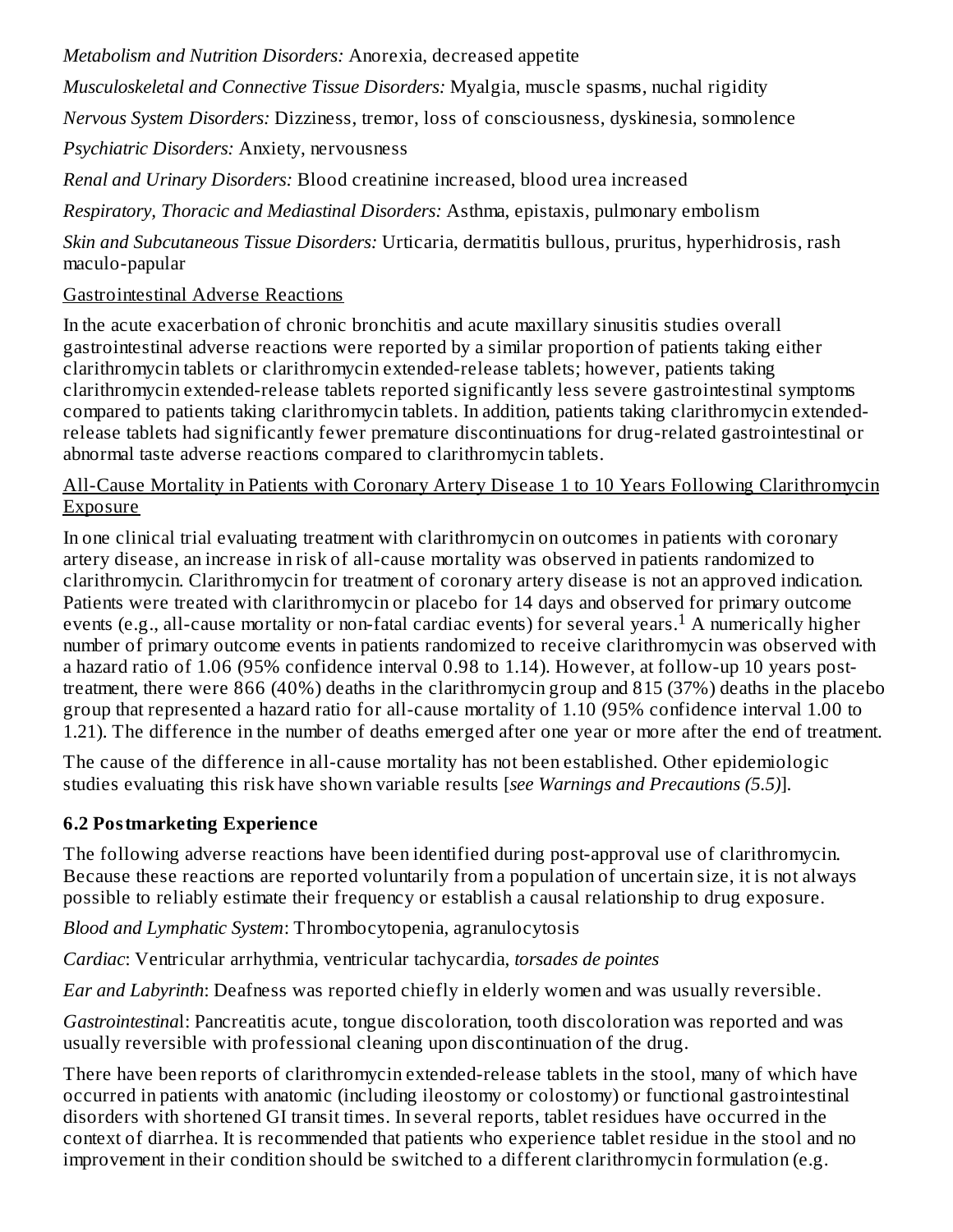suspension) or another antibacterial drug.

*Hepatobiliary*: Hepatic failure, jaundice hepatocellular. Adverse reactions related to hepatic dysfunction have been reported with clarithromycin [*see Warnings and Precautions (5.2)*].

*Infections and Infestations*: Pseudomembranous colitis [*see Warnings and Precautions (5.6)*]

*Immune System*: Anaphylactic reactions, angioedema

*Investigations*: Prothrombin time prolonged, white blood cell count decreased, international normalized ratio increased. Abnormal urine color has been reported, associated with hepatic failure.

*Metabolism and Nutrition*: Hypoglycemia has been reported in patients taking oral hypoglycemic agents or insulin.

*Musculoskeletal and Connective Tissue*: Myopathy rhabdomyolysis was reported and in some of the reports, clarithromycin was administered concomitantly with statins, fibrates, colchicine or allopurinol [*see Contraindications (4.5) and Warnings and Precautions (5.4)*].

*Nervous System*: Parosmia, anosmia, ageusia, paresthesia and convulsions

*Psychiatric*: Abnormal behavior, confusional state, depersonalization, disorientation, hallucination, depression, manic behavior, abnormal dream, psychotic disorder. These disorders usually resolve upon discontinuation of the drug.

*Renal and Urinary*: Nephritis interstitial, renal failure

*Skin and Subcutaneous Tissue*: Stevens-Johnson syndrome, toxic epidermal necrolysis, drug rash with eosinophilia and systemic symptoms (DRESS), Henoch-Schonlein purpura, acne, acute generalized exanthematous pustulosis

*Vascular*: Hemorrhage

## **7 DRUG INTERACTIONS**

Co-administration of clarithromycin is known to inhibit CYP3A, and a drug primarily metabolized by CYP3A may be associated with elevations in drug concentrations that could increase or prolong both therapeutic and adverse effects of the concomitant drug.

Clarithromycin should be used with caution in patients receiving treatment with other drugs known to be CYP3A enzyme substrates, especially if the CYP3A substrate has a narrow safety margin (e.g., carbamazepine) and/or the substrate is extensively metabolized by this enzyme. Adjust dosage when appropriate and monitor serum concentrations of drugs primarily metabolized by CYP3A closely in patients concurrently receiving clarithromycin.

#### **Table : 8 Clinically Significant Drug Interactions with Clarithromycin**

| <b>Drugs That Are Affected By Clarithromycin</b> |                |                                                     |  |
|--------------------------------------------------|----------------|-----------------------------------------------------|--|
| $Drug(s)$ with                                   | Recommendation | Comments                                            |  |
| Pharmacokinetics                                 |                |                                                     |  |
| <b>Affected by</b>                               |                |                                                     |  |
| <b>Clarithromycin</b>                            |                |                                                     |  |
| Antiarrhythmics:                                 |                | Not Recommended Disopyramide, Quinidine: There have |  |
| Disopyramide                                     |                | been postmarketing reports of torsades              |  |
| Quinidine                                        |                | de pointes occurring with concurrent                |  |
| Dofetilide                                       |                | use of clarithromycin and quinidine or              |  |
| Amiodarone                                       |                | disopyramide. Electrocardiograms                    |  |
| Sotalol                                          |                | should be monitored for QTc                         |  |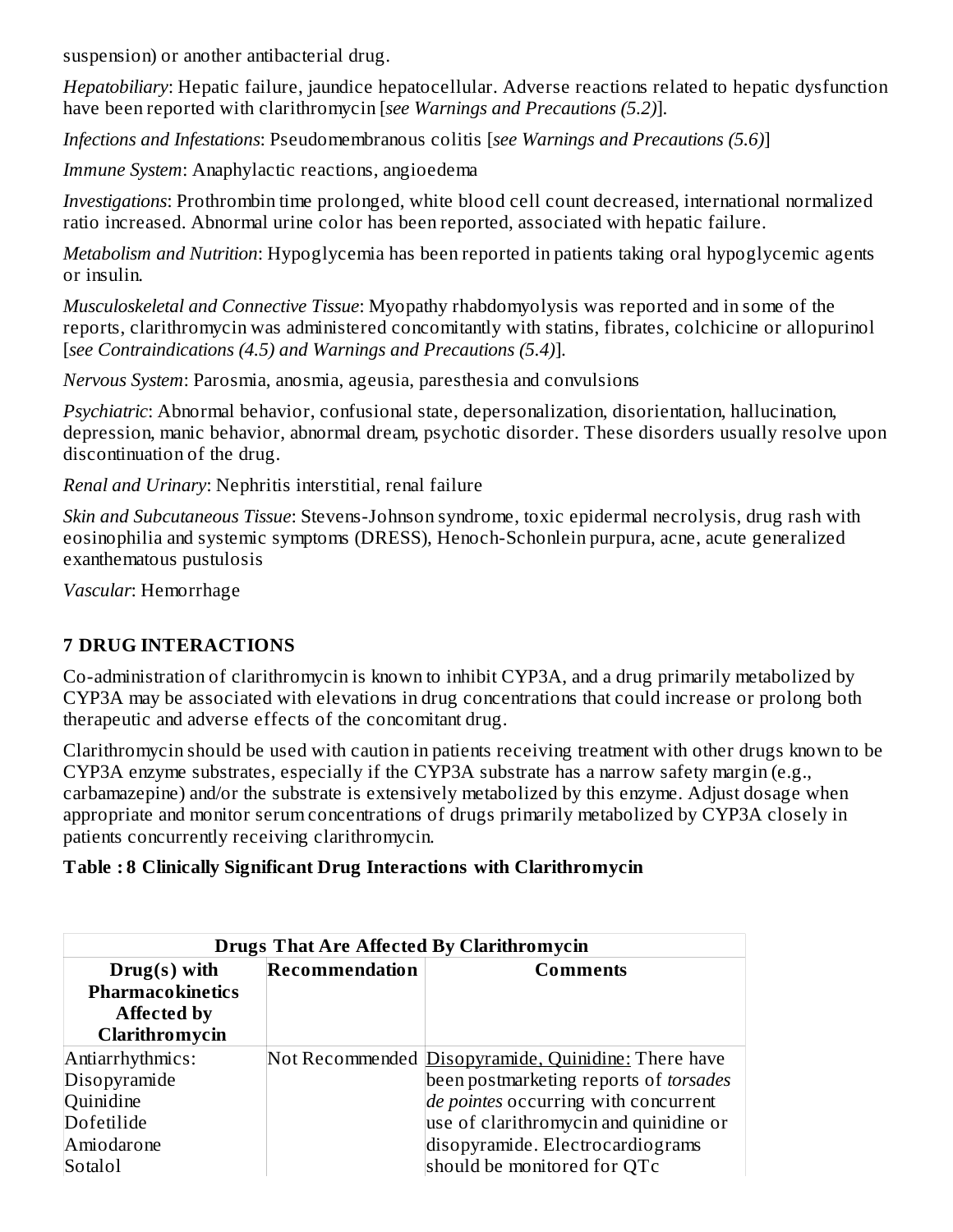| Procainamide                     |                         | prolongation during co-administration<br>of clarithromycin with these drugs [see<br>Warnings and Precautions (5.2)].<br>Serum concentrations of these<br>medications should also be monitored.<br>There have been spontaneous or<br>published reports of CYP3A based<br>interactions of clarithromycin with<br>disopyramide and quinidine.<br>There have been postmarketing reports<br>of hypoglycemia with the concomitant<br>administration of clarithromycin and<br>disopyramide. Therefore, blood<br>glucose levels should be monitored<br>during concomitant administration of<br>clarithromycin and disopyramide.                                                                                                         |
|----------------------------------|-------------------------|---------------------------------------------------------------------------------------------------------------------------------------------------------------------------------------------------------------------------------------------------------------------------------------------------------------------------------------------------------------------------------------------------------------------------------------------------------------------------------------------------------------------------------------------------------------------------------------------------------------------------------------------------------------------------------------------------------------------------------|
| Digoxin                          | <b>Use With Caution</b> | Digoxin: Digoxin is a substrate for P-<br>glycoprotein (Pgp) and clarithromycin<br>is known to inhibit Pgp. When<br>clarithromycin and digoxin are co-<br>administered, inhibition of Pgp by<br>clarithromycin may lead to increased<br>exposure of digoxin. Elevated digoxin<br>serum concentrations in patients<br>receiving clarithromycin and digoxin<br>concomitantly have been reported in<br>postmarketing surveillance. Some<br>patients have shown clinical signs<br>consistent with digoxin toxicity,<br>including potentially fatal arrhythmias.<br>Monitoring of serum digoxin<br>concentrations should be considered,<br>especially for patients with digoxin<br>concentrations in the upper therapeutic<br>range. |
| Oral Anticoagulants:<br>Warfarin | <b>Use With Caution</b> | Oral anticoagulants: Spontaneous<br>reports in the postmarketing period<br>suggest that concomitant administration<br>of clarithromycin and oral<br>anticoagulants may potentiate the<br>effects of the oral anticoagulants.<br>Prothrombin times should be carefully<br>monitored while patients are receiving<br>clarithromycin and oral anticoagulants<br>simultaneously [see Warnings and<br>Precautions (5.4)].                                                                                                                                                                                                                                                                                                            |
| Antiepileptics:<br>Carbamazepine | <b>Use With Caution</b> | Carbamazepine: Concomitant<br>administration of single doses of<br>clarithromycin and carbamazepine has<br>been shown to result in increased<br>plasma concentrations of<br>carbamazepine. Blood level monitoring                                                                                                                                                                                                                                                                                                                                                                                                                                                                                                               |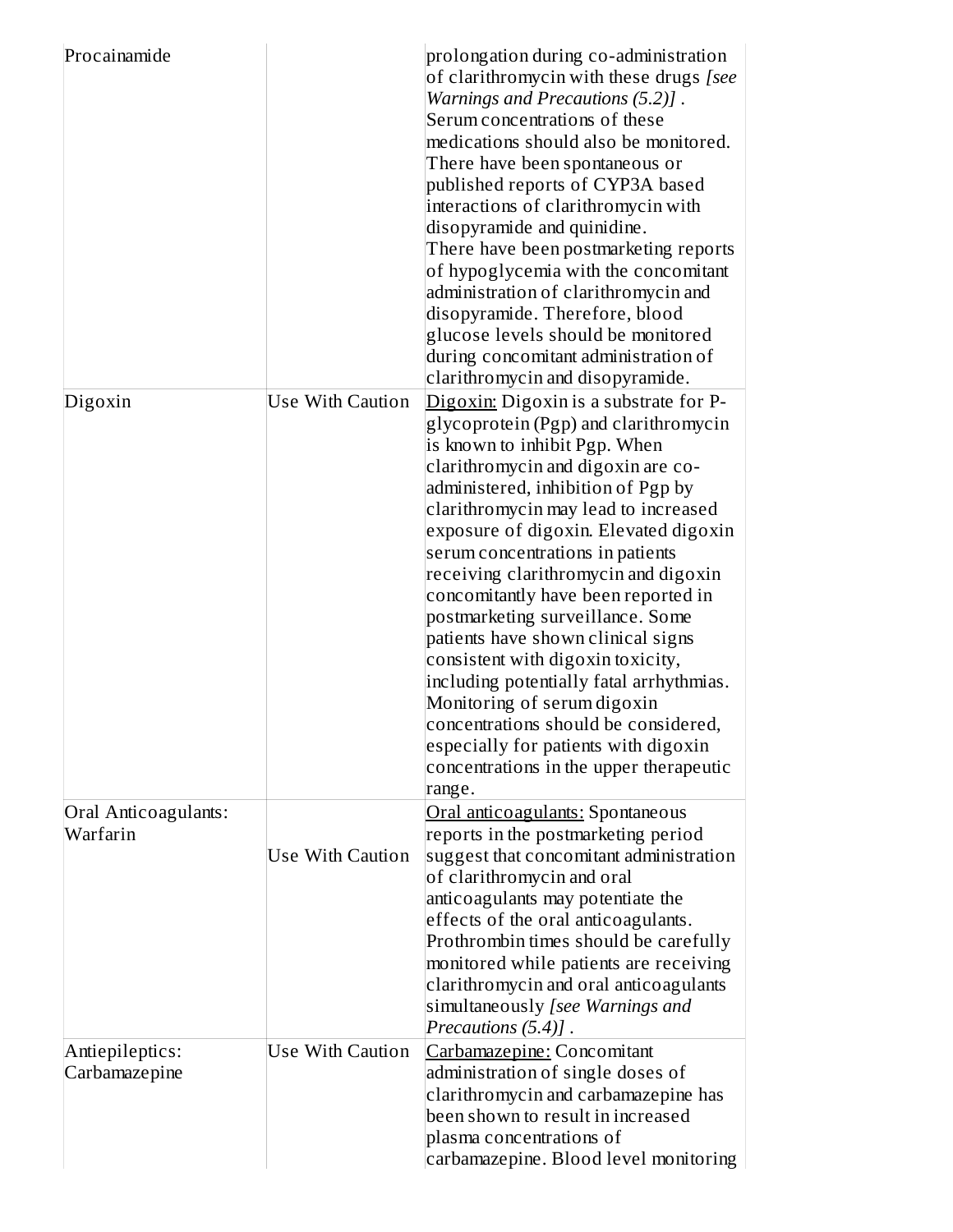| Antifungals:<br>Itraconazole<br>Fluconazole                                          | <b>Use With Caution</b><br>No Dose<br>Adjustment | of carbamazepine may be considered.<br>Increased serum concentrations of<br>carbamazepine were observed in<br>clinical trials with clarithromycin.<br>There have been spontaneous or<br>published reports of CYP3A based<br>interactions of clarithromycin with<br>carbamazepine.<br>Itraconazole: Both clarithromycin and<br>itraconazole are substrates and<br>inhibitors of CYP3A, potentially<br>leading to a bi-directional drug<br>interaction when administered<br>concomitantly (see also Itraconazole<br>under "Drugs That Affect<br>Clarithromycin" in the table below).<br>Clarithromycin may increase the plasma<br>concentrations of itraconazole. Patients<br>taking itraconazole and clarithromycin<br>concomitantly should be monitored<br>closely for signs or symptoms of<br>increased or prolonged adverse<br>reactions.<br><b>Fluconazole:</b> [see Pharmacokinetics]<br>(12.3) |
|--------------------------------------------------------------------------------------|--------------------------------------------------|-----------------------------------------------------------------------------------------------------------------------------------------------------------------------------------------------------------------------------------------------------------------------------------------------------------------------------------------------------------------------------------------------------------------------------------------------------------------------------------------------------------------------------------------------------------------------------------------------------------------------------------------------------------------------------------------------------------------------------------------------------------------------------------------------------------------------------------------------------------------------------------------------------|
| Anti-Gout Agents:<br>Colchicine (in patients<br>with renal or hepatic                | Contraindicated<br><b>Use With Caution</b>       | Colchicine: Colchicine is a substrate<br>for both CYP3A and the efflux<br>transporter, P-glycoprotein (Pgp).                                                                                                                                                                                                                                                                                                                                                                                                                                                                                                                                                                                                                                                                                                                                                                                        |
| impairment)<br>Colchicine (in patients<br>with normal renal and<br>hepatic function) |                                                  | Clarithromycin and other macrolides<br>are known to inhibit CYP3A and Pgp.<br>The dose of colchicine should be<br>reduced when co-administered with<br>clarithromycin in patients with normal                                                                                                                                                                                                                                                                                                                                                                                                                                                                                                                                                                                                                                                                                                       |
|                                                                                      |                                                  | renal and hepatic function [see<br>Contraindications (4.4) and Warnings<br>and Precautions $(5.4)$ .                                                                                                                                                                                                                                                                                                                                                                                                                                                                                                                                                                                                                                                                                                                                                                                                |
| Antipsychotics:<br>Pimozide                                                          | Contraindicated                                  |                                                                                                                                                                                                                                                                                                                                                                                                                                                                                                                                                                                                                                                                                                                                                                                                                                                                                                     |
| Quetiapine                                                                           |                                                  | <b>Pimozide:</b> [See Contraindications (4.2)]<br>Quetiapine: Quetiapine is a substrate<br>for CYP3A4, which is inhibited by<br>clarithromycin. Co-administration with                                                                                                                                                                                                                                                                                                                                                                                                                                                                                                                                                                                                                                                                                                                              |
|                                                                                      |                                                  | clarithromycin could result in increased<br>quetiapine exposure and possible<br>quetiapine related toxicities. There                                                                                                                                                                                                                                                                                                                                                                                                                                                                                                                                                                                                                                                                                                                                                                                |
|                                                                                      |                                                  | have been postmarketing reports of<br>somnolence, orthostatic hypotension,<br>altered state of consciousness,                                                                                                                                                                                                                                                                                                                                                                                                                                                                                                                                                                                                                                                                                                                                                                                       |
|                                                                                      |                                                  | neuroleptic malignant syndrome, and<br>QT prolongation during concomitant<br>administration. Refer to quetiapine                                                                                                                                                                                                                                                                                                                                                                                                                                                                                                                                                                                                                                                                                                                                                                                    |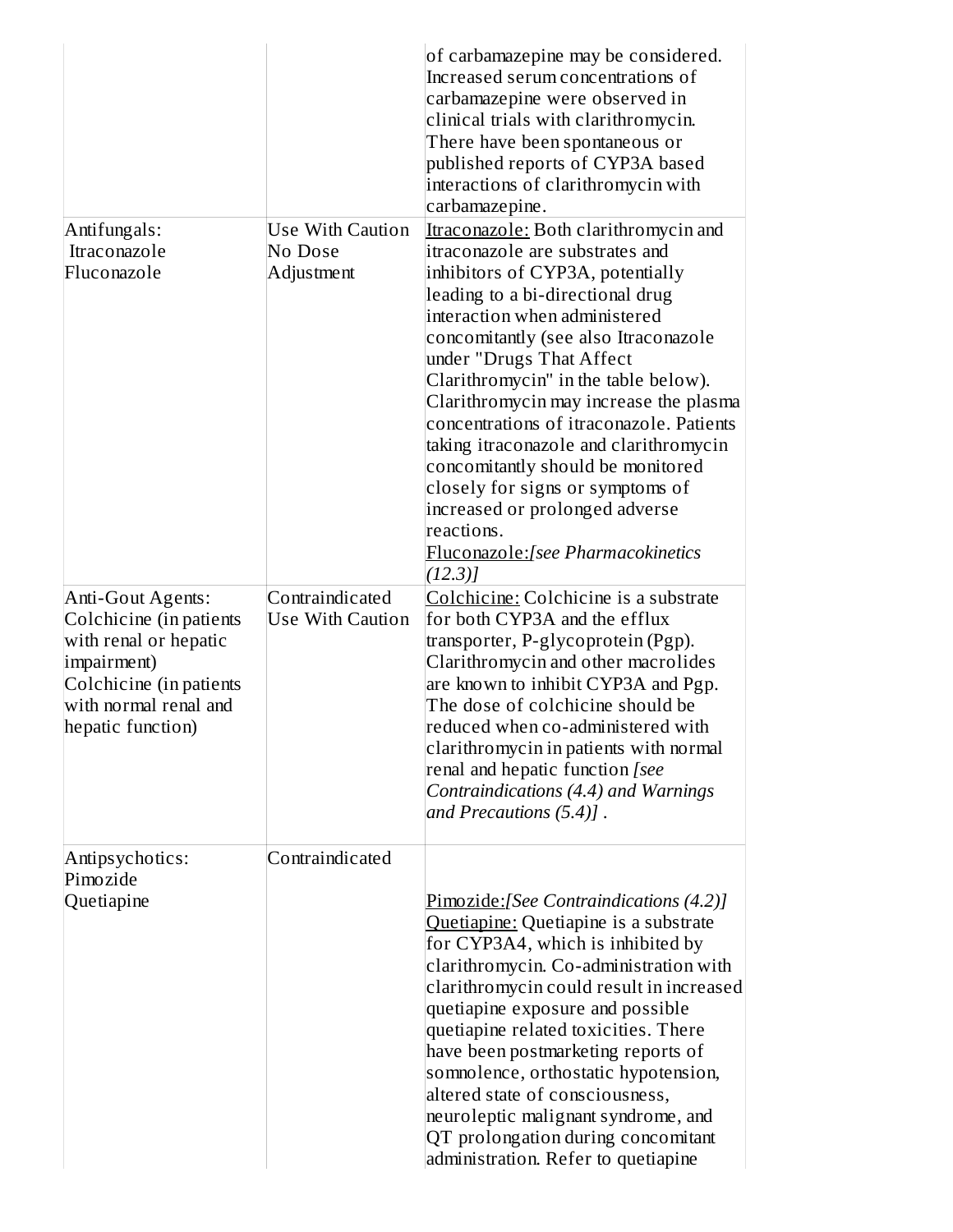| Antispasmodics:<br>Tolterodine (patients<br>deficient in CYP2D6<br>activity)                                                                                                                                               | <b>Use With Caution</b>                          | prescribing information for<br>recommendations on dose reduction if<br>co-administered with CYP3A4<br>inhibitors such as clarithromycin.<br>Tolterodine: The primary route of<br>metabolism for tolterodine is via<br>CYP2D6. However, in a subset of the<br>population devoid of CYP2D6, the<br>identified pathway of metabolism is via<br>CYP3A. In this population subset,<br>inhibition of CYP3A results in<br>significantly higher serum<br>concentrations of tolterodine.<br>Tolterodine 1 mg twice daily is<br>recommended in patients deficient in<br>CYP2D6 activity (poor metabolizers)<br>when Co-administered with<br>clarithromycin.                                                                                                                                                                                                                                                                                                                                                                                                                                                                                                                                                                                                                                                                                       |
|----------------------------------------------------------------------------------------------------------------------------------------------------------------------------------------------------------------------------|--------------------------------------------------|-----------------------------------------------------------------------------------------------------------------------------------------------------------------------------------------------------------------------------------------------------------------------------------------------------------------------------------------------------------------------------------------------------------------------------------------------------------------------------------------------------------------------------------------------------------------------------------------------------------------------------------------------------------------------------------------------------------------------------------------------------------------------------------------------------------------------------------------------------------------------------------------------------------------------------------------------------------------------------------------------------------------------------------------------------------------------------------------------------------------------------------------------------------------------------------------------------------------------------------------------------------------------------------------------------------------------------------------|
| Antivirals:<br>Atazanavir<br>Saquinavir (in patients<br>with decreased renal<br>function)<br>Ritonavir<br>Etravirine<br>Maraviroc<br>Boceprevir (in patients<br>with normal renal<br>function)<br>Didanosine<br>Zidovudine | <b>Use With Caution</b><br>No Dose<br>Adjustment | <b>Atazanavir:</b> Both clarithromycin and<br>atazanavir are substrates and inhibitors<br>of CYP3A, and there is evidence of a<br>bi-directional drug interaction (see<br>Atazanavir under "Drugs That Affect<br>Clarithromycin" in the table below) [see<br>Pharmacokinetics (12.3)].<br>Saquinavir: Both clarithromycin and<br>saquinavir are substrates and inhibitors<br>of CYP3A and there is evidence of a<br>bi-directional drug interaction (see<br>Saquinavir under "Drugs That Affect<br>Clarithromycin" in the table below) [see<br>Pharmacokinetics (12.3)].<br>Ritonavir, Etravirine: (see Ritonavir and<br>Etravirine under "Drugs That Affect<br>Clarithromycin" in the table below) [see<br>Pharmacokinetics (12.3)].<br>Maraviroc: Clarithromycin may result in<br>increases in maraviroc exposures by<br>inhibition of CYP3A metabolism. See<br>Selzentry <sup>®</sup> prescribing information for<br>dose recommendation when given with<br>strong CYP3A inhibitors such as<br>clarithromycin.<br><b>Boceprevir: Both clarithromycin and</b><br>boceprevir are substrates and inhibitors<br>of CYP3A, potentially leading to a bi-<br>directional drug interaction when co-<br>administered. No dose adjustments are<br>necessary for patients with normal renal<br>function (see Victrelis $^\circledR$ prescribing |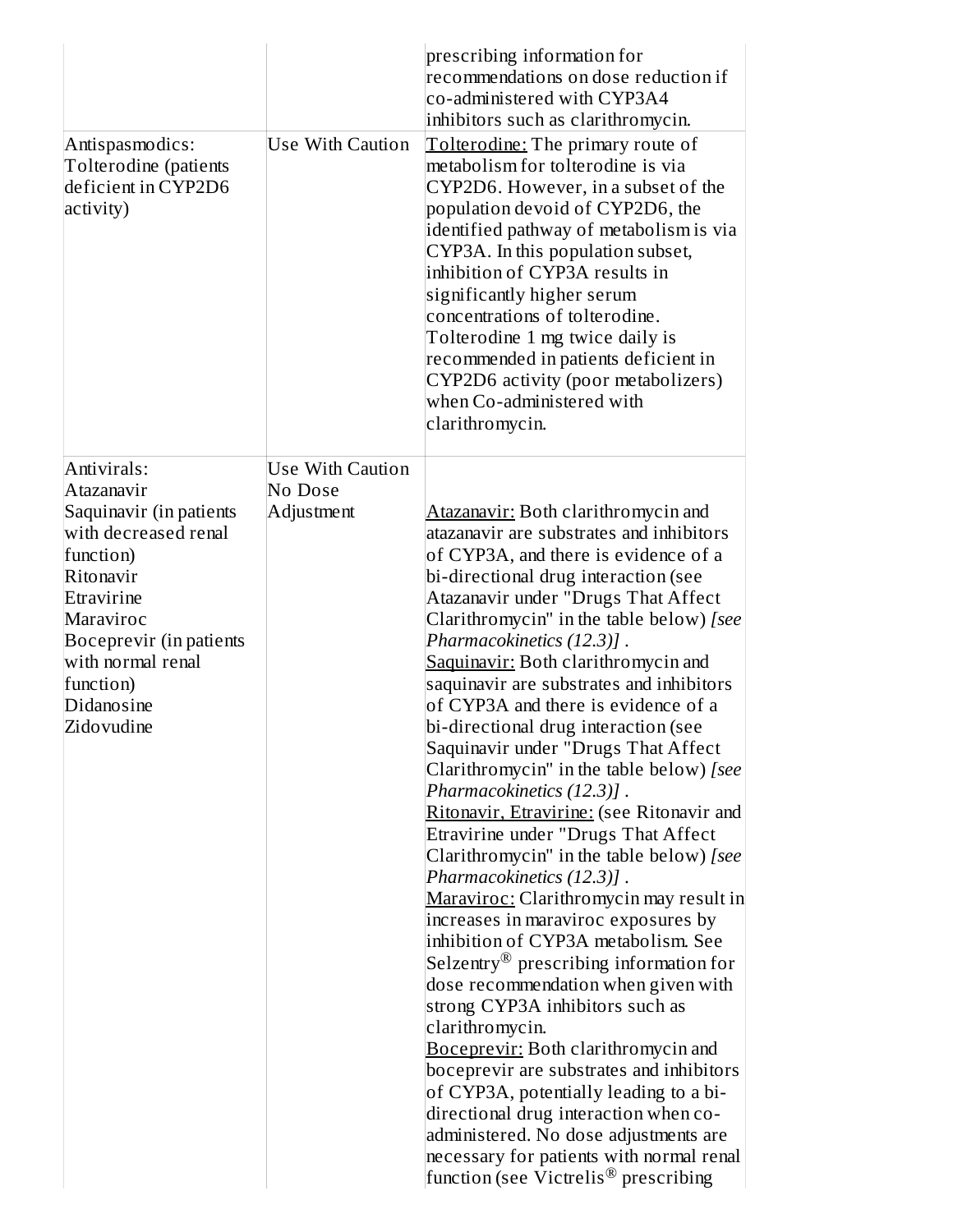|                                                                                                                 |                                                                     | information).<br>Zidovudine: Simultaneous oral<br>administration of clarithromycin<br>immediate-release tablets and<br>zidovudine to HIV-infected adult<br>patients may result in decreased steady-<br>state zidovudine concentrations.<br>Administration of clarithromycin and<br>zidovudine should be separated by at<br>least two hours [see Pharmacokinetics<br>$(12.3)$ ].<br>The impact of co-administration of<br>clarithromycin extended-release tablets<br>or granules and zidovudine has not been<br>evaluated.                                                                                                                          |
|-----------------------------------------------------------------------------------------------------------------|---------------------------------------------------------------------|----------------------------------------------------------------------------------------------------------------------------------------------------------------------------------------------------------------------------------------------------------------------------------------------------------------------------------------------------------------------------------------------------------------------------------------------------------------------------------------------------------------------------------------------------------------------------------------------------------------------------------------------------|
| Calcium Channel<br>Blockers:<br>Verapamil<br>Amlodipine<br><b>Diltiazem</b><br>Nifedipine                       | <b>Use With Caution</b>                                             | <u> Verapamil:</u> Hypotension,<br>bradyarrhythmias, and lactic acidosis<br>have been observed in patients<br>receiving concurrent verapamil, [see<br>Warnings and Precautions (5.4)].<br>Amlodipine, Diltiazem: [See Warnings<br>andPrecautions $(5.4)$ ]<br>Nifedipine: Nifedipine is a substrate<br>for CYP3A. Clarithromycin and other<br>macrolides are known to inhibit<br>CYP3A. There is potential of<br>CYP3A mediated interaction between<br>nifedipine and clarithromycin.<br>Hypotension and peripheral edema<br>were observed when clarithromycin<br>was taken concomitantly with nifedipine<br>[see Warnings and Precautions (5.4)]. |
| Ergot Alkaloids:<br>Ergotamine<br>Dihydroergotamine                                                             | Contraindicated                                                     | Ergotamine, Dihydroergotamine:<br>Postmarketing reports indicate that co-<br>administration of clarithromycin with<br>ergotamine or dihydroergotamine has<br>been associated with acute ergot<br>toxicity characterized by vasospasm and<br>ischemia of the extremities and other<br>tissues including the central nervous<br>system [see Contraindications (4.6)].                                                                                                                                                                                                                                                                                |
| Gastroprokinetic Agents: Contraindicated<br>Cisapride                                                           |                                                                     |                                                                                                                                                                                                                                                                                                                                                                                                                                                                                                                                                                                                                                                    |
| Lipid-lowering agents:<br>Lomitapide<br>Lovastatin<br>Simvastatin<br>Atorvastatin<br>Pravastatin<br>Fluvastatin | Contraindicated<br><b>Use With Caution</b><br>No Dose<br>Adjustment | Cisapride: [See Contraindications (4.2)]<br>Lomitapide, Lovastatin, Simvastatin,<br>Clarithromycin may increase the<br>exposure of these drugs by inhibition<br>of CYP3A metabolism, thereby<br>increasing the risk of toxicities from<br>these drugs [See Contraindications (4.5)<br>and Warnings and Precautions (5.4)]<br>Atorvastatin, Pravastatin, Fluvastatin: [See                                                                                                                                                                                                                                                                          |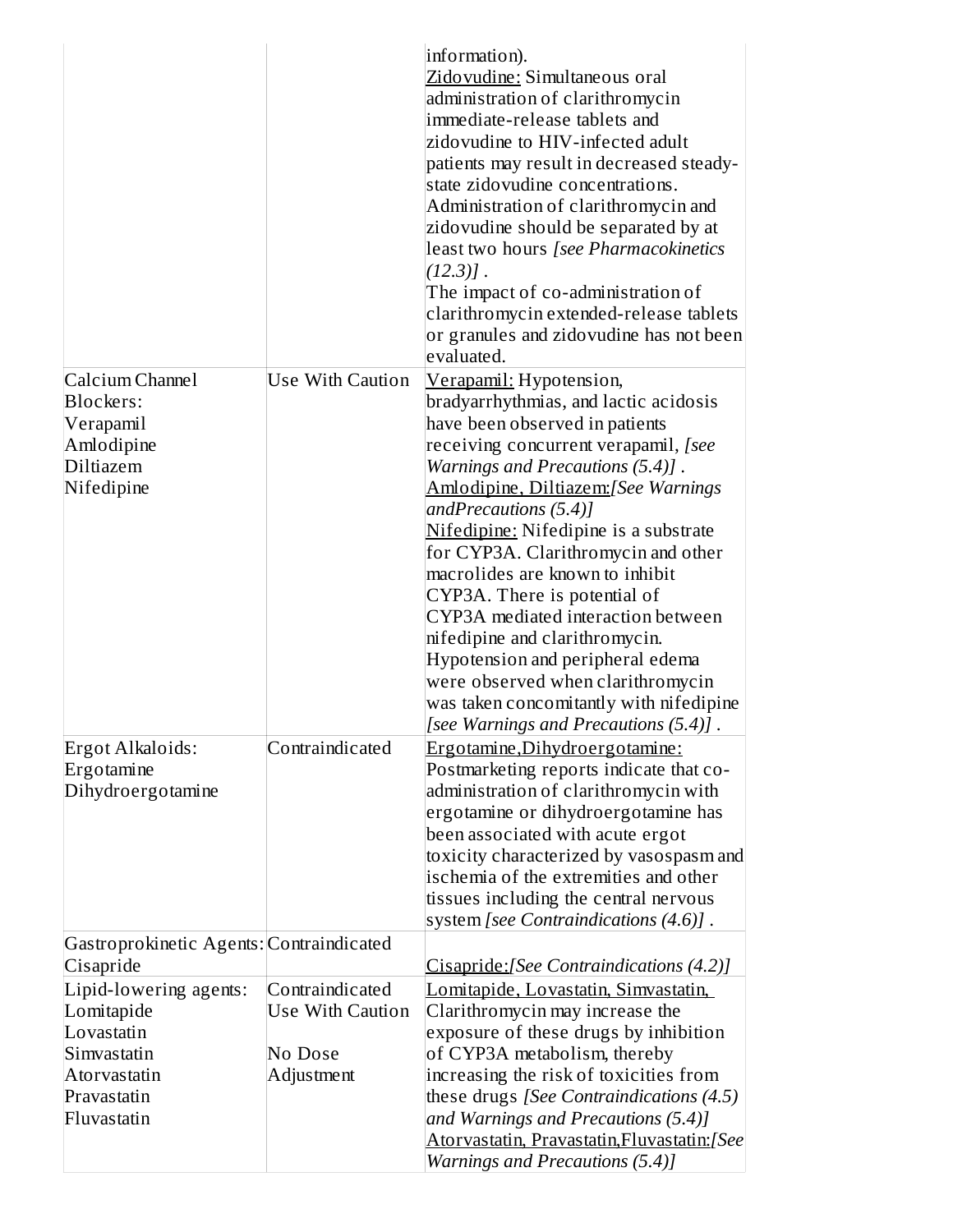| Hypoglycemic Agents:<br>Nateglinide<br>Pioglitazone<br>Repaglinide<br>Rosiglitazone<br>Insulin | <b>Use With Caution</b> | <u>Nateglinide, Pioglitazone,</u><br><u> Repaglinide, Rosiglitazone: [See</u><br>Warnings and Precautions (5.4) and<br>Adverse Reactions (6.2)]<br><b>Insulin:</b> [See Warnings and Precautions                                                                                                                                                                                                                                                                                                                                                                                                                                                                                                            |
|------------------------------------------------------------------------------------------------|-------------------------|-------------------------------------------------------------------------------------------------------------------------------------------------------------------------------------------------------------------------------------------------------------------------------------------------------------------------------------------------------------------------------------------------------------------------------------------------------------------------------------------------------------------------------------------------------------------------------------------------------------------------------------------------------------------------------------------------------------|
|                                                                                                |                         | (5.4) and Adverse Reactions (6.2)]                                                                                                                                                                                                                                                                                                                                                                                                                                                                                                                                                                                                                                                                          |
| Immuno suppressants:<br>Cyclosporine                                                           | Use With Caution        | Cyclosporine: There have been<br>spontaneous or published reports of<br>CYP3A based interactions of<br>clarithromycin with cyclosporine.                                                                                                                                                                                                                                                                                                                                                                                                                                                                                                                                                                    |
| Tacrolimus                                                                                     |                         | Tacrolimus: There have been<br>spontaneous or published reports of<br>CYP3A based interactions of<br>clarithromycin with tacrolimus.                                                                                                                                                                                                                                                                                                                                                                                                                                                                                                                                                                        |
| Phosphodiesterase<br>inhibitors:<br>Sildenafil<br>Tadalafil<br>Vardenafil                      | Use With Caution        | Sildenafil, Tadalafil, Vardenafil: Each<br>of these phosphodiesterase inhibitors<br>is primarily metabolized by CYP3A, and<br>CYP3A will be inhibited by<br>concomitant administration of<br>clarithromycin. Co-administration of<br>clarithromycin with sildenafil, tadalafil,<br>or vardenafil will result in increased<br>exposure of these phosphodiesterase<br>inhibitors. Co-administration of these<br>phosphodiesterase inhibitors with<br>clarithromycin is not recommended.<br>Increased systemic exposure of these<br>drugs may occur with clarithromycin;<br>reduction of dosage for<br>phosphodiesterase inhibitors should be<br>considered (see their respective<br>prescribing information). |
| Proton Pump Inhibitors:<br>Omeprazole                                                          | No Dose<br>Adjustment   | Omeprazole: The mean 24-hour gastric<br>pH value was 5.2 when omeprazole was<br>administered alone and 5.7 when co-<br>administered with clarithromycin as a<br>result of increased omeprazole<br>exposures [see Pharmacokinetics (12.3)]<br>(see also Omeprazole under "Drugs<br>That Affect Clarithromycin" in the table<br>below).                                                                                                                                                                                                                                                                                                                                                                       |
| Xanthine Derivatives:<br>Theophylline                                                          | <b>Use With Caution</b> | Theophylline: Clarithromycin use in<br>patients who are receiving theophylline<br>may be associated with an increase of<br>serum theophylline concentrations [see<br>Pharmacokinetics (12.3)] . Monitoring<br>of serum theophylline concentrations<br>should be considered for patients<br>receiving high doses of theophylline or                                                                                                                                                                                                                                                                                                                                                                          |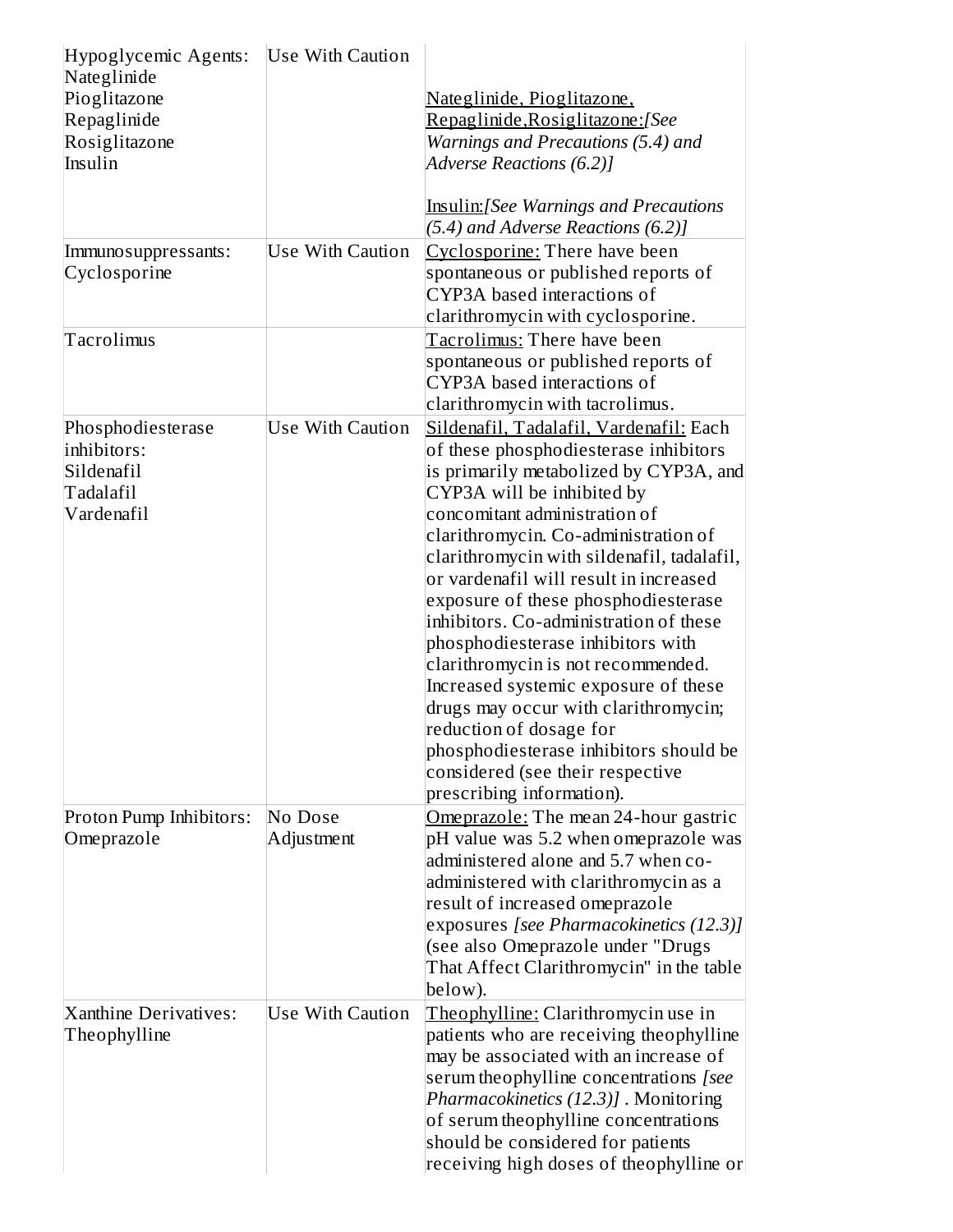| Triazolobenzodiazepines Use With Caution<br>and Other Related<br>Benzodiazepines:<br>Midazolam<br>Alprazolam<br>Triazolam<br>Temazepam<br>Nitrazepam<br>Lorazepam<br>Cytochrome P450<br>Inducers:<br>Rifabutin | No Dose<br>Adjustment<br><b>Use With Caution</b> | with baseline concentrations in the<br>upper therapeutic range.<br>Midazolam: When oral midazolam is<br>co-administered with clarithromycin,<br>dose adjustments may be necessary and<br>possible prolongation and intensity of<br>effect should be anticipated [see<br>Warnings and Precautions (5.4) and<br>Pharmacokinetics (12.3)].<br>Triazolam, Alprazolam: Caution and<br>appropriate dose adjustments should be<br>considered when triazolam or<br>alprazolam is co-administered with<br>clarithromycin. There have been<br>postmarketing reports of drug<br>interactions and central nervous system<br>(CNS) effects (e.g., sommolence and<br>confusion) with the concomitant use of<br>clarithromycin and triazolam.<br>Monitoring the patient for increased<br>CNS pharmacological effects is<br>suggested.<br>In postmarketing experience,<br>erythromycin has been reported to<br>decrease the clearance of triazolam and<br>midazolam, and thus, may increase the<br>pharmacologic effect of these<br>benzodiazepines.<br><u>Temazepam, Nitrazepam, Lorazepam:</u><br>For benzodiazepines which are not<br>metabolized by CYP3A (e.g.,<br>temazepam, nitrazepam, lorazepam), a<br>clinically important interaction with<br>clarithromycin is unlikely.<br>Rifabutin: Concomitant administration of<br>rifabutin and clarithromycin resulted in<br>an increase in rifabutin, and decrease in |
|----------------------------------------------------------------------------------------------------------------------------------------------------------------------------------------------------------------|--------------------------------------------------|-----------------------------------------------------------------------------------------------------------------------------------------------------------------------------------------------------------------------------------------------------------------------------------------------------------------------------------------------------------------------------------------------------------------------------------------------------------------------------------------------------------------------------------------------------------------------------------------------------------------------------------------------------------------------------------------------------------------------------------------------------------------------------------------------------------------------------------------------------------------------------------------------------------------------------------------------------------------------------------------------------------------------------------------------------------------------------------------------------------------------------------------------------------------------------------------------------------------------------------------------------------------------------------------------------------------------------------------------------------------------------------------------------------|
|                                                                                                                                                                                                                |                                                  | clarithromycin serum levels together<br>with an increased risk of uveitis (see<br>Rifabutin under "Drugs That Affect<br>Clarithromycin" in the table below).                                                                                                                                                                                                                                                                                                                                                                                                                                                                                                                                                                                                                                                                                                                                                                                                                                                                                                                                                                                                                                                                                                                                                                                                                                              |
| Other Drugs<br>Metabolized by CYP3A:<br>Alfentanil<br><b>Bromocriptine</b><br>Cilostazol<br>Methylprednisole<br>Vinblastine<br>Phenobarbital<br>St. John's Wort<br>Other Drugs                                 | Use With Caution<br><b>Use With Caution</b>      | There have been spontaneous or<br>published reports of CYP3A based<br>interactions of clarithromycin with<br>alfentanil, methylprednisolone,<br>cilostazol, bromocriptine, vinblastine,<br>phenobarbital, and St. John's Wort.<br>There have been postmarketing reports                                                                                                                                                                                                                                                                                                                                                                                                                                                                                                                                                                                                                                                                                                                                                                                                                                                                                                                                                                                                                                                                                                                                   |
| Metabolized by CYP450                                                                                                                                                                                          |                                                  | of interactions of clarithromycin with                                                                                                                                                                                                                                                                                                                                                                                                                                                                                                                                                                                                                                                                                                                                                                                                                                                                                                                                                                                                                                                                                                                                                                                                                                                                                                                                                                    |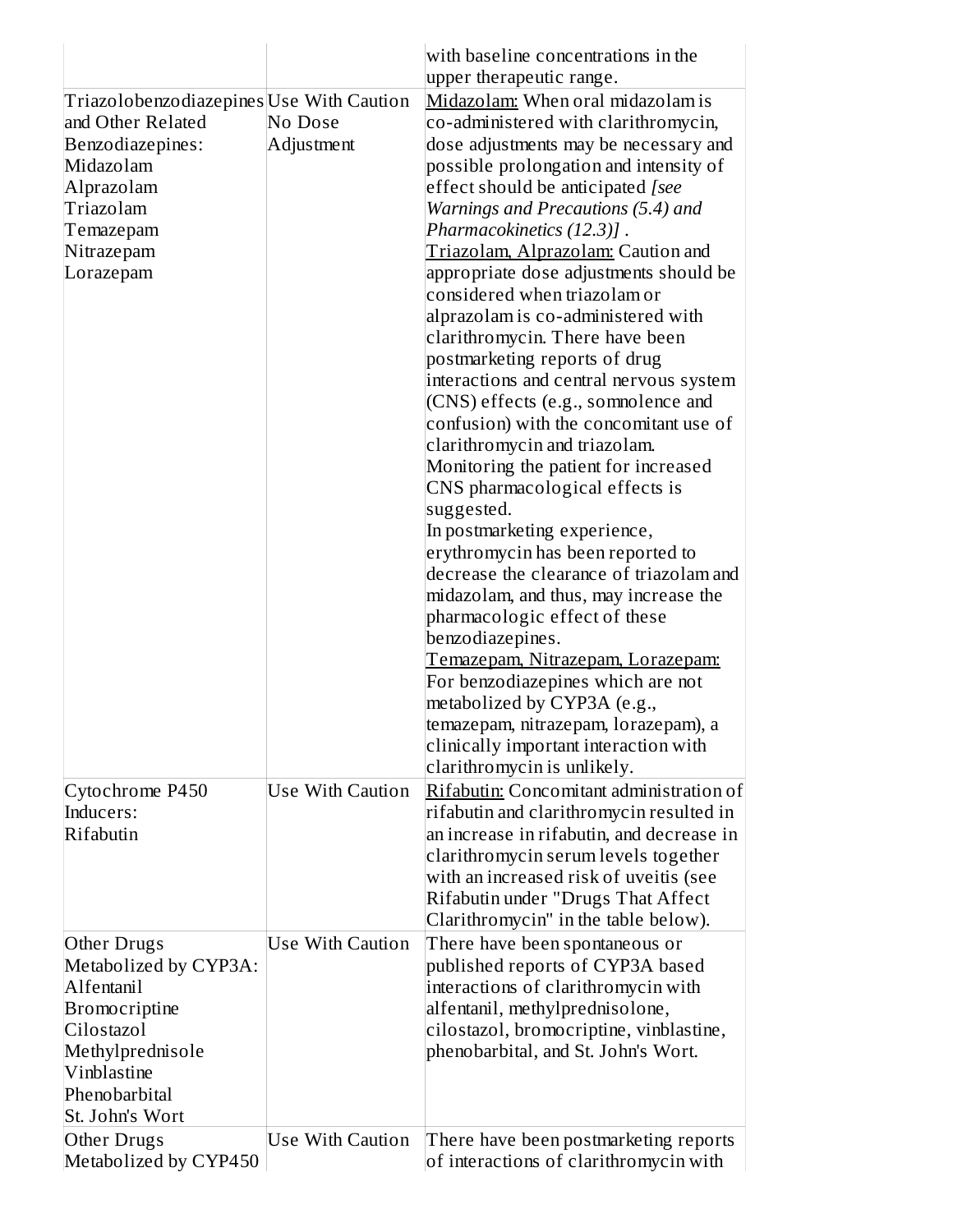| Isoforms Other than | drugs not thought to be metabolized by |
|---------------------|----------------------------------------|
| CYP3A: Hexobarbital | CYP3A, including hexobarbital,         |
| Phenytoin           | phenytoin, and valproate.              |
| Valproate           |                                        |

|                                                                                                                                                                                                                                                                                                 | <b>Drugs that Affect Clarithromycin Tablets</b>  |                                                                                                                                                                                                                                                                                                                                                                                                                                                                                                                                                                                                                                                                                                                                                                                                                                                                                                                                                                                                                                                                               |  |  |
|-------------------------------------------------------------------------------------------------------------------------------------------------------------------------------------------------------------------------------------------------------------------------------------------------|--------------------------------------------------|-------------------------------------------------------------------------------------------------------------------------------------------------------------------------------------------------------------------------------------------------------------------------------------------------------------------------------------------------------------------------------------------------------------------------------------------------------------------------------------------------------------------------------------------------------------------------------------------------------------------------------------------------------------------------------------------------------------------------------------------------------------------------------------------------------------------------------------------------------------------------------------------------------------------------------------------------------------------------------------------------------------------------------------------------------------------------------|--|--|
| Drug(s) that Affect the<br>Pharmacokinetics of<br><b>Clarithromycin</b>                                                                                                                                                                                                                         | Recommendation                                   | <b>Comments</b><br>Itraconazole: Itraconazole may increase<br>the plasma concentrations of<br>clarithromycin. Patients taking<br>itraconazole and clarithromycin<br>concomitantly should be monitored<br>closely for signs or symptoms of<br>increased or prolonged adverse<br>reactions (see also Itraconazole under<br>"Drugs That Are Affected By<br>Clarithromycin" in the table above).<br>Atazanavir: When clarithromycin is co-<br>administered with atazanavir, the dose<br>of clarithromycin should be decreased<br>by 50% [see Clinical Pharmacology<br>$(12.3)$ ].<br>Since concentrations of 14-OH<br>clarithromycin are significantly<br>reduced when clarithromycin is co-<br>administered with atazanavir, alternative<br>antibacterial therapy should be<br>considered for indications other than<br>infections due to Mycobacterium avium<br>complex. Doses of clarithromycin<br>greater than 1000 mg per day should<br>not be co-administered with protease<br>inhibitors.<br>Ritonavir: Since concentrations of 14-<br>OH clarithromycin are significantly |  |  |
| Antifungals:<br>Itraconazole                                                                                                                                                                                                                                                                    | <b>Use With Caution</b>                          |                                                                                                                                                                                                                                                                                                                                                                                                                                                                                                                                                                                                                                                                                                                                                                                                                                                                                                                                                                                                                                                                               |  |  |
| Antivirals:<br>Atazanavir<br>Ritonavir (in patients<br>with decreased renal<br>function)<br>Saquinavir (in patients<br>with decreased renal<br>function)<br>Etravirine<br>Saquinavir (in patients<br>with normal renal<br>function)<br>Ritonavir (in patients<br>with normal renal<br>function) | <b>Use With Caution</b><br>No Dose<br>Adjustment | reduced when clarithromycin is co-<br>administered with ritonavir, alternative<br>antibacterial therapy should be<br>considered for indications other than<br>infections due to Mycobacterium avium<br>[see Pharmacokinetics (12.3)].<br>Doses of clarithromycin greater than<br>1000 mg per day should not be co-<br>administered with protease inhibitors.<br>Saquinavir: When saquinavir is co-<br>administered with ritonavir,<br>consideration should be given to the<br>potential effects of ritonavir on<br>clarithromycin (refer to ritonavir<br>above) [see Pharmacokinetics (12.3)].                                                                                                                                                                                                                                                                                                                                                                                                                                                                                |  |  |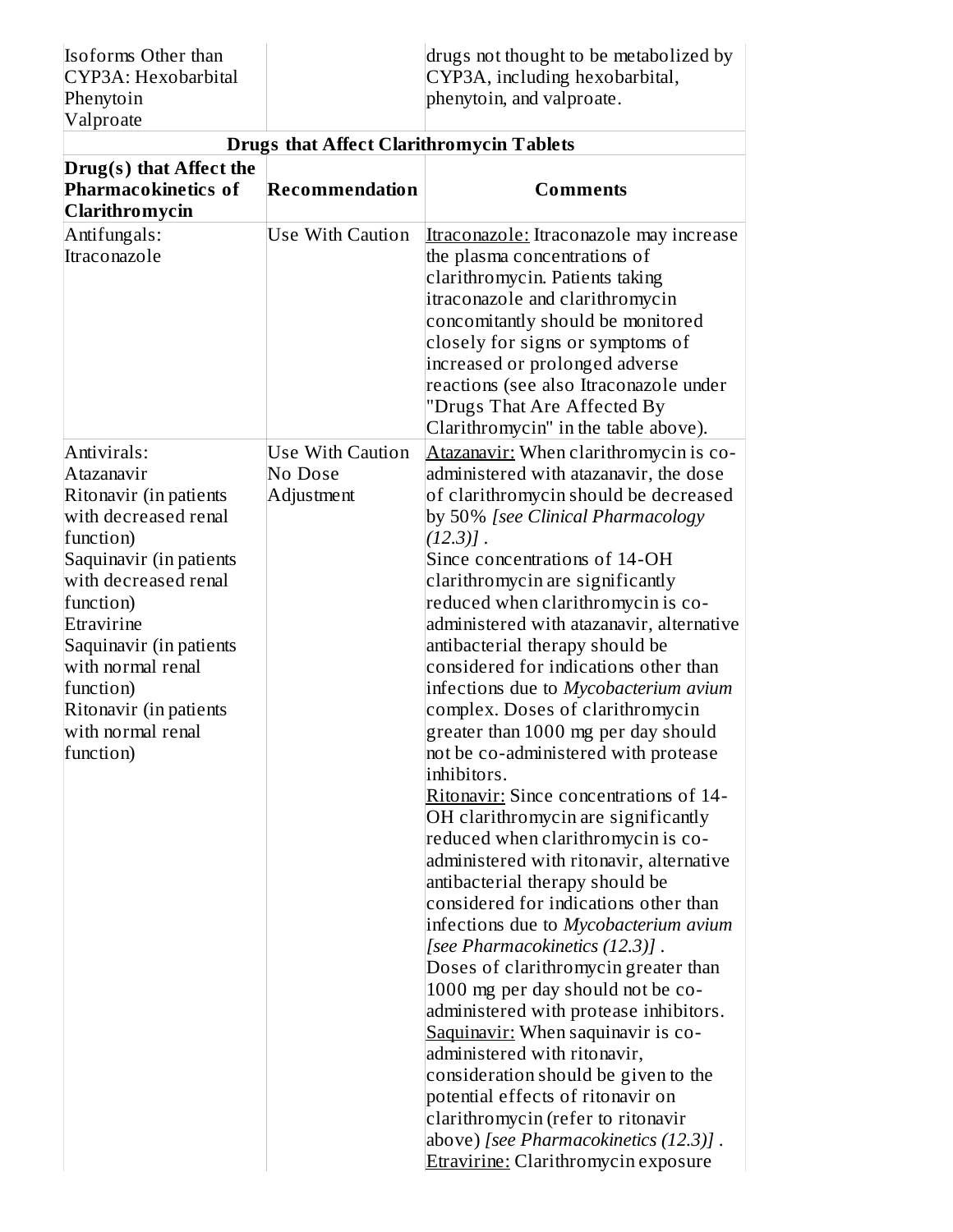|                                                                                                                    |                         | was decreased by etravirine; however,<br>concentrations of the active metabolite,<br>14-OH-clarithromycin, were increased.<br>Because 14-OH-clarithromycin has<br>reduced activity against Mycobacterium<br>avium complex (MAC), overall activity<br>against this pathogen may be altered;<br>therefore alternatives to clarithromycin<br>should be considered for the treatment<br>of MAC.                                                                                                                                                                                                                                                                                                                                                                                                                                                                                                    |
|--------------------------------------------------------------------------------------------------------------------|-------------------------|------------------------------------------------------------------------------------------------------------------------------------------------------------------------------------------------------------------------------------------------------------------------------------------------------------------------------------------------------------------------------------------------------------------------------------------------------------------------------------------------------------------------------------------------------------------------------------------------------------------------------------------------------------------------------------------------------------------------------------------------------------------------------------------------------------------------------------------------------------------------------------------------|
| Proton Pump Inhibitors:<br>Omeprazole                                                                              | <b>Use With Caution</b> | Omeprazole: Clarithromycin<br>concentrations in the gastric tissue and<br>mucus were also increased by<br>concomitant administration of<br>omeprazole [see Pharmacokinetics<br>$(12.3)$ ]                                                                                                                                                                                                                                                                                                                                                                                                                                                                                                                                                                                                                                                                                                      |
| Miscellaneous<br>Cytochrome P450<br>Inducers:<br>Efavirenz<br>Nevirapine<br>Rifampicin<br>Rifabutin<br>Rifapentine | <b>Use With Caution</b> | Inducers of CYP3A enzymes, such as<br>efavirenz, nevirapine, rifampicin,<br>rifabutin, and rifapentine will increase<br>the metabolism of clarithromycin, thus<br>decreasing plasma concentrations of<br>clarithromycin, while increasing those<br>of 14-OH-clarithromycin. Since the<br>microbiological activities of<br>clarithromycin and 14-OH-<br>clarithromycin are different for<br>different bacteria, the intended<br>therapeutic effect could be impaired<br>during concomitant administration of<br>clarithromycin and enzyme inducers.<br>Alternative antibacterial treatment<br>should be considered when treating<br>patients receiving inducers of CYP3A.<br>There have been spontaneous or<br>published reports of CYP3A based<br>interactions of clarithromycin with<br>rifabutin (see Rifabutin under "Drugs<br>That Are Affected By Clarithromycin"<br>in the table above). |

## **8 USE IN SPECIFIC POPULATIONS**

#### **8.1 Pregnancy**

### Risk Summary:

Based on findings from animal studies, Clarithromycin is not recommended for use in pregnant women except in clinical circumstances where no alternative therapy is appropriate. If pregnancy occurs while taking clarithromycin, the patient should be apprised of the potential hazard to the fetus [*seeWarnings and Precautions (5.7)*].

Limited data from a small number of published human studies with clarithromycin use during pregnancy are insufficient to inform drug-associated risks of major birth defects, miscarriage, or adverse maternal or fetal outcomes. In animal reproduction studies, administration of oral clarithromycin to pregnant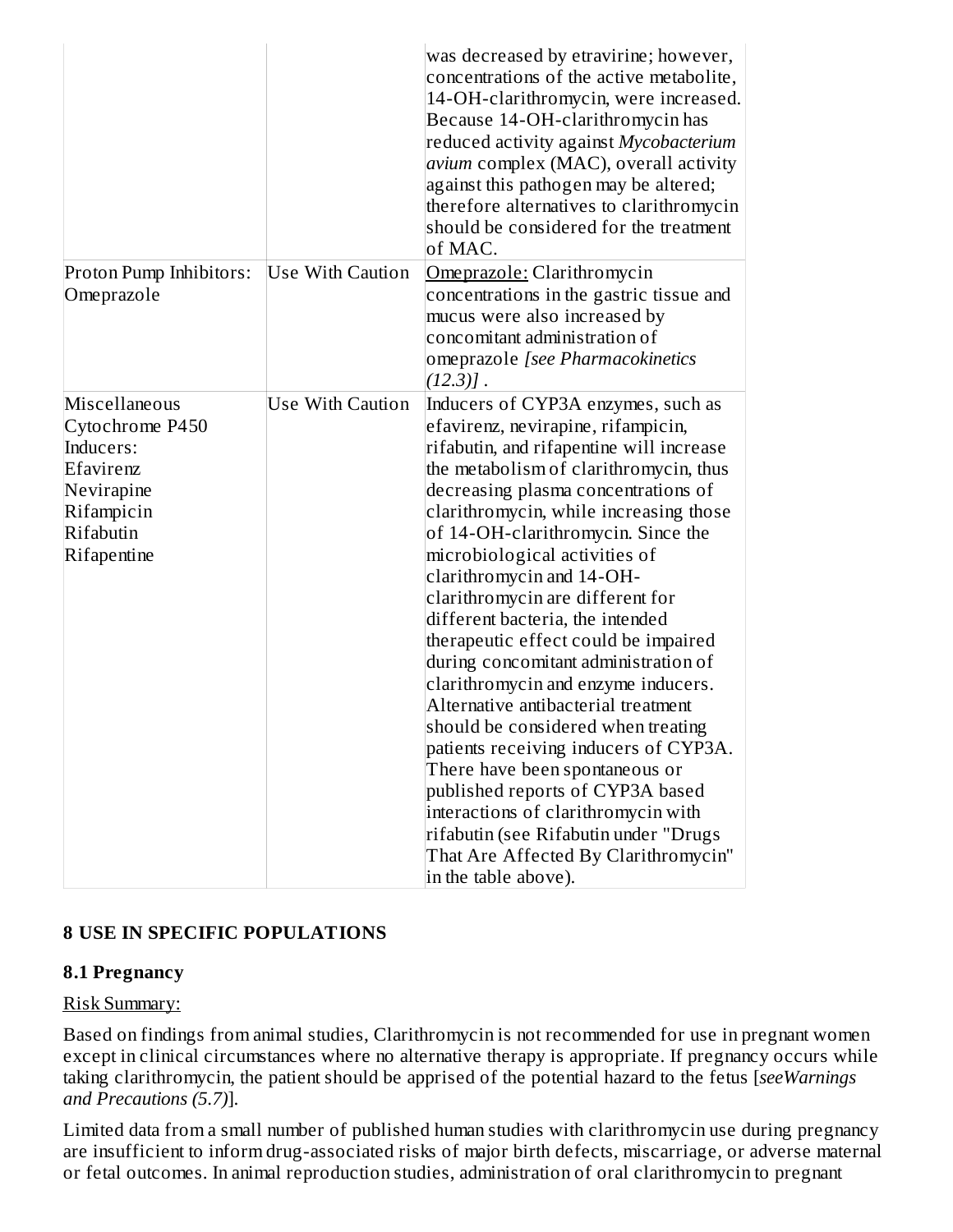mice, rats, rabbits, and monkeys during the period of organogenesis produced malformations in rats (cardio-vascular anomalies) and mice (cleft palate) at clinically relevant doses based on body surface area comparison. Fetal effects in mice, rats, and monkeys (e.g., reduced fetal survival, body weight, body weight gain) and implantation losses in rabbits were generally considered to be secondary to maternal toxicity (see Data).

The estimated background risk of major birth defects and miscarriage for the indicated population is unknown. All pregnancies have a background risk of birth defect, loss, or other adverse outcomes. In the U.S. general population, the estimated background risk of major birth defects and miscarriage in clinically recognized pregnancies is 2% to 4% and 15% to 20%, respectively.

## Data

## *Animal Data*

Animal reproduction studies were conducted in mice, rats, rabbits, and monkeys with oral and intravenously administered clarithromycin. In pregnant mice, clarithromycin was administered during organogenesis (gestation day [GD] 6 to 15) at oral doses of 15, 60, 250, 500, or 1000 mg/kg/day. Reduced body weight observed in dams at 1000 mg/kg/day (3 times the maximum recommended human dose [MRHD] based on body surface area comparison) resulted in reduced survival and body weight of the fetuses. At  $\geq 500$  mg/kg/day, increases in the incidence of post-implantation loss and cleft palate in the fetuses were observed. No adverse developmental effects were observed in mice at  $\leq 250$ mg/kg/day (≤ 1 times MRHD based on body surface area comparison).

In pregnant Sprague Dawley rats, clarithromycin was administered during organogenesis (GD 6 to 15) at oral doses of 15, 50, or 150 mg/kg/day. Reductions in body weight and food consumption was observed in dams at 150 mg/kg/day. Increased resorptions and reduced body weight of the fetuses at this dose were considered secondary to maternal toxicity. Additionally, at 150 mg/kg/day (1 times MRHD based on body surface area comparison), a low incidence of cardiovascular anomalies (complete situs inversus, undivided truncus, IV septal defect) was observed in the fetuses. Clarithromycin did not cause adverse developmental effects in rats at 50 mg/kg/day (0.3 times MRHD based on body surface area comparison). Intravenous dosing of clarithromycin during organogenesis in rats (GD 6 to 15) at 15, 50, or 160 mg/kg/day was associated with maternal toxicity (reduced body weight, body-weight gain, and food consumption) at 160 mg/kg/day but no evidence of adverse developmental effects at any dose  $(\leq 1)$ times MRHD based on body surface area comparison).

In pregnant Wistar rat, clarithromycin was administered during organogenesis (GD 7 to 17) at oral doses of 10, 40, or 160 mg/kg/day. Reduced body weight and food consumption were observed in dams at 160  $mg/kg$ /day but there was no evidence of adverse developmental effects at any dose ( $\leq 1$  times MRHD based on body surface area comparison).

In pregnant rabbits, clarithromycin administered during organogenesis (GD 6 to 18) at oral doses of 10, 35, or 125 mg/kg/day resulted in reduced maternal food consumption and decreased body weight at the highest dose, with no evidence of any adverse developmental effects at any dose  $(\leq 2 \text{ times } MRHD)$ based on body surface area comparison). Intravenously administered clarithromycin to pregnant rabbits during organogenesis (GD 6 to 18) in rabbits at 20, 40, 80, or 160 mg/kg/day ( $\leq 0.3$  times MRHD based on body surface area comparison) resulted in maternal toxicity and implantation losses at all doses.

In pregnant monkeys, clarithromycin was administered (GD 20 to 50) at oral doses of 35 or 70 mg/kg/day. Dose-dependent emesis, poor appetite, fecal changes, and reduced body weight were observed in dams at all doses  $(\leq 0.5$  times MRHD based on body surface area comparison).

Growth retardation in 1 fetus at 70 mg/kg/day was considered secondary to maternal toxicity. There was no evidence of primary drug related adverse developmental effects at any dose tested.

In a reproductive toxicology study in rats administered oral clarithromycin late in gestation through lactation (GD 17 to post-natal day 21) at doses of 10, 40, or 160 mg/kg/day ( $\leq$  1 times MRHD based on body surface area comparison), reductions in maternal body weight and food consumption were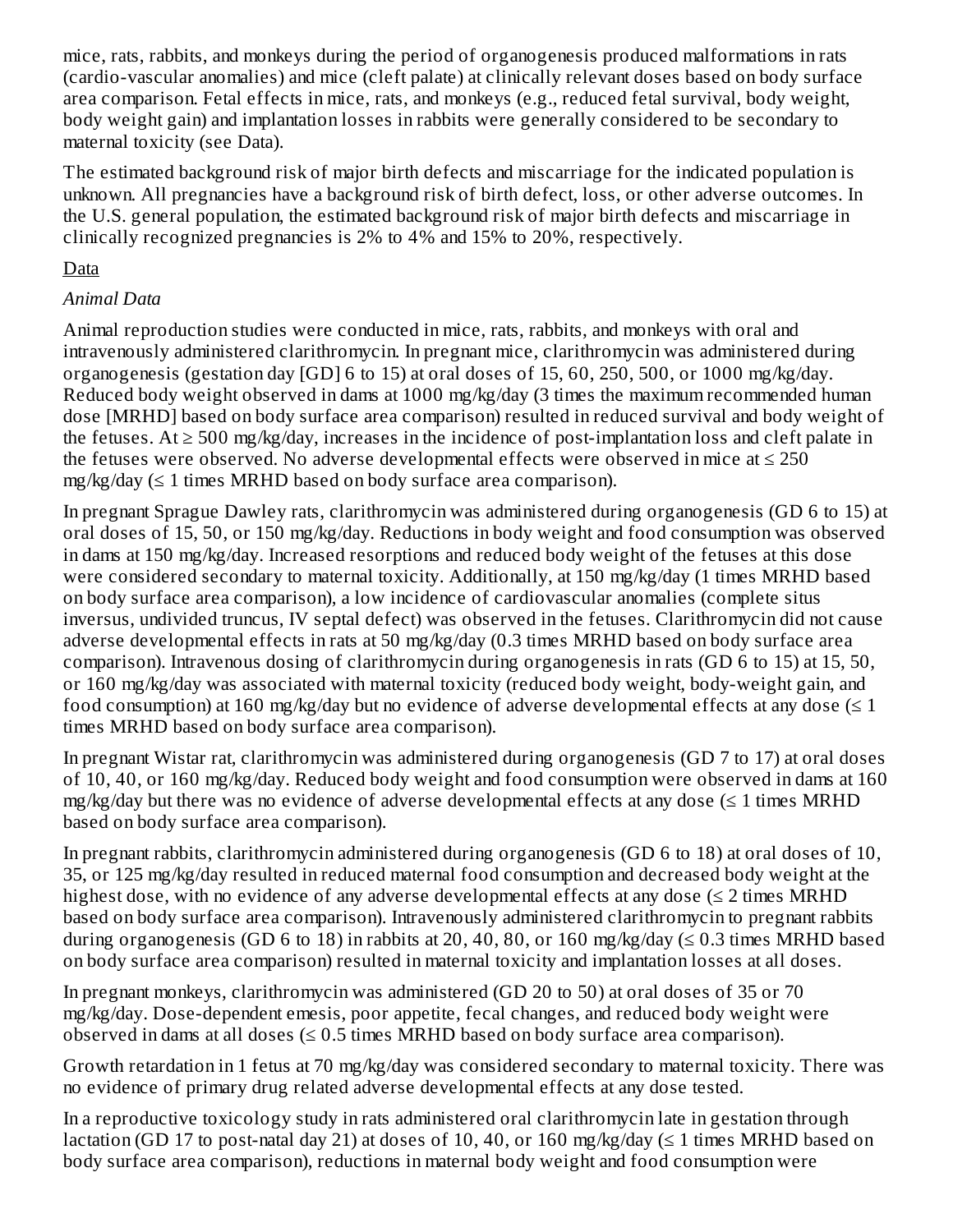observed at 160 mg/kg/day. Reduced body-weight gain observed in offspring at 160 mg/kg/day was considered secondary to maternal toxicity. No adverse developmental effects were observed with clarithromycin at any dose tested.

## **8.2 Lactation**

# Risk Summary

Based on limited human data, clarithromycin and its active metabolite 14-OH clarithromycin are present in human milk at less than 2% of the maternal weight-adjusted dose (see Data). In a separate observational study, reported adverse effects on breast-fed children (rash, diarrhea, loss of appetite, somnolence) were comparable to amoxicillin (see Data). No data are available to assess the effects of clarithromycin or 14-OH clarithromycin on milk production.

The development and health benefits of breastfeeding should be considered along with the mother's clinical need for clarithromycin and any potential adverse effects on the breast-fed child from clarithromycin or from the underlying maternal condition.

# **D**ata

# *Human*

Serum and milk samples were obtained after 3 days of treatment, at steady state, from one published study of 12 lactating women who were taking clarithromycin tablets 250 mg orally twice daily. Based on the limited data from this study, and assuming milk consumption of 150 mL/kg/day, an exclusively human milk fed infant would receive an estimated average of 136 mcg/kg/day of clarithromycin and its active metabolite, with this maternal dosage regimen. This is less than 2% of the maternal weight-adjusted dose (7.8 mg/kg/day, based on the average maternal weight of 64 kg), and less than 1% of the pediatric dose (15 mg/kg/day) for children greater than 6 months of age.

A prospective observational study of 55 breastfed infants of mothers taking a macrolide antibacterial (6 were exposed to clarithromycin) were compared to 36 breastfed infants of mothers taking amoxicillin. Adverse reactions were comparable in both groups. Adverse reactions occurred in 12.7% of infants exposed to macrolides and included rash, diarrhea, loss of appetite, and somnolence.

# **8.3 Females and Males of Reproductive Potential**

# *Males*

Administration of clarithromycin resulted in testicular atrophy in rats, dogs and monkeys [see Nonclinical Toxicology (13.1)].

# **8.4 Pediatric Us e**

The safety and effectiveness of clarithromycin tablets have been established for the treatment of the following conditions or diseases in pediatric patients 6 months and older. Use in these indications is based on clinical trials in pediatric patients or adequate and well-controlled studies in adults with additional pharmacokinetic and safety data in pediatric patients:

- Pharyngitis/Tonsillitis
- Community-Acquired Pneumonia
- Acute maxillary sinusitis
- Acute otitis media [*see Clinical Studies (14.2)* ]
- Uncomplicated skin and skin structure infections

The safety and effectiveness of clarithromycin tablets has been established for the prevention of disseminated *Mycobacterium avium* complex (MAC) disease in pediatric patients 20 months and older with advanced HIV infection. No studies of clarithromycin for MAC prophylaxis have been performed in pediatric populations and the doses recommended for prophylaxis are derived from MAC pediatric treatment studies.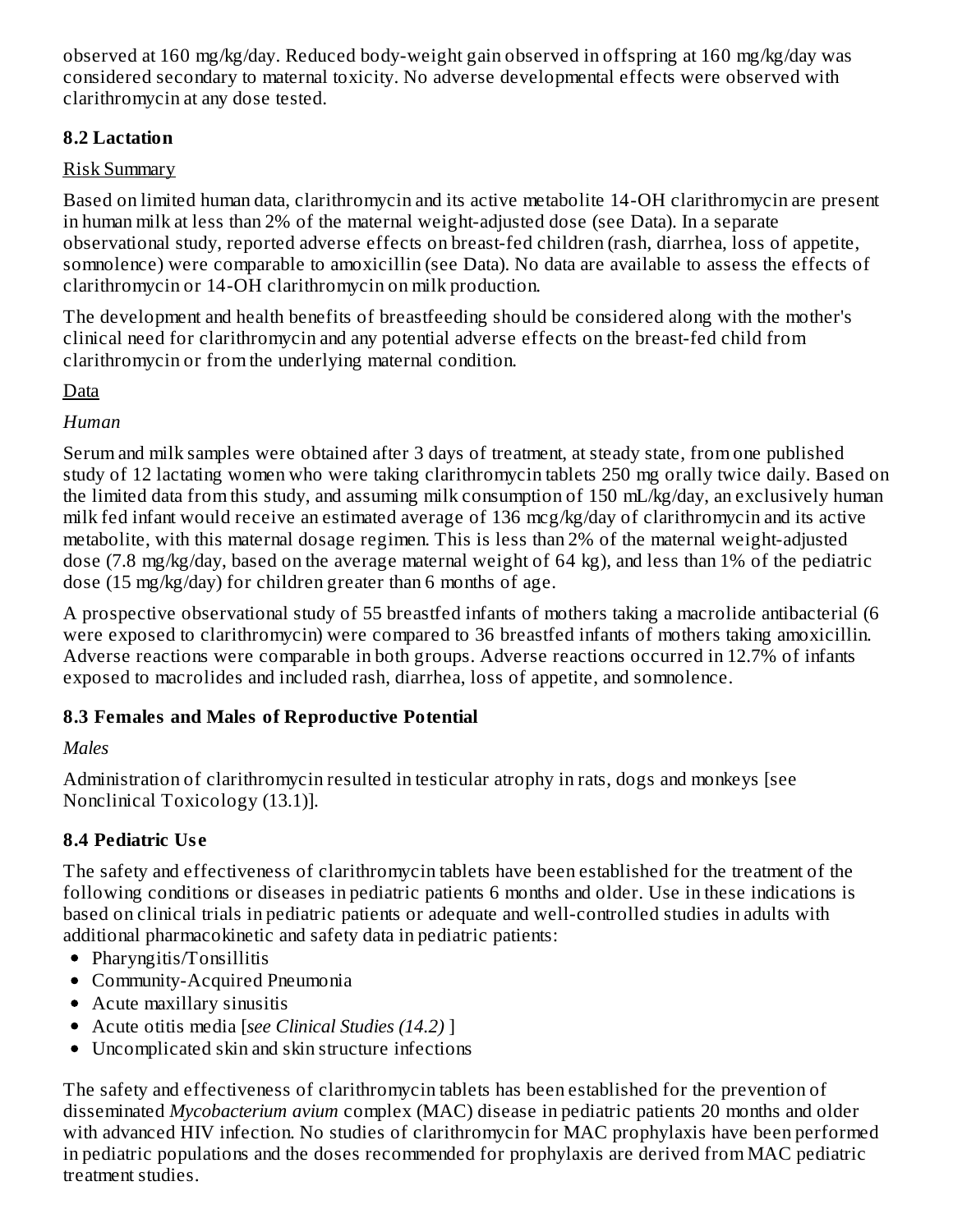Safety and effectiveness of clarithromycin in pediatric patients under 6 months of age have not been established. The safety of clarithromycin has not been studied in MAC patients under the age of 20 months.

# **8.5 Geriatric Us e**

In a steady-state study in which healthy elderly subjects (65 years to 81 years of age) were given 500 mg of clarithromycin every 12 hours, the maximum serum concentrations and area under the curves of clarithromycin and 14-OH clarithromycin were increased compared to those achieved in healthy young adults. These changes in pharmacokinetics parallel known age-related decreases in renal function. In clinical trials, elderly patients did not have an increased incidence of adverse reactions when compared to younger patients. Consider dosage adjustment in elderly patients with severe renal impairment. Elderly patients may be more susceptible to development of *torsades de pointes* arrhythmias than younger patients [*seeWarnings and Precautions (5.3)*].

Most reports of acute kidney injury with calcium channel blockers metabolized by CYP3A4 (e.g., verapamil, amlodipine, diltiazem, nifedipine) involved elderly patients 65 years of age or older [*seeWarnings and Precautions (5.4)*].

Especially in elderly patients, there have been reports of colchicine toxicity with concomitant use of clarithromycin and colchicine, some of which occurred in patients with renal insufficiency. Deaths have been reported in some patients [see *Contraindications (4.4) and Warnings and Precautions (5.4)*].

# **8.6 Renal and Hepatic Impairment**

Clarithromycin is principally excreted via the liver and kidney. Clarithromycin may be administered without dosage adjustment to patients with hepatic impairment and normal renal function. However, in the presence of severe renal impairment with or without coexisting hepatic impairment, decreased dosage or prolonged dosing intervals may be appropriate [*seeDosage and Administration (2.5)*].

## **10 OVERDOSAGE**

Overdosage of clarithromycin can cause gastrointestinal symptoms such as abdominal pain, vomiting, nausea, and diarrhea.

Treat adverse reactions accompanying overdosage by the prompt elimination of unabsorbed drug and supportive measures. As with other macrolides, clarithromycin serum concentrations are not expected to be appreciably affected by hemodialysis or peritoneal dialysis.

# **11 DESCRIPTION**

Clarithromycin is a semi-synthetic macrolide antimicrobial for oral use. Chemically, it is 6-*O*methylerythromycin A. The molecular formula is  $\rm{C_{38}H_{69}NO_{13}}$ , and the molecular weight is 747.96. The structural formula is: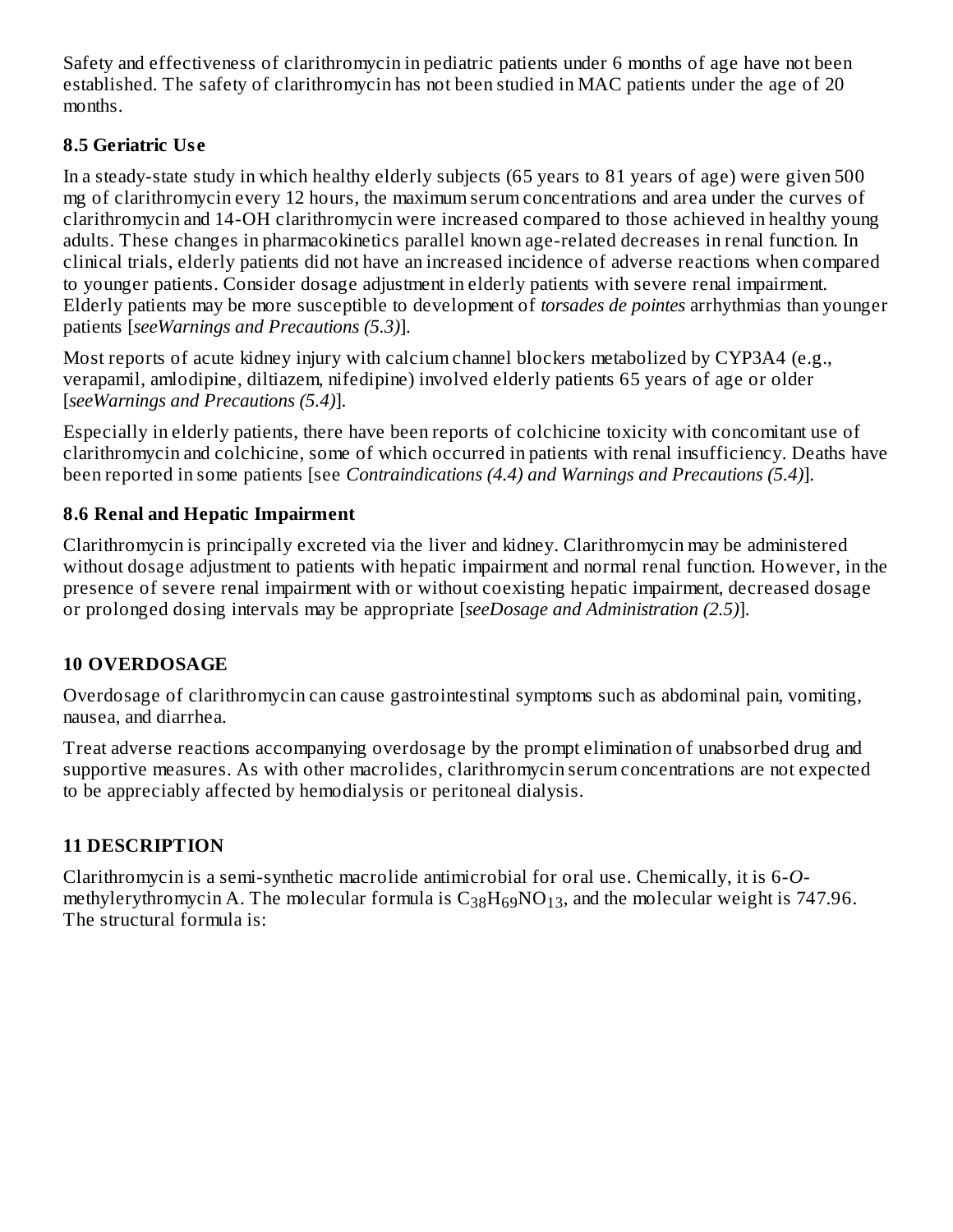

Figure 1: Structure of Clarithromycin

Clarithromycin, USP is a white to off-white crystalline powder. It is soluble in acetone, slightly soluble in methanol, ethanol, and acetonitrile, and practically insoluble in water.

Each white to off-white, film-coated, oval shaped immediate-release clarithromycin tablets, USP contains 250 mg or 500 mg of clarithromycin, USP and the following inactive ingredients: colloidal silicon dioxide, croscarmellose sodium, magnesium stearate, microcrystalline cellulose, polyethylene glycol, polyvinyl alcohol, povidone, pregelatinized starch, talc and titanium dioxide.

## **12 CLINICAL PHARMACOLOGY**

#### **12.1 Mechanism of Action**

Clarithromycin is a macrolide antimicrobial drug [*see Microbiology (12.4)*].

#### **12.3 Pharmacokinetics**

#### Absorption

#### *Clarithromycin Immediate-Release Tablets*

The absolute bioavailability of 250 mg clarithromycin tablets was approximately 50%. For a single 500 mg dose of clarithromycin, food slightly delays the onset of clarithromycin absorption, increasing the peak time from approximately 2 to 2.5 hours. Food also increases the clarithromycin peak plasma concentration by about 24%, but does not affect the extent of clarithromycin bioavailability. Food does not affect the onset of formation of the active metabolite, 14-OH clarithromycin or its peak plasma concentration but does slightly decrease the extent of metabolite formation, indicated by an 11% decrease in area under the plasma concentration-time curve (AUC). Therefore, clarithromycin tablets may be given without regard to food. In non-fasting healthy human subjects (males and females), peak plasma concentrations were attained within 2 to 3 hours after oral dosing.

#### Distribution

Clarithromycin and the 14-OH clarithromycin metabolite distribute readily into body tissues and fluids. There are no data available on cerebrospinal fluid penetration. Because of high intracellular concentrations, tissue concentrations are higher than serum concentrations. Examples of tissue and serum concentrations are presented below.

|                    | <b>Concentration (after 250 mg every 12 hours)</b> |                |
|--------------------|----------------------------------------------------|----------------|
| <b>Tissue Type</b> | Tissue $(mcg/g)$                                   | Serum (mcg/mL) |

#### **Table 9. Tissue and Serum Concentrations of Clarithromycin**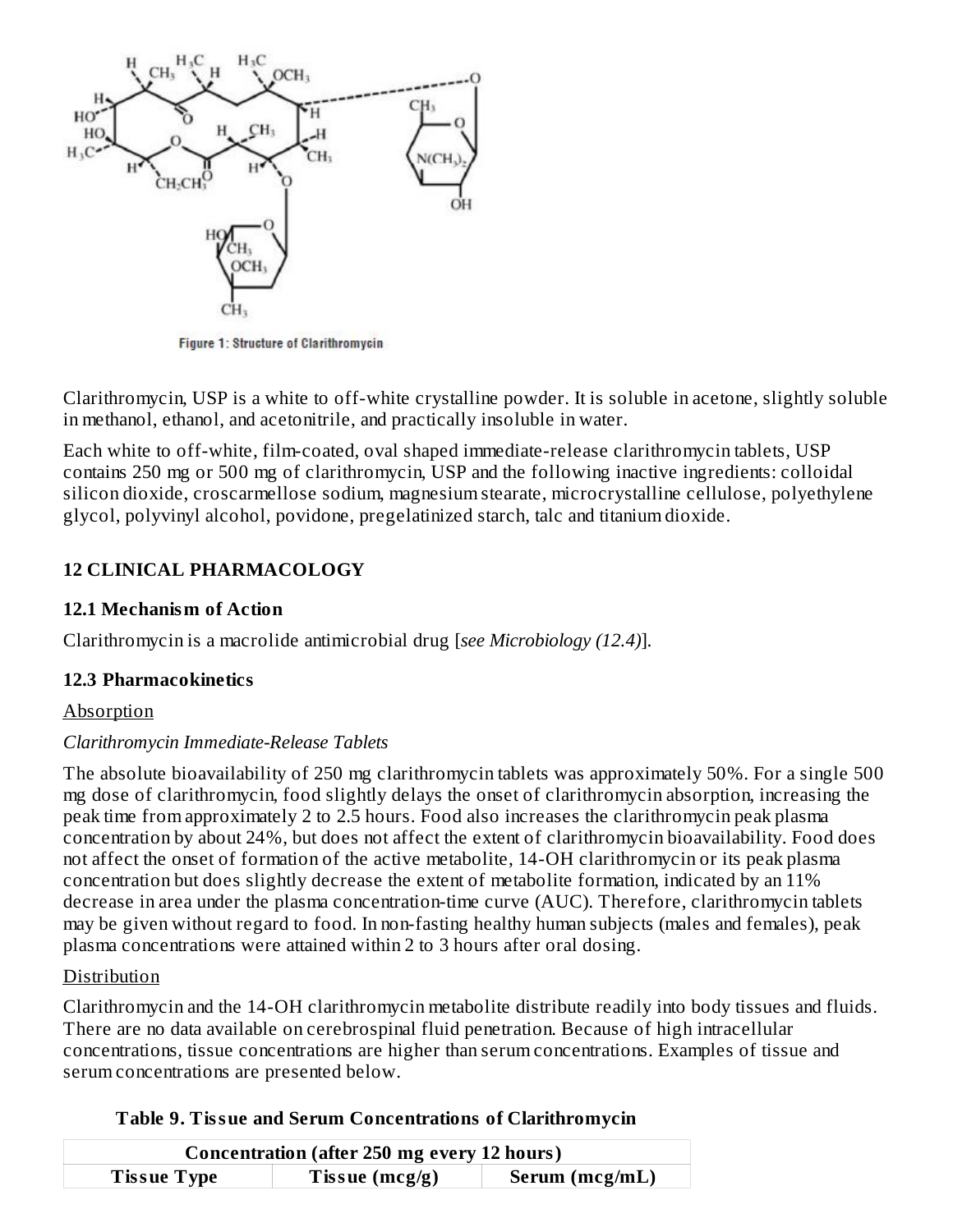| Tonsil              | ∽<br>⊥∙∪ | ∪.∪ |
|---------------------|----------|-----|
| $\mathbf{m}$<br>브니니 |          | ∸∙  |

#### Metabolism and Elimination

## *Clarithromycin Immediate-Release Tablets*

Steady-state peak plasma clarithromycin concentrations were attained within 3 days and were approximately 1 mcg/mL to 2 mcg/mL with a 250 mg dose administered every 12 hours and 3 mcg/mL to 4 mcg/mL with a 500 mg dose administered every 8 hours to 12 hours. The elimination half-life of clarithromycin was about 3 hours to 4 hours with 250 mg administered every 12 hours but increased to 5 hours to 7 hours with 500 mg administered every 8 hours to 12 hours. The nonlinearity of clarithromycin pharmacokinetics is slight at the recommended doses of 250 mg and 500 mg administered every 8 hours to 12 hours. With a 250 mg every 12 hours dosing, the principal metabolite, 14-OH clarithromycin, attains a peak steady-state concentration of about 0.6 mcg/mL and has an elimination half-life of 5 hours to 6 hours. With a 500 mg every 8 hours to 12 hours dosing, the peak steady-state concentration of 14-OH clarithromycin is slightly higher (up to 1 mcg/mL), and its elimination half-life is about 7 hours to 9 hours. With any of these dosing regimens, the steady-state concentration of this metabolite is generally attained within 3 days to 4 days.

After a 250 mg tablet every 12 hours, approximately 20% of the dose is excreted in the urine as clarithromycin, while after a 500 mg tablet every 12 hours, the urinary excretion of clarithromycin is somewhat greater, approximately 30%. In comparison, after an oral dose of 250 mg (125 mg/5 mL) suspension every 12 hours, approximately 40% is excreted in urine as clarithromycin. The renal clearance of clarithromycin is, however, relatively independent of the dose size and approximates the normal glomerular filtration rate. The major metabolite found in urine is 14-OH clarithromycin, which accounts for an additional 10% to 15% of the dose with either a 250 mg or a 500 mg tablet administered every 12 hours.

## Specific Populations for Clarithromycin Tablets

## *HIV Infection*

Steady-state concentrations of clarithromycin and 14-OH clarithromycin observed following administration of 500 mg doses of clarithromycin every 12 hours to adult patients with HIV infection were similar to those observed in healthy volunteers. In adult HIV-infected patients taking 500-mg or 1000-mg doses of clarithromycin every 12 hours, steady-state clarithromycin  $\rm{C_{max}}$  values ranged from 2 mcg/mL to 4 mcg/mL and 5 mcg/mL to 10 mcg/mL, respectively.

## *Hepatic Impairment*

The steady-state concentrations of clarithromycin in subjects with impaired hepatic function did not differ from those in normal subjects; however, the 14-OH clarithromycin concentrations were lower in the hepatically impaired subjects. The decreased formation of 14-OH clarithromycin was at least partially offset by an increase in renal clearance of clarithromycin in the subjects with impaired hepatic function when compared to healthy subjects.

## *Renal Impairment*

The pharmacokinetics of clarithromycin was also altered in subjects with impaired renal function *[see Use in Specific Populations (8.6) and Dosage and Administration (2.5)].*

## Drug Interactions

## *Fluconazole*

Following administration of fluconazole 200 mg daily and clarithromycin 500 mg twice daily to 21 healthy volunteers, the steady-state clarithromycin  $\mathsf{C}_{\min}$  and  $\mathrm{AUC}$  increased 33% and 18%, respectively. Clarithromycin exposures were increased and steady-state concentrations of 14-OH clarithromycin were not significantly affected by concomitant administration of fluconazole.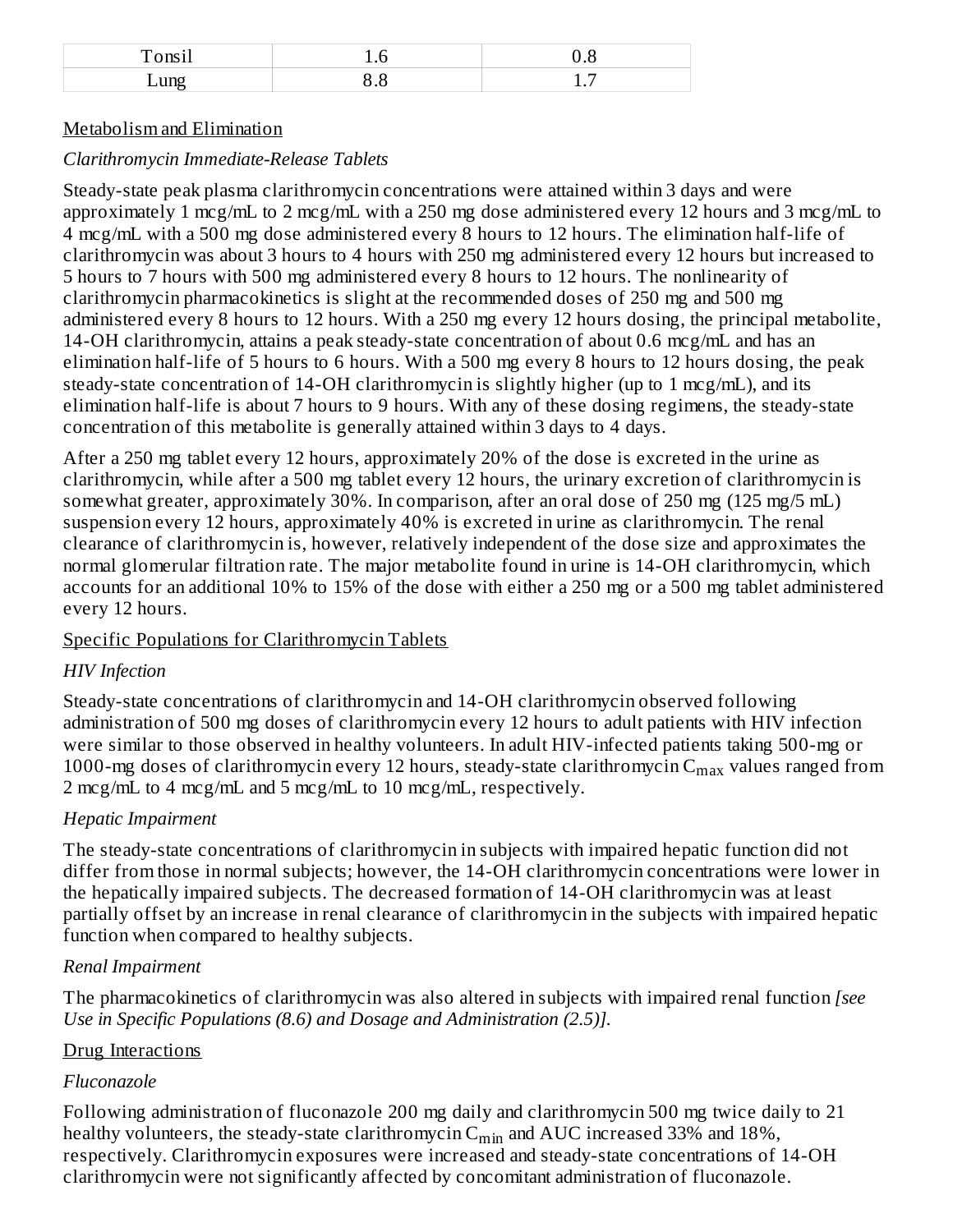#### *Colchicine*

When a single dose of colchicine 0.6 mg was administered with clarithromycin 250 mg BID for 7 days, the colchicine  $\rm{C_{max}}$  increased 197% and the  $\rm{AUC_{0\ to \infty}}$  increased 239% compared to administration of colchicine alone.

#### *Atazanavir*

Following administration of clarithromycin (500 mg twice daily) with atazanavir (400 mg once daily), the clarithromycin AUC increased 94%, the 14-OH clarithromycin AUC decreased 70% and the atazanavir AUC increased 28%.

#### *Ritonavir*

Concomitant administration of clarithromycin and ritonavir ( $n = 22$ ) resulted in a 77% increase in clarithromycin AUC and a 100% decrease in the AUC of 14-OH clarithromycin.

### *Saquinavir*

Following administration of clarithromycin (500 mg bid) and saquinavir (soft gelatin capsules, 1200 mg tid) to 12 healthy volunteers, the steady-state saquinavir AUC and  $\rm{C_{max}}$  increased 177% and 187% respectively compared to administration of saquinavir alone. Clarithromycin AUC and  $\mathsf{C}_{\max}$  increased 45% and 39% respectively, whereas the 14–OH clarithromycin AUC and  $\rm C_{max}$  decreased 24% and 34% respectively, compared to administration with clarithromycin alone.

## *Didanosine*

Simultaneous administration of clarithromycin tablets and didanosine to 12 HIV-infected adult patients resulted in no statistically significant change in didanosine pharmacokinetics.

## *Zidovudine*

Following administration of clarithromycin 500 mg tablets twice daily with zidovudine 100 mg every 4 hours, the steady-state zidovudine AUC decreased 12% compared to administration of zidovudine alone (n=4). Individual values ranged from a decrease of 34% to an increase of 14%. When clarithromycin tablets were administered two to four hours prior to zidovudine, the steady-state zidovudine  $\mathsf{C}_{\max}$ increased 100% whereas the AUC was unaffected (n=24).

## *Omeprazole*

Clarithromycin 500 mg every 8 hours was given in combination with omeprazole 40 mg daily to healthy adult subjects. The steady-state plasma concentrations of omeprazole were increased (C $_{\rm max}$ , AUC $_{\rm 0 \, to}$  $_{24}$ , and t½ increases of 30%, 89%, and 34%, respectively), by the concomitant administration of clarithromycin.

The plasma levels of clarithromycin and 14–OH clarithromycin were increased by the concomitant administration of omeprazole. For clarithromycin, the mean  $\rm{C_{max}}$  was  $10\%$  greater, the mean  $\rm{C_{min}}$  was 27% greater, and the mean AUC<sub>0 to 8</sub> was 15% greater when clarithromycin was administered with omeprazole than when clarithromycin was administered alone. Similar results were seen for 14–OH clarithromycin, the mean C<sub>max</sub> was 45% greater, the mean C<sub>min</sub> was 57% greater, and the mean AUC<sub>0 to</sub>  $_{8}$  was 45% greater. Clarithromycin concentrations in the gastric tissue and mucus were also increased by concomitant administration of omeprazole.

| Clarithromycin Tissue Concentrations 2 hours after Dose (mcg/mL)/(mcg/g)    |  |                  |                  |          |                   |  |  |
|-----------------------------------------------------------------------------|--|------------------|------------------|----------|-------------------|--|--|
| $\mathbf N$<br><b>Mucus</b><br>fundus<br>$\mathbf N$<br>Treatment<br>antrum |  |                  |                  |          |                   |  |  |
| Clarithromycin                                                              |  | $10.48 \pm 2.01$ | $20.81 \pm 7.64$ |          | $4.15 \pm 7.74$   |  |  |
| $Clarithromycin + Omeprazole$                                               |  | $19.96 \pm 4.71$ | $24.25 \pm 6.37$ | $\Delta$ | $39.29 \pm 32.79$ |  |  |

*Theophylline*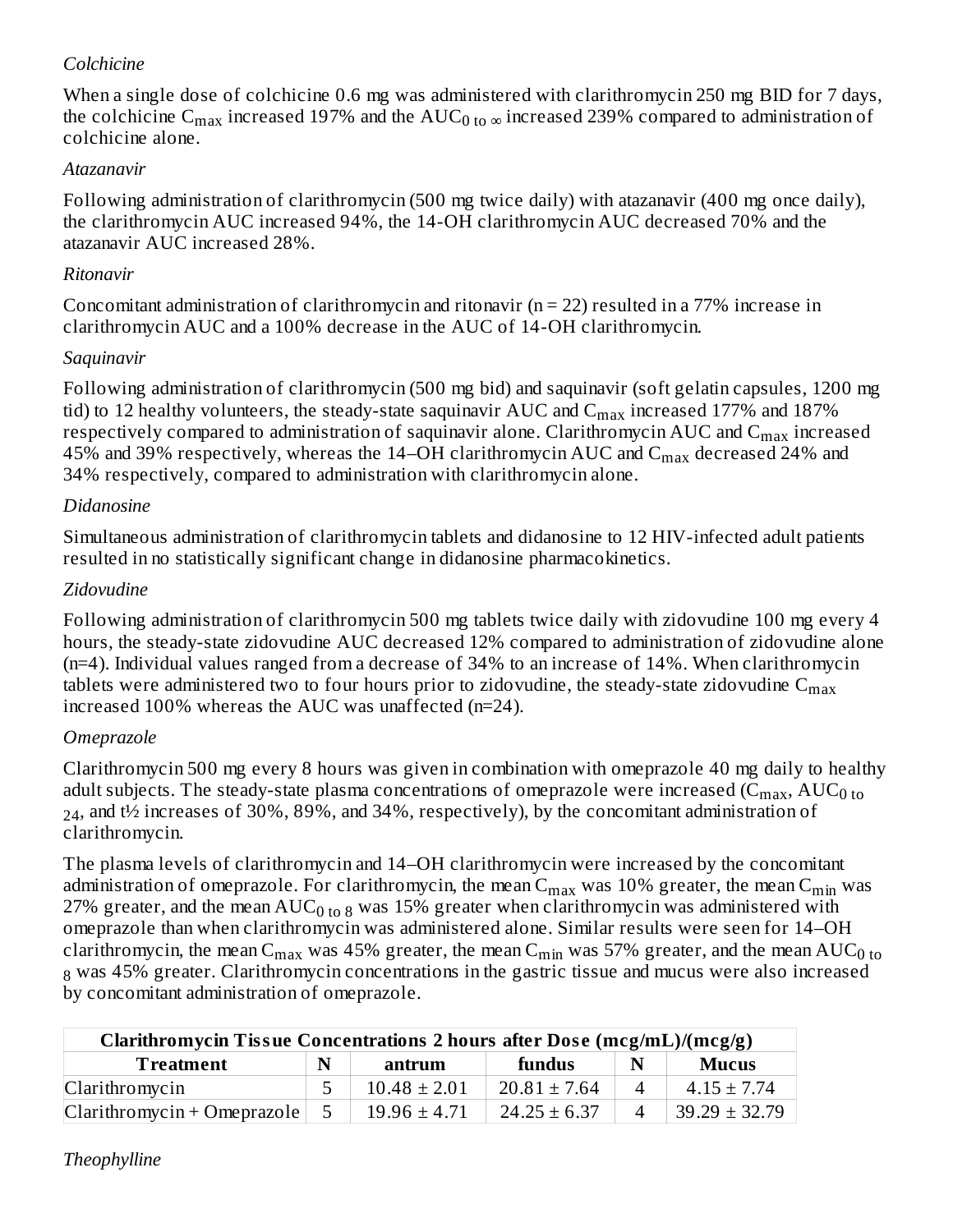In two studies in which theophylline was administered with clarithromycin (a theophylline sustainedrelease formulation was dosed at either 6.5 mg/kg or 12 mg/kg together with 250 or 500 mg q12h clarithromycin), the steady-state levels of  $C_{max}$ ,  $C_{min}$ , and the area under the serum concentration time curve (AUC) of theophylline increased about 20%.

### *Midazolam*

When a single dose of midazolam was co-administered with clarithromycin tablets (500 mg twice daily for 7 days), midazolam AUC increased 174% after intravenous administration of midazolam and 600% after oral administration.

For information about other drugs indicated in combination with clarithromycin, refer to their full prescribing information, CLINICAL PHARMACOLOGY section.

# **12.4 Microbiology**

## **Mechanism of Action**

Clarithromycin exerts its antibacterial action by binding to the 50S ribosomal subunit of susceptible bacteria resulting in inhibition of protein synthesis.

## Resistance

The major routes of resistance are modification of the 23S rRNA in the 50S ribosomal subunit to insensitivity or drug efflux pumps. Beta-lactamase production should have no effect on clarithromycin activity.

Most isolates of methicillin-resistant and oxacillin-resistant staphylococci are resistant to clarithromycin.

If *H. pylori* is not eradicated after treatment with clarithromycin-containing combination regimens, patients may develop clarithromycin resistance in *H. pylori* isolates. Therefore, for patients who fail therapy, clarithromycin susceptibility testing should be done, if possible. Patients with clarithromycinresistant *H. pylori* should not be treated with any of the following: omeprazole/clarithromycin dual therapy; omeprazole/clarithromycin/amoxicillin triple therapy; lansoprazole/clarithromycin/amoxicillin triple therapy; or other regimens which include clarithromycin as the sole antibacterial agent.

## **Antimicrobial Activity**

Clarithromycin has been shown to be active against most of the isolates of the following microorganisms both *in vitro* and in clinical infections [*see Indications and Usage (1)*].

Gram-Positive Bacteria

- *Staphylococcus aureus*
- *Streptococcus pneumoniae*
- *Streptococcus pyogenes*

Gram-Negative Bacteria

- *Haemophilus influenzae*
- *Haemophilus parainfluenzae*
- *Moraxella catarrhalis*

Other Microorganisms

- *Chlamydophila pneumoniae*
- *Helicobacter pylori*
- *Mycobacterium avium* complex (MAC) consisting of *M. avium* and*M. intracellulare*
- *Mycoplasma pneumoniae*

At least 90 percent of the microorganisms listed below exhibit *in vitro* minimum inhibitory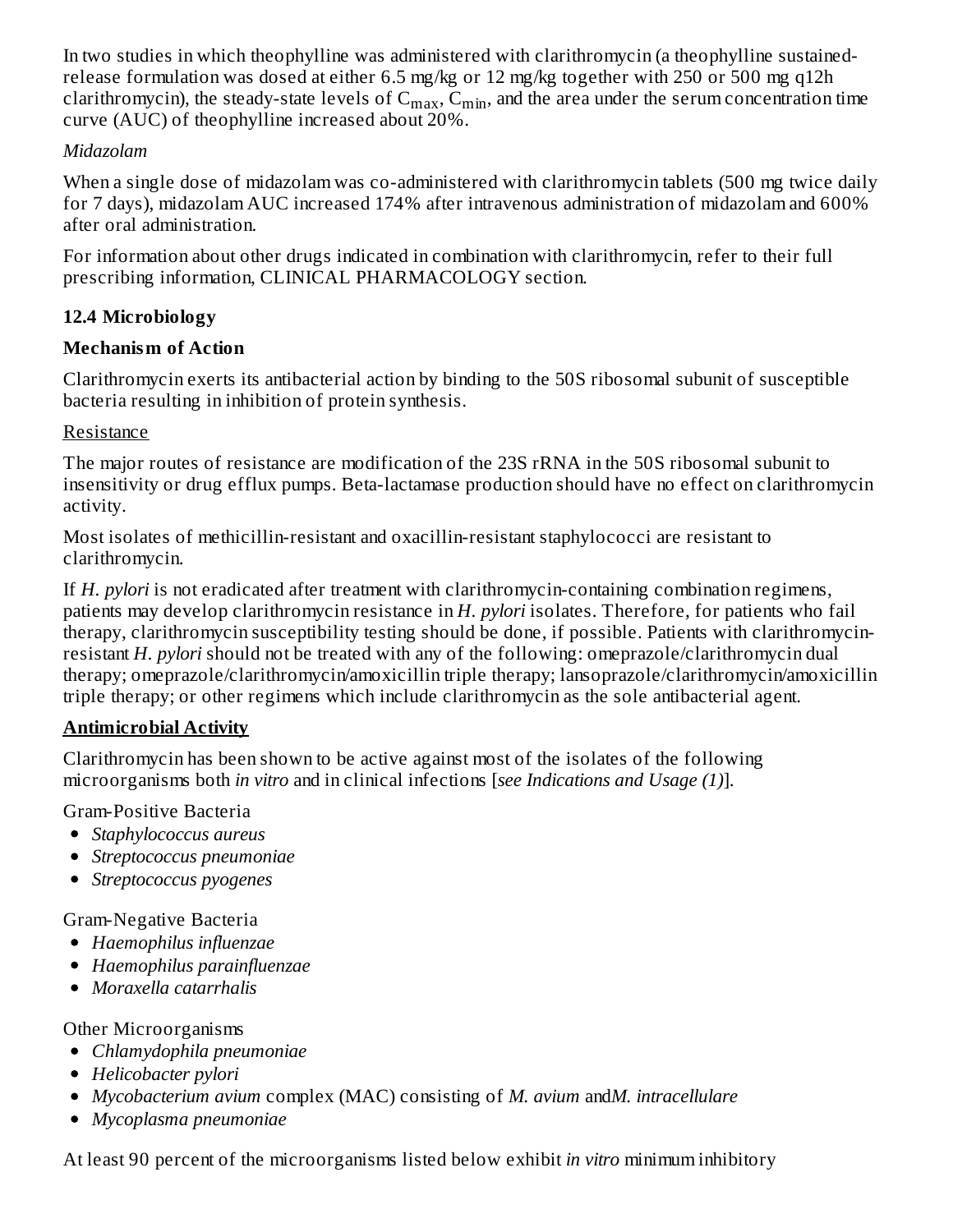concentrations (MICs) less than or equal to the clarithromycin susceptible MIC breakpoint for organisms of similar type to those shown in Table 11. However, the efficacy of clarithromycin in treating clinical infections due to these microorganisms has not been established in adequate and wellcontrolled clinical trials.

Gram-Positive Bacteria

- *Streptococcus agalactiae*
- Streptococci (Groups C, F, G)
- Viridans group streptococci

Gram-Negative Bacteria

- *Legionella pneumophila*
- *Pasteurella multocida*

Anaerobic Bacteria

- *Clostridium perfringens*
- *Peptococcus niger*
- *Prevotella melaninogenica*
- *Propionibacterium acnes*

### Susceptibility Testing

For specific information regarding susceptibility test interpretive criteria, and associated test methods and quality control standards recognized by FDA for this drug, please see: http://www.fda.gov/STIC.

## **13 NONCLINICAL TOXICOLOGY**

#### **13.1 Carcinogenesis, Mutagenesis, Impairment of Fertility**

The following *in vitro* mutagenicity tests have been conducted with clarithromycin:

- *Salmonella* /Mammalian Microsomes Test
- Bacterial Induced Mutation Frequency Test
- *In Vitro* Chromosome Aberration Test
- Rat Hepatocyte DNA Synthesis Assay
- Mouse Lymphoma Assay
- Mouse Dominant Lethal Study
- Mouse Micronucleus Test

All tests had negative results except the *in vitro* chromosome aberration test which was positive in one test and negative in another. In addition, a bacterial reverse-mutation test (Ames test) has been performed on clarithromycin metabolites with negative results.

#### Impairment of Fertility

Fertility and reproduction studies have shown that daily doses of up to 160 mg/kg/day to male and female rats caused no adverse effects on the estrous cycle, fertility, parturition, or number and viability of offspring. Plasma levels in rats after 150 mg/kg/day were twice the human serum levels.

Testicular atrophy occurred in rats at doses 7 times, in dogs at doses 3 times, and in monkeys at doses 8 times greater than the maximum human daily dose (on a body surface area basis).

## **13.2 Animal Toxicology and/or Pharmacology**

Corneal opacity occurred in dogs at doses 12 times and in monkeys at doses 8 times greater than the maximum human daily dose (on a body surface area basis). Lymphoid depletion occurred in dogs at doses 3 times greater than and in monkeys at doses 2 times greater than the maximum human daily dose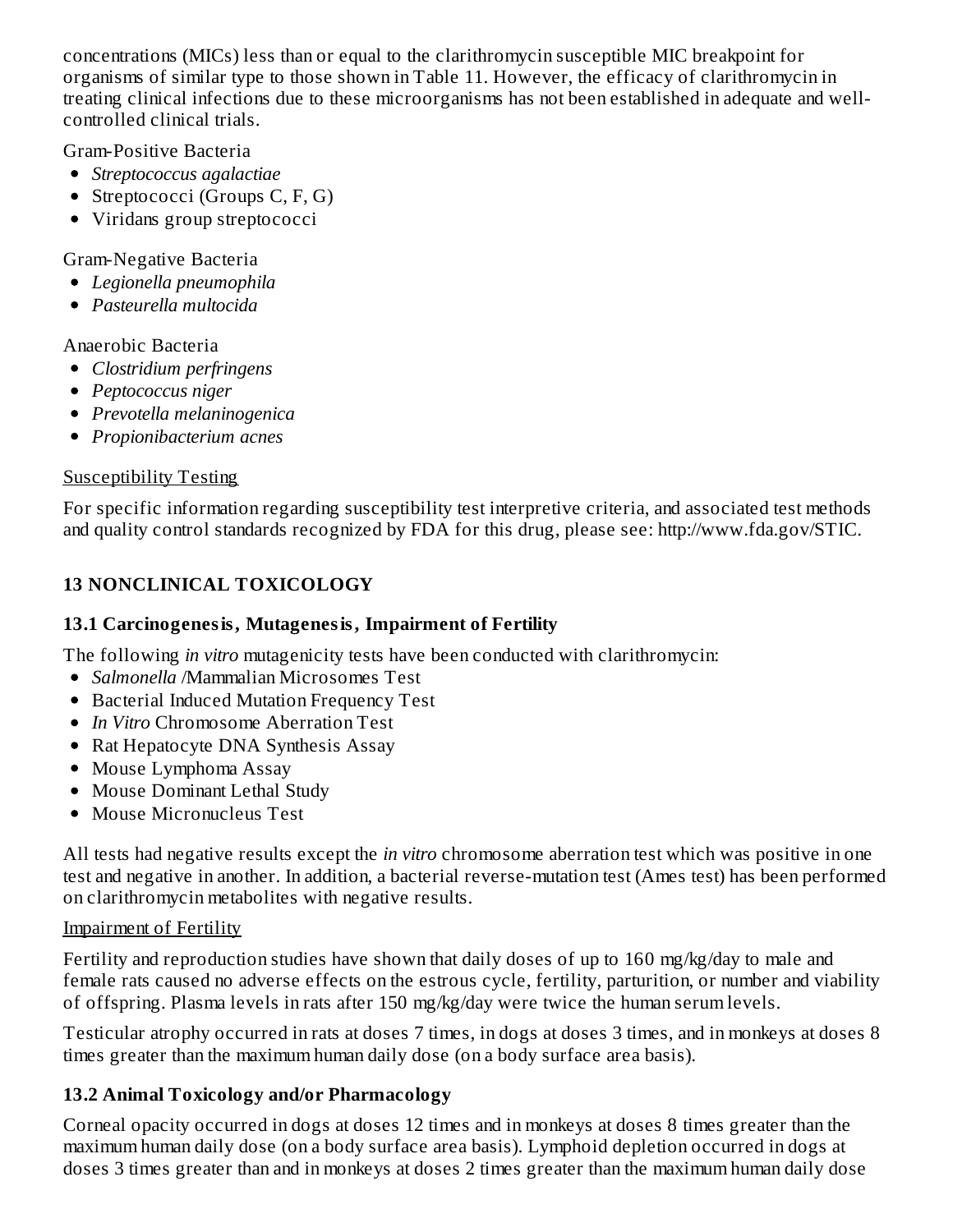(on a body surface area basis).

## **14 CLINICAL STUDIES**

#### **14.1 Mycobacterial Infections**

#### Prophylaxis of Mycobacterial Infections

A randomized, double-blind clinical trial (trial 3) compared clarithromycin 500 mg twice a day to placebo in patients with CDC-defined AIDS and  $CD_4$  counts less than 100 cells/mcL. This trial accrued 682 patients from November 1992 to January 1994, with a median CD $_4$  cell count at entry of 30 cells/mcL. Median duration of clarithromycin was 10.6 months vs. 8.2 months for placebo. More patients in the placebo arm than the clarithromycin arm discontinued prematurely from the trial (75.6% and 67.4%, respectively). However, if premature discontinuations due to *Mycobacterium avium* complex (MAC) or death are excluded, approximately equal percentages of patients on each arm (54.8%) on clarithromycin and 52.5% on placebo) discontinued study drug early for other reasons. The trial was designed to evaluate the following endpoints:

- 1. MAC bacteremia, defined as at least one positive culture for *Mycobacterium avium* complex bacteria from blood or another normally sterile site
- 2. Survival
- 3. Clinically significant disseminated MAC disease, defined as MAC bacteremia accompanied by signs or symptoms of serious MAC infection, including fever, night sweats, weight loss, anemia, or elevations in liver function tests

#### *MAC Bacteremia*

In patients randomized to clarithromycin, the risk of MAC bacteremia was reduced by 69% compared to placebo. The difference between groups was statistically significant ( $p \le 0.001$ ). On an intent-to-treat basis, the one-year cumulative incidence of MAC bacteremia was 5.0% for patients randomized to clarithromycin and 19.4% for patients randomized to placebo. While only 19 of the 341 patients randomized to clarithromycin developed MAC, 11 of these cases were resistant to clarithromycin. The patients with resistant MAC bacteremia had a median baseline CD<sub>4</sub> count of 10 cells/mm<sup>3</sup> (range 2  $\text{cells/mm}^3$  to 25 cells/mm $^3$ ). Information regarding the clinical course and response to treatment of the patients with resistant MAC bacteremia is limited. The 8 patients who received clarithromycin and developed susceptible MAC bacteremia had a median baseline CD<sub>4</sub> count of 25 cells/mm<sup>3</sup> (range 10 cells/mm<sup>3</sup> to 80 cells/mm<sup>3</sup>). Comparatively, 53 of the 341 placebo patients developed MAC; none of these isolates were resistant to clarithromycin. The median baseline CD<sub>4</sub> count was 15 cells/mm<sup>3</sup> (range 2 cells/mm<sup>3</sup> to 130 cells/mm<sup>3</sup>) for placebo patients that developed MAC.

#### *Survival*

A statistically significant survival benefit of clarithromycin compared to placebo was observed (see Figure 3 and Table 13). Since the analysis at 18 months includes patients no longer receiving prophylaxis the survival benefit of clarithromycin may be underestimated.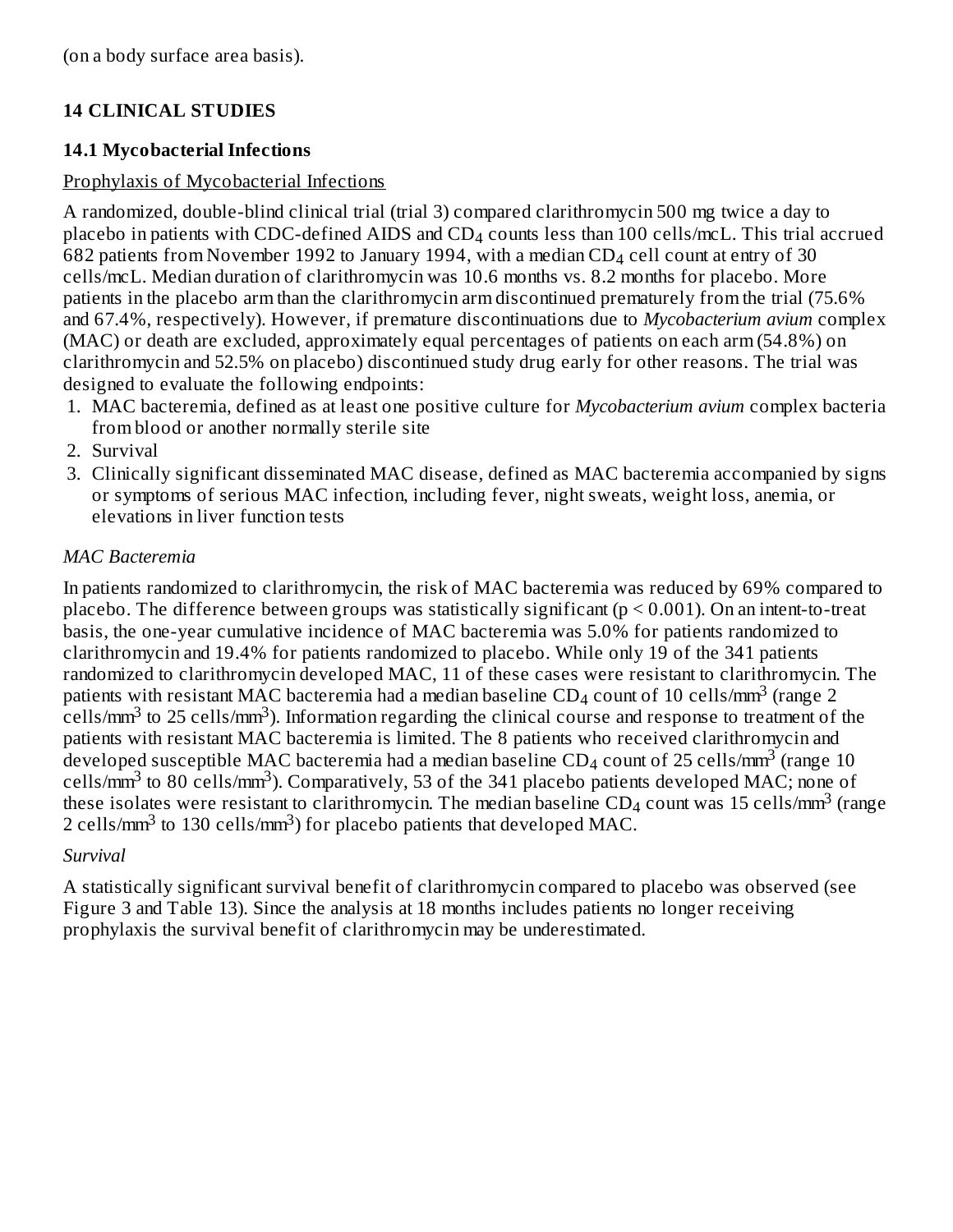

#### **Figure 3. Survival of All Randomized AIDS Patients Over Time in Trial 3**

|          | <b>Mortality Rates</b> |                | <b>Reduction in Mortality Rates on</b> |  |  |
|----------|------------------------|----------------|----------------------------------------|--|--|
|          | <b>Placebo</b>         | Clarithromycin | Clarithromycin                         |  |  |
| 6 Month  | 9.4%                   | 6.5%           | 31%                                    |  |  |
| 12 Month | 29.7%                  | 20.5%          | 31%                                    |  |  |
| 18 Month | 46.4%                  | 37.5%          | 20%                                    |  |  |

#### **Table 13. Mortality Rates at 18 months in Trial 3**

#### *Clinically Significant Disseminated MAC Disease*

In association with the decreased incidence of MAC bacteremia, patients in the group randomized to clarithromycin showed reductions in the signs and symptoms of disseminated MAC disease, including fever, night sweats, weight loss, and anemia.

#### Treatment of Mycobacterial Infections

#### *Dose-Ranging Monotherapy Trials in Adult AIDS Patients with MAC*

Two randomized clinical trials (Trials 1 and 2) compared different dosages of clarithromycin in patients with CDC-defined AIDS and  $CD_4$  counts less than 100 cells/mcL. These trials accrued patients from May 1991 to March 1992. Trial 500 was a randomized, double-blind trial; trial 577 was an open-label compassionate use trial. Both trials used 500 mg and 1000 mg twice daily dosing of clarithromycin; trial 1 also had a 2000 mg twice daily clarithromycin group. Trial 1 enrolled 154 adult patients and trial 2 enrolled 469 adult patients. The majority of patients had  $\text{\rm CD}_4$  cell counts less than 50 cells/mcL at study entry. The trials were designed to evaluate the following end points:

- 1. Change in MAC bacteremia or blood cultures negative for *M. avium*.
- 2. Change in clinical signs and symptoms of MAC infection including one or more of the following: fever, night sweats, weight loss, diarrhea, splenomegaly, and hepatomegaly.

The results for trial 1 are described below. The trial 2 results were similar to the results of trial 1.

#### MAC Bacteremia

Decreases in MAC bacteremia or negative blood cultures were seen in the majority of patients in all clarithromycin dosage groups. The mean reductions in MAC colony forming units (CFU) from baseline after 4 weeks of therapy in the 1000 mg (n=32) twice daily and 2000 mg (n=26) twice daily regimen was 2.3 Log CFU compared to 1.5 Log CFU in the clarithromycin 500 mg twice daily (n=35) regimen. A separate trial with a four-drug regimen<sup>2</sup> (ciprofloxacin, ethambutol, rifampicin, and clofazimine) had a mean reduction of 1.4 Log CFU.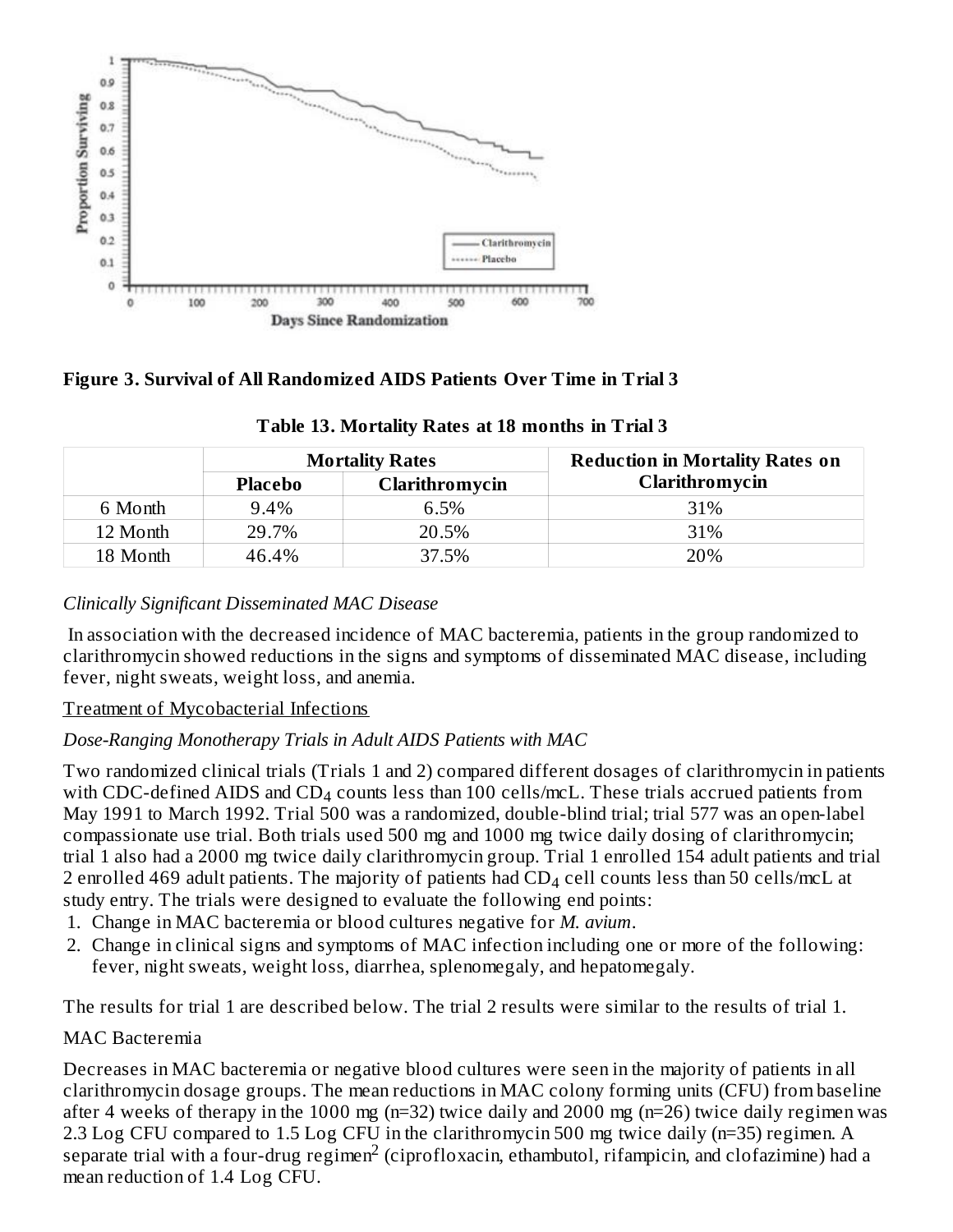Clinical outcomes evaluated with the different dosing regimens of clarithromycin monotherapy are shown in Table 14. The 1000 mg and 2000 mg twice daily doses showed significantly better control of bacteremia during the first four weeks of therapy. No significant differences were seen beyond that point. All of the isolates had MIC less than 8 mcg/mL at pre-treatment. Relapse was almost always accompanied by an increase in MIC.

| <b>Outcome</b>                                                                                                      | Clarithromycin<br>500 mg twice daily | Clarithromycin<br>1000 mg twice<br>daily | Clarithromycin<br>2000 mg twice daily |
|---------------------------------------------------------------------------------------------------------------------|--------------------------------------|------------------------------------------|---------------------------------------|
| One or more negative blood cultures<br>at any time during acute therapy                                             | 61% (30/49)                          | 59% (29/49)                              | 52% (25/48)                           |
| Two or more negative blood cultures<br>during acute therapy sustained through<br>study day 84                       | 25% (12/49)                          | 25% (12/49)                              | 8% (4/48)                             |
| Death or discontinuation by day 84                                                                                  | 23% (11/49)                          | 37% (18/49)                              | 56% (27/48)                           |
| Relapse by day 84                                                                                                   | 14% (7/49)                           | 12% (6/49)                               | 13% (6/48)                            |
| Median time to first negative culture<br>(in days)                                                                  | 54                                   | 41                                       | 29                                    |
| Median time to first decrease of at<br>least 1 log CFU (In Days)                                                    | 29                                   | 16                                       | 15                                    |
| Median time to first positive culture or<br>study discontinuation following the<br>first negative culture (in days) | 43                                   | 59                                       | 43                                    |

|  |  |  | Table 14. Outcome with the Different Dosing Regimens of Clarithromycin |  |
|--|--|--|------------------------------------------------------------------------|--|
|  |  |  |                                                                        |  |

## Clinically Significant Disseminated MAC Disease

Among patients experiencing night sweats prior to therapy, 84% showed resolution or improvement at some point during the 12 weeks of clarithromycin at 500 mg to 2000 mg twice daily doses. Similarly, 77% of patients reported resolution or improvement in fevers at some point. Response rates for clinical signs of MAC are given in Table 15 below.

The median duration of response, defined as improvement or resolution of clinical signs and symptoms, was 2 weeks to 6 weeks.

Since the trial was not designed to determine the benefit of monotherapy beyond 12 weeks, the duration of response may be underestimated for the 25% to 33% of patients who continued to show clinical response after 12 weeks.

**Table 15. Respons e Rates for Clinical Signs of MAC During 6 Weeks to 12 Weeks of Treatment**

| <b>Resolution of Fever</b>         |          | <b>Resolution of Night Sweats</b>            |                                             |           |                 |
|------------------------------------|----------|----------------------------------------------|---------------------------------------------|-----------|-----------------|
| Clarithromycin                     | $%$ ever | % afebrile                                   | Clarithromycin                              | % ever    | % resolving     |
| twice daily dose                   | afebrile | 6 weeks or                                   | twice daily dose                            | resolving | 6 weeks or more |
| (mg)                               |          | more                                         | (mg)                                        |           |                 |
| 500                                | 67%      | 23%                                          | 500                                         | 85%       | 42%             |
| 1000                               | 67%      | 12%                                          | 1000                                        | 70%       | 33%             |
| 2000                               | 62%      | 22%                                          | 2000                                        | 72%       | 36%             |
| <b>Weight Gain Greater Than 3%</b> |          | <b>Hemoglobin Increase Greater Than 1 gm</b> |                                             |           |                 |
| Clarithromycin $\%$ ever gaining   |          | % gaining                                    | Clarithromycin                              | % ever    | % increasing    |
| twice daily dose                   |          | 6 weeks or                                   | twice daily dose increasing 6 weeks or more |           |                 |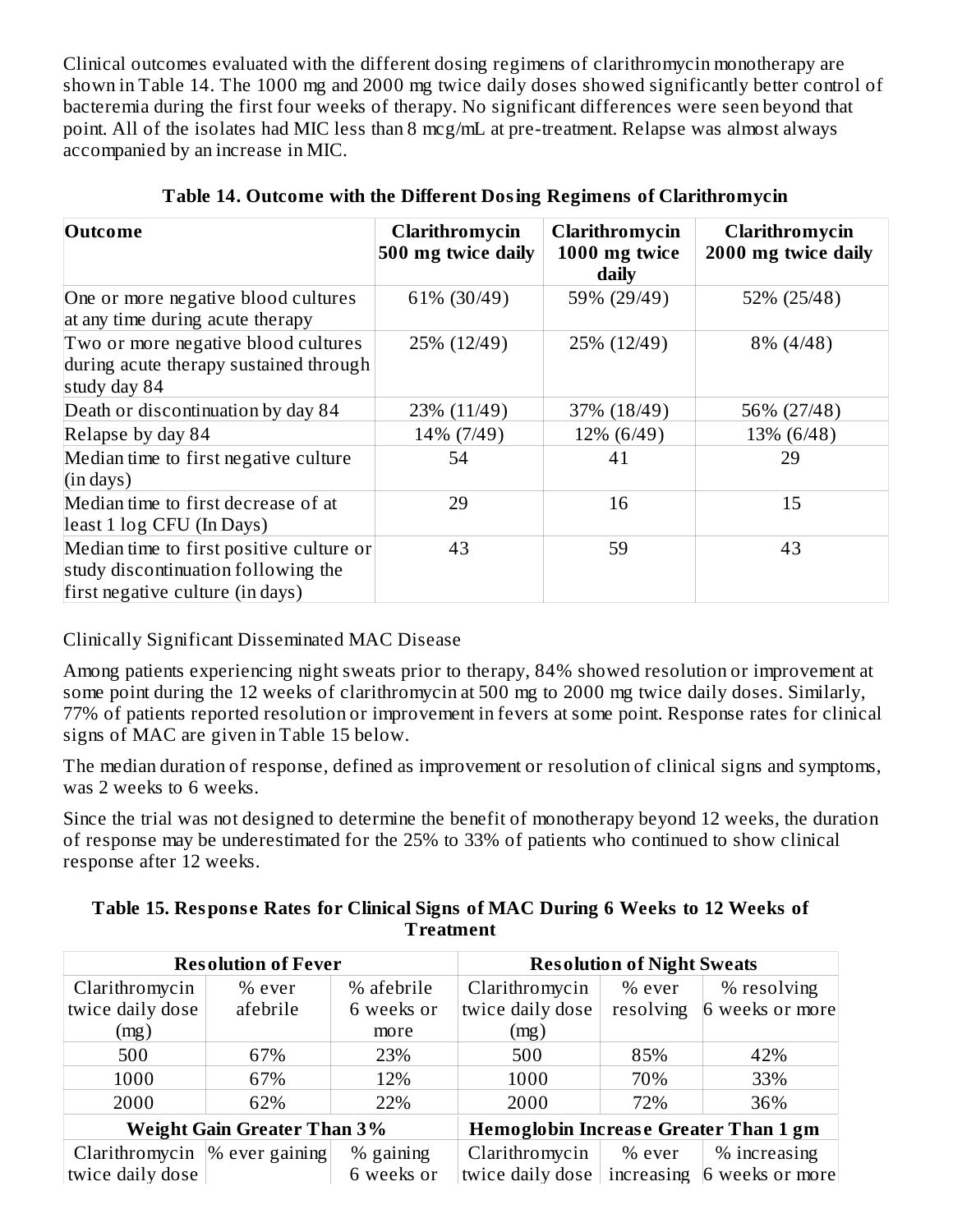| (mg) |     | more | $\left(\text{mg}\right)$ |     |     |
|------|-----|------|--------------------------|-----|-----|
| 500  | 33% | 14%  | 500                      | 58% | 26% |
| 1000 | 26% | 17%  | 1000                     | 37% | 6%  |
| 2000 | 26% | 12%  | 2000                     | 62% | 18% |

### Survival

Median survival time from trial entry (trial 1) was 249 days at the 500 mg twice daily dose compared to 215 days with the 1000 mg twice daily dose. However, during the first 12 weeks of therapy, there were 2 deaths in 53 patients in the 500 mg twice daily group versus 13 deaths in 51 patients in the 1000 mg twice daily group. The reason for this apparent mortality difference is not known. Survival in the two groups was similar beyond 12 weeks. The median survival times for these dosages were similar to recent historical controls with MAC when treated with combination therapies.<sup>2</sup>

Median survival time from entry in trial 2 was 199 days for the 500 mg twice a day dose and 179 days for the 1000 mg twice a day dose. During the first four weeks of therapy, while patients were maintained on their originally assigned dose, there were 11 deaths in 255 patients taking 500 mg twice daily and 18 deaths in 214 patients taking 1000 mg twice daily.

## *Dosage-Ranging Monotherapy Trials in Pediatric AIDS Patients with MAC*

Trial 4 was a pediatric trial of 3.75 mg/kg, 7.5 mg/kg, and 15 mg/kg of clarithromycin twice daily in patients with CDC-defined AIDS and  $CD_4$  counts less than 100 cells/mcL. The trial enrolled 25 patients between the ages of 1 to 20. The trial evaluated the same endpoints as in the adult trials 1 and 2. Results with the 7.5 mg/kg twice daily dose in the pediatric trial were comparable to those for the 500 mg twice daily regimen in the adult trials.

## *Combination Therapy in AIDS Patients with Disseminated MAC*

Trial 5 compared the safety and efficacy of clarithromycin in combination with ethambutol versus clarithromycin in combination with ethambutol and clofazimine for the treatment of disseminated MAC (dMAC) infection. This 24-week trial enrolled 106 patients with AIDS and dMAC, with 55 patients randomized to receive clarithromycin and ethambutol, and 51 patients randomized to receive clarithromycin, ethambutol, and clofazimine. Baseline characteristics between treatment arms were similar with the exception of median CFU counts being at least 1 log higher in the clarithromycin, ethambutol, and clofazimine arm.

Compared to prior experience with clarithromycin monotherapy, the two-drug regimen of clarithromycin and ethambutol extended the time to microbiologic relapse, largely through suppressing the emergence of clarithromycin resistant strains. However, the addition of clofazimine to the regimen added no additional microbiologic or clinical benefit. Tolerability of both multidrug regimens was comparable with the most common adverse events being gastrointestinal in nature. Patients receiving the clofazimine-containing regimen had reduced survival rates; however, their baseline mycobacterial colony counts were higher. The results of this trial support the addition of ethambutol to clarithromycin for the treatment of initial dMAC infections but do not support adding clofazimine as a third agent.

# **14.2 Otitis Media**

## Otitis Media Trial of Clarithromycin vs. Oral Cephalosporin

In a controlled clinical trial of pediatric patients with acute otitis media performed in the United States, where significant rates of beta-lactamase producing organisms were found, clarithromycin was compared to an oral cephalosporin. In this trial, strict evaluability criteria were used to determine clinical response. For the 223 patients who were evaluated for clinical efficacy, the clinical success rate (i.e., cure plus improvement) at the post-therapy visit was 88% for clarithromycin and 91% for the cephalosporin.

In a smaller number of patients, microbiologic determinations were made at the pre-treatment visit. The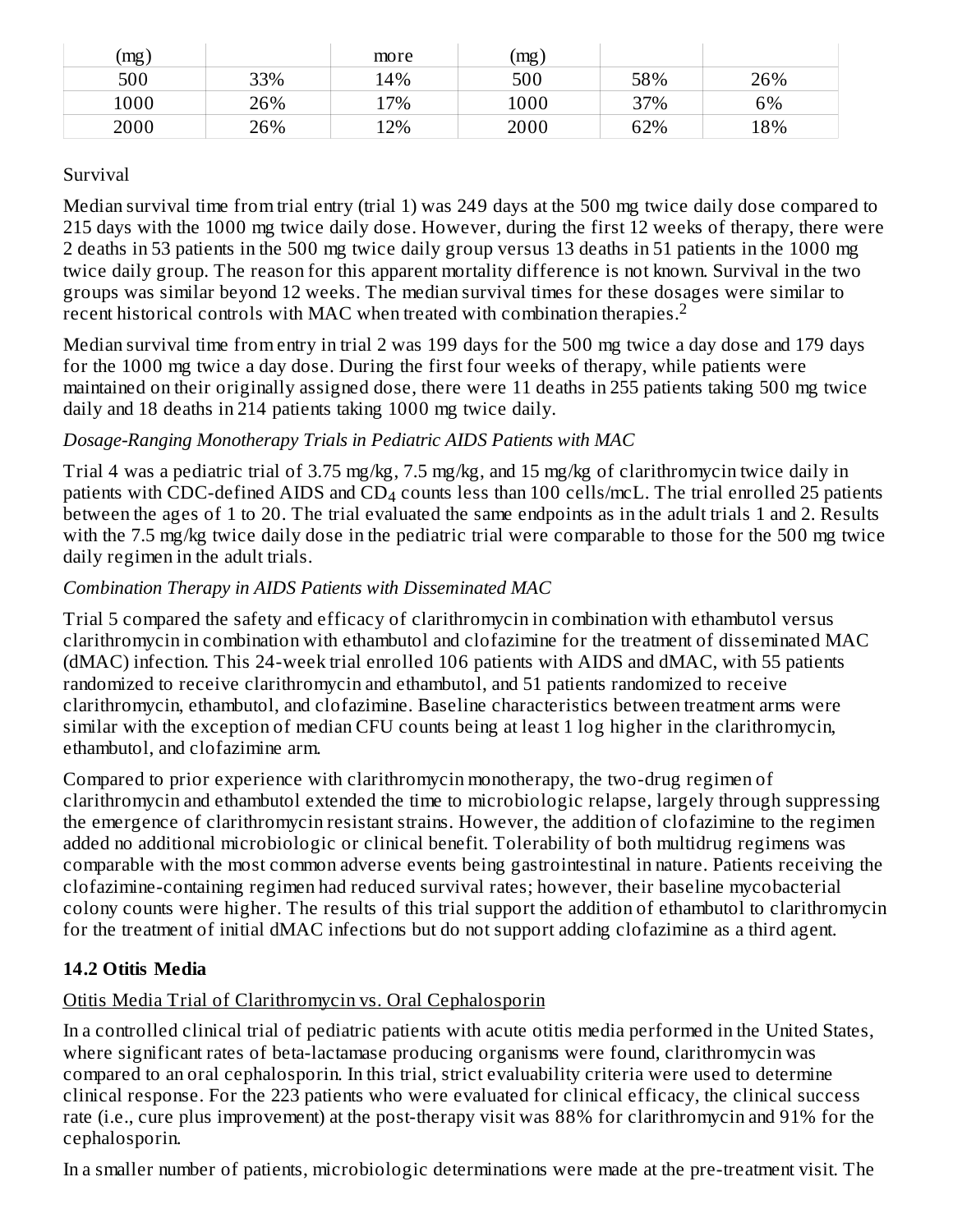presumptive bacterial eradication/clinical cure outcomes (i.e., clinical success) are shown in Table 16.

| Pathogen               | <b>Clinical Success Rates</b> |                           |
|------------------------|-------------------------------|---------------------------|
|                        | Clarithromycin                | <b>Oral Cephalosporin</b> |
| S. pneumoniae          | 13/15 (87%)                   | 4/5                       |
| H. influenzae          | 10/14 (71%)                   | 3/4                       |
| M. catarrhalis         | 4/5                           | 1/1                       |
| S. pyogenes            | 3/3                           | 0/1                       |
| All Pathogens Combined | 30/37 (81%)                   | 8/11(73%)                 |

**Table 16. Clinical Success Rates of Otitis Media Treatment by Pathogen**

1.None of the H. influenzae isolated pre-treatment was resistant to clarithromycin; 6% were resistant to the control agent.

#### Otitis Media Trials of Clarithromycin vs. Antimicrobial/Beta-lactamase Inhibitor

In two other controlled clinical trials of acute otitis media performed in the United States, where significant rates of beta-lactamase producing organisms were found, clarithromycin was compared to an oral antimicrobial agent that contained a specific beta-lactamase inhibitor. In these trials, strict evaluability criteria were used to determine the clinical responses. In the 233 patients who were evaluated for clinical efficacy, the combined clinical success rate (i.e., cure and improvement) at the post-therapy visit was 91% for both clarithromycin and the control.

For the patients who had microbiologic determinations at the pre-treatment visit, the presumptive bacterial eradication/clinical cure outcomes (i.e., clinical success) are shown in Table 17.

|                | <b>Clinical Success Rates</b> |                                                  |  |  |
|----------------|-------------------------------|--------------------------------------------------|--|--|
| Pathogen       | Clarithromycin                | Antimicrobial/Beta-lactamase<br><b>Inhibitor</b> |  |  |
| S. pneumoniae  | 43/51 (84%)                   | 55/56 (98%)                                      |  |  |
| H. influenzae  | 36/45 (80%)                   | 31/33 (94%)                                      |  |  |
| M. catarrhalis | $9/10(90\%)$                  | 6/6                                              |  |  |
| S. pyogenes    | 3/3                           | 5/5                                              |  |  |
| All Pathogens  | 91/109 (83%)                  | 97/100 (97%)                                     |  |  |
| Combined       |                               |                                                  |  |  |

#### **Table 17. Clinical Success Rates of Acute Otitis Media Treatment by Pathogen**

1.Of the H. influenzae isolated pre-treatment, 3% were resistant to clarithromycin and 10% were resistant to the control agent.

#### **14.3 H. pylori Eradication to Decreas e the Risk of Duodenal Ulcer Recurrence**

#### Clarithromycin+ Lansoprazole and Amoxicillin

Two U.S. randomized, double-blind clinical trials (trial 6 and trial 7) in patients with *H. pylori* and duodenal ulcer disease (defined as an active ulcer or history of an active ulcer within one year) evaluated the efficacy of clarithromycin 500 mg twice daily in combination with lansoprazole 30 mg twice daily and amoxicillin 1 gm twice daily as 14-day triple therapy for eradication of *H. pylori*.

*H. pylori* eradication was defined as two negative tests (culture and histology) at 4 weeks to 6 weeks following the end of treatment.

The combination of clarithromycin plus lansoprazole and amoxicillin as triple therapy was effective in eradication of *H. pylori* (see results in Table 18). Eradication of *H. pylori* has been shown to reduce the risk of duodenal ulcer recurrence.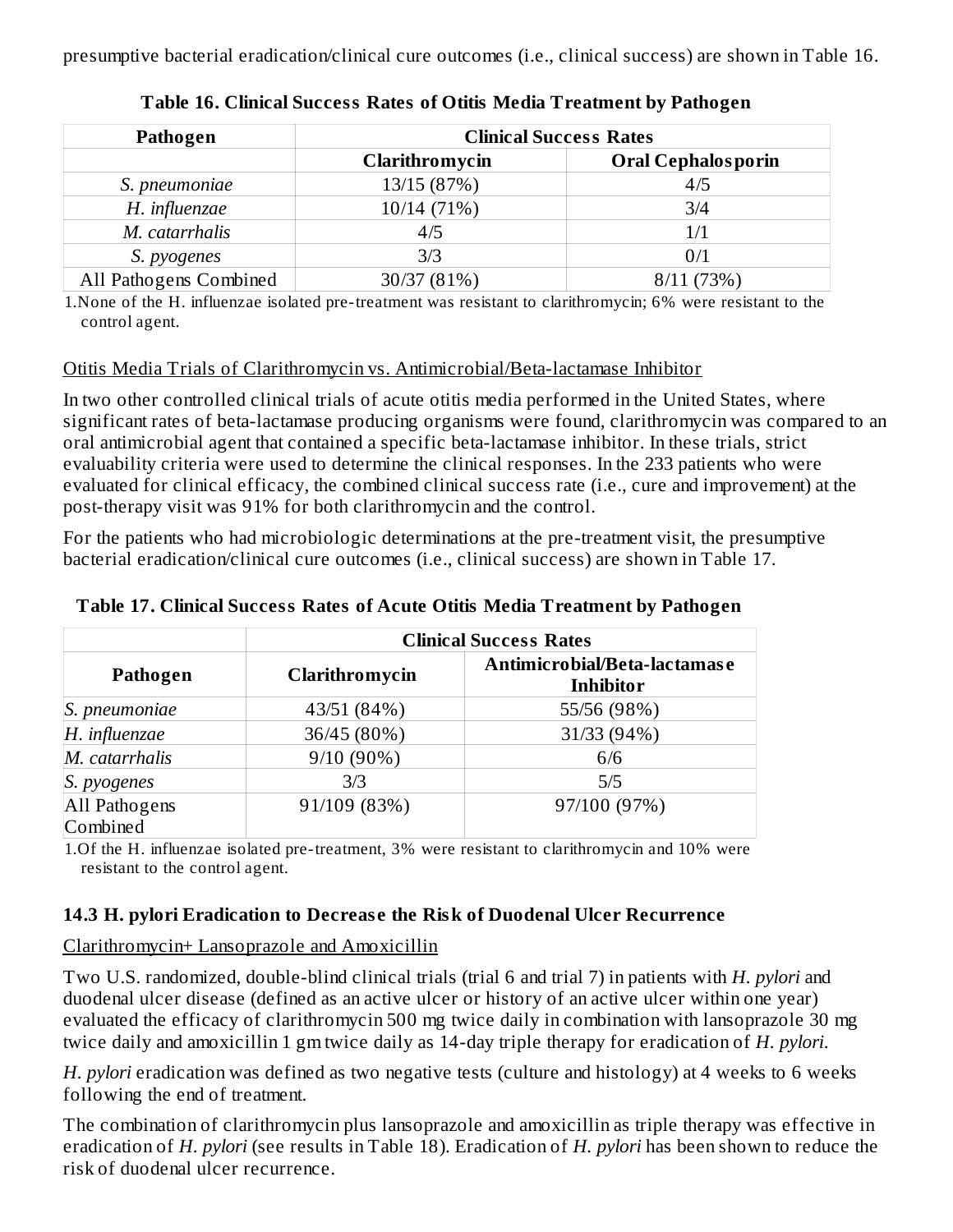A randomized, double-blind clinical trial (trial 8) performed in the U.S. in patients with *H. pylori* and duodenal ulcer disease (defined as an active ulcer or history of an ulcer within one year) compared the efficacy of clarithromycin in combination with lansoprazole and amoxicillin as triple therapy for 10 days and 14 days. This trial established that the 10-day triple therapy was equivalent to the 14-day triple therapy in eradicating *H. pylori* (see results in Table 18).

| <b>Trial</b>         | <b>Duration</b> | <b>Triple Therapy</b><br><b>Evaluable Analysis<sup>a</sup></b> | <b>Triple Therapy</b><br>Intent-to-Treat<br>Analys is b |
|----------------------|-----------------|----------------------------------------------------------------|---------------------------------------------------------|
| Trial 6              | 14 days         | 92° [80 to 97.7]<br>$(n = 48)$                                 | 86 <sup>c</sup> [73.3 to 93.5]<br>$(n = 55)$            |
| Trial 7              | 14 days         | $86^d$ [75.7 to 93.6]<br>$(n = 66)$                            | $83d$ [72 to 90.8]<br>$(n = 70)$                        |
| Trial 8 <sup>e</sup> | 14 days         | 85 [77 to 91]<br>$(n = 113)$                                   | 82 [73.9 to 88.1]<br>$(n = 126)$                        |
|                      | 10 days         | 84 [76 to 89.8]<br>$(n = 123)$                                 | 81 [73.9 to 87.6]<br>$(n = 135)$                        |

#### **Table 18. H. pylori Eradication Rates-Triple Therapy (Clarithromycin/Lansoprazole/ Amoxicillin) Percent of Patients Cured [95% Confidence Interval] (Number of Patients)**

<sup>a</sup> Based on evaluable patients with confirmed duodenal ulcer (active or within one year) and H. pylori infection at baseline defined as at least two of three positive endoscopic tests from CLOtest (Delta West LTD., Bentley, Australia), histology, and/or culture. Patients were included in the analysis if they completed the trial. Additionally, if patients were dropped out of the trial due to an adverse reaction related to the drug, they were included in the analysis as evaluable failures of therapy.

 $^{\rm b}$  Patients were included in the analysis if they had documented H. pylori infection at baseline as defined above and had a confirmed duodenal ulcer (active or within one year). All dropouts were included as failures of therapy.

 $\frac{c}{p}$  (p < 0.05) versus clarithromycin/lansoprazole and lansoprazole/amoxicillin dual therapy.

 $d$  (p < 0.05) versus clarithromycin/amoxicillin dual therapy.

<sup>e</sup> The 95% confidence interval for the difference in eradication rates, 10-day minus 14-day, is (-10.5, 8.1) in the evaluable analysis and (-9.7, 9.1) in the intent-to-treat analysis.

## Clarithromycin+ Omeprazole and Amoxicillin Therapy

Three U.S., randomized, double-blind clinical trials in patients with *H. pylori* infection and duodenal ulcer disease (n = 558) compared clarithromycin plus omeprazole and amoxicillin to clarithromycin plus amoxicillin. Two trials (trials 9 and 10) were conducted in patients with an active duodenal ulcer, and the third trial (trial 11) was conducted in patients with a duodenal ulcer in the past 5 years, but without an ulcer present at the time of enrollment. The dosage regimen in the trials was clarithromycin 500 mg twice a day plus omeprazole 20 mg twice a day plus amoxicillin 1 gram twice a day for 10 days. In trials 9 and 10, patients who took the omeprazole regimen also received an additional 18 days of omeprazole 20 mg once a day. Endpoints studied were eradication of *H. pylori* and duodenal ulcer healing (trials 9 and 10 only). *H. pylori* status was determined by CLOtest®, histology, and culture in all three trials. For a given patient, *H. pylori* was considered eradicated if at least two of these tests were negative, and none was positive. The combination of clarithromycin plus omeprazole and amoxicillin was effective in eradicating *H. pylori* (see results in Table 19).

| Table 19. H. pylori Eradication Rates: % of Patients Cured [95% Confidence Interval] |  |  |
|--------------------------------------------------------------------------------------|--|--|
|--------------------------------------------------------------------------------------|--|--|

|         | Clarithromycin + omeprazole + amoxicillin |                              | Clarithromycin + amoxicillin |                              |  |
|---------|-------------------------------------------|------------------------------|------------------------------|------------------------------|--|
|         | Per-Protocol <sup>a</sup>                 | Intent-to-Treat <sup>b</sup> | Per-Protocol <sup>a</sup>    | Intent-to-Treat <sup>b</sup> |  |
| Trial 9 | $C$ 77 [64, 86] (n = 64)                  | 69 [57, 79] $(n = 80)$       | $43$ [31, 56] (n = 67)       | $37$ [27, 48] (n = 84)       |  |
|         | Trial 10   $\sqrt{67}$ , 88   (n = 65)    | 73 [61, 82] $(n = 77)$       | 41 [29, 54] $(n = 68)$       | 36 [26, 47] (n = 84)         |  |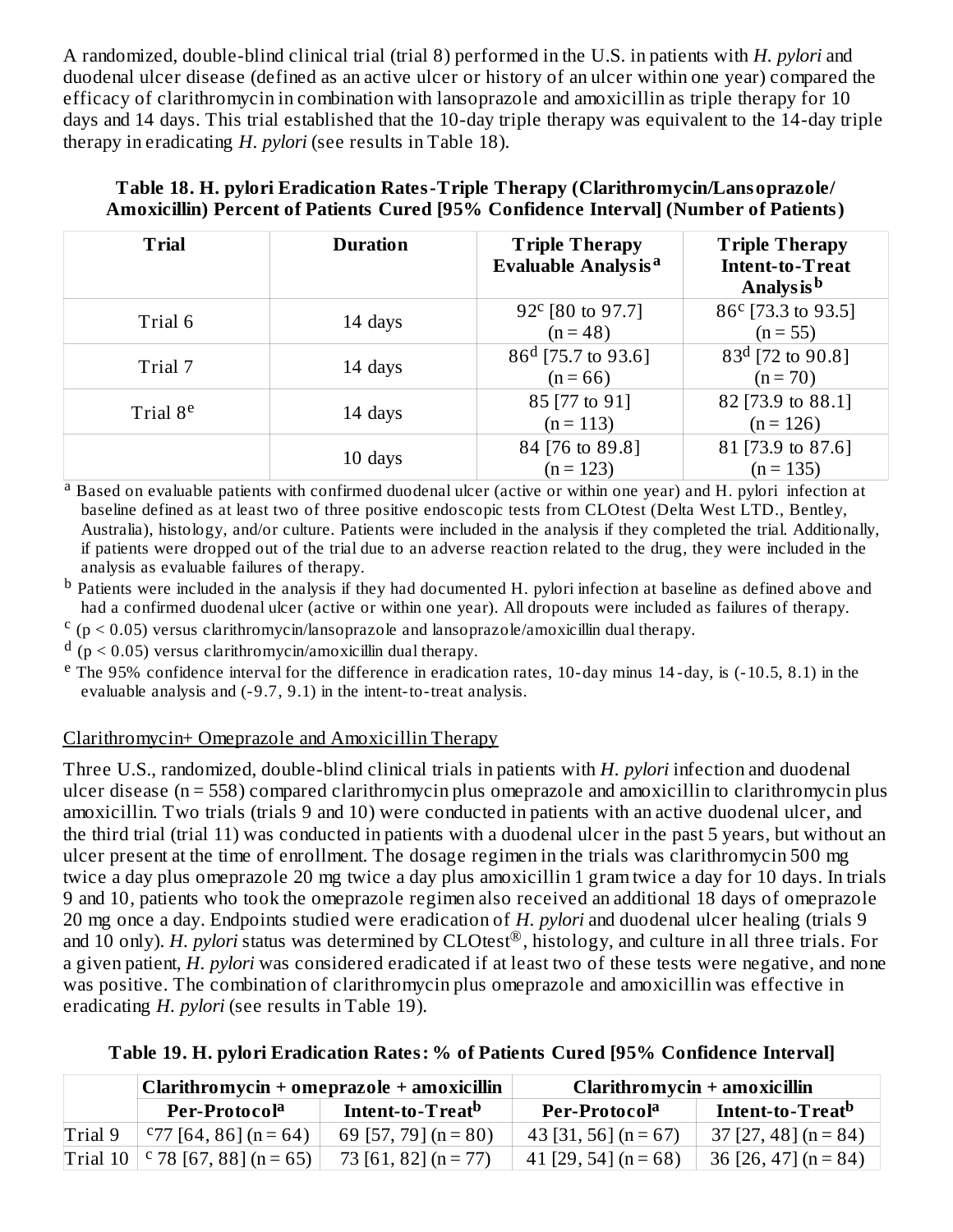Trial 11  $\vert$  <sup>c</sup> 90 [80, 96] (n = 69) | 83 [74, 91] (n = 84) | 33 [24, 44] (n = 93) | 32 [23, 42] (n = 99)

<sup>a</sup> Patients were included in the analysis if they had confirmed duodenal ulcer disease (active ulcer trials 9 and 10; history of ulcer within 5 years, trial 11) and H. *pylori* infection at baseline defined as at least two of three positive endoscopic tests from CLOtest®, histology, and/or culture. Patients were included in the analysis if they completed the trial. Additionally, if patients dropped out of the trial due to an adverse reaction related to the study drug, they were included in the analysis as failures of therapy. The impact of eradication on ulcer recurrence has not been assessed in patients with a past history of ulcer.

<sup>b</sup> Patients were included in the analysis if they had documented H. pylori infection at baseline and had confirmed duodenal ulcer disease. All dropouts were included as failures of therapy.  $\frac{c}{p}$   $> 0.05$  versus clarithromycin plus amoxicillin.

#### Clarithromycin + Omeprazole Therapy

Four randomized, double-blind, multi-center trials (trials 12, 13, 14, and 15) evaluated clarithromycin 500 mg three times a day plus omeprazole 40 mg once a day for 14 days, followed by omeprazole 20 mg once a day (trials 12, 13, and 15) or by omeprazole 40 mg once a day (trial 14) for an additional 14 days in patients with active duodenal ulcer associated with *H. pylori*. Trials 12 and 13 were conducted in the U.S. and Canada and enrolled 242 and 256 patients, respectively. *H. pylori* infection and duodenal ulcer were confirmed in 219 patients in trial 12 and 228 patients in trial 13. These trials compared the combination regimen to omeprazole and clarithromycin monotherapies. Trials 14 and 15 were conducted in Europe and enrolled 154 and 215 patients, respectively. *H. pylori* infection and duodenal ulcer were confirmed in 148 patients in trial 14 and 208 patients in trial 15. These trials compared the combination regimen to omeprazole monotherapy. The results for the efficacy analyses for these trials are described in Tables 20, 21, and 22.

#### *Duodenal Ulcer Healing*

The combination of clarithromycin and omeprazole was as effective as omeprazole alone for healing duodenal ulcer (see Table 20).

| <b>Trial</b>           | Clarithromycin +<br>Omeprazole                                                               | Omeprazole  | Clarithromycin |
|------------------------|----------------------------------------------------------------------------------------------|-------------|----------------|
| <b>U.S. Trials</b>     |                                                                                              |             |                |
| Trial 13               | $94\%$ $(58/62)^a$                                                                           | 88% (60/68) | 71% (49/69)    |
| Trial 12               | 88% (56/64) <sup>a</sup>                                                                     | 85% (55/65) | 64% (44/69)    |
| <b>Non-U.S. Trials</b> |                                                                                              |             |                |
| Trial 15               | 99% (84/85)                                                                                  | 95% (82/86) | N/A            |
| Trial 14 <sup>b</sup>  | 100% (64/64)                                                                                 | 99% (71/72) | N/A            |
|                        | $ a p  < 0.05$ for clarithromycin + omeprazole versus clarithromycin monotherapy.            |             |                |
|                        | $\vert$ <sup>b</sup> In trial 14 patients received omeprazole 40 mg daily for days 15 to 28. |             |                |

#### *Eradication of H. pylori Associated with Duodenal Ulcer*

The combination of clarithromycin and omeprazole was effective in eradicating *H. pylori* (see Table 21). *H. pylori* eradication was defined as no positive test (culture or histology) at 4 weeks following the end of treatment, and two negative tests were required to be considered eradicated. In the per-protocol analysis, the following patients were excluded: dropouts, patients with major protocol violations, patients with missing *H. pylori* tests post-treatment, and patients that were not assessed for *H. pylori* eradication at 4 weeks after the end of treatment because they were found to have an unhealed ulcer at the end of treatment.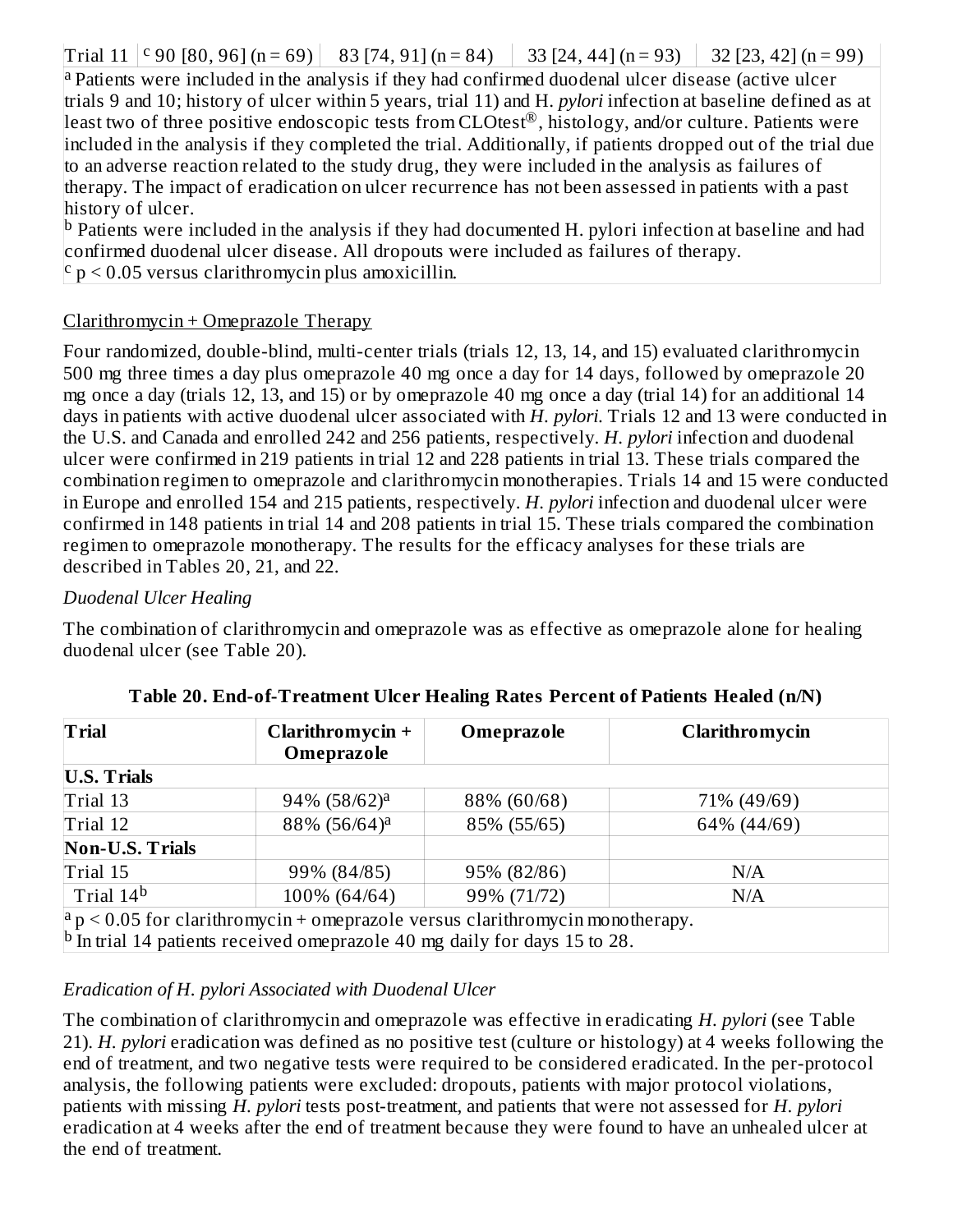#### **Table 21. H.pylori Eradication Rates (Per-Protocol Analysis) at 4 to 6 Weeks Percent of Patients Cured (n/N)**

| <b>Trial</b>           | Clarithromycin +<br>Omeprazole                                                                  | Omeprazole   | Clarithromycin |
|------------------------|-------------------------------------------------------------------------------------------------|--------------|----------------|
| <b>U.S. Trials</b>     |                                                                                                 |              |                |
| Trial 13               | 64% (39/61) <sup>a,b</sup>                                                                      | $0\% (0/59)$ | 39% (17/44)    |
| Trial 12               | 74% (39/53) <sup>a,b</sup>                                                                      | $0\%$ (0/54) | 31% (13/42)    |
| <b>Non-U.S. Trials</b> |                                                                                                 |              |                |
| Trial 15               | 74\% $(64/86)^b$                                                                                | $1\% (1/90)$ | N/A            |
| Trial 14               | 83% $(50/60)^b$                                                                                 | $1\%$ (1/74) | N/A            |
|                        | <sup>a</sup> Statistically significantly higher than clarithromycin monotherapy ( $p < 0.05$ ). |              |                |
|                        | <sup>b</sup> Statistically significantly higher than omeprazole monotherapy ( $p < 0.05$ ).     |              |                |

#### *Duodenal Ulcer Recurrence*

Ulcer recurrence at 6 months and at 12 months following the end of treatment was assessed for patients in whom ulcers were healed post-treatment (see the results in Table 22). Thus, in patients with duodenal ulcer associated with *H. pylori* infection, eradication of *H. pylori* reduced ulcer recurrence.

#### **Table 22. Duodenal Ulcer Recurrence at 6 months and 12 months in Patients with Healed Ulcers**

|                                           | H. pylori Negative at 4 to 6<br><b>Weeks</b>        | H. pylori Positive at 4 to 6<br><b>Weeks</b> |  |  |  |
|-------------------------------------------|-----------------------------------------------------|----------------------------------------------|--|--|--|
| <b>U.S. Trials Recurrence at 6 Months</b> |                                                     |                                              |  |  |  |
| Trial 100                                 |                                                     |                                              |  |  |  |
| Clarithromycin + Omeprazole               | 6% (2/34)                                           | 56% (9/16)                                   |  |  |  |
| Omeprazole                                | (0/0)                                               | 71% (35/49)                                  |  |  |  |
| Clarithromycin                            | 12% (2/17)                                          | 32% (7/22)                                   |  |  |  |
| Trial 067                                 |                                                     |                                              |  |  |  |
| $Clarithromycin + Omeprazole$             | 38% (11/29)                                         | 50% (6/12)                                   |  |  |  |
| Omeprazole                                | (0/0)                                               | 67% (31/46)                                  |  |  |  |
| Clarithromycin                            | 18% (2/11)                                          | 52% (14/27)                                  |  |  |  |
|                                           | <b>Non-U.S. Trials Recurrence at 6 Months</b>       |                                              |  |  |  |
| Trial 058                                 |                                                     |                                              |  |  |  |
| $Clarithromycin + Omeprazole$             | 6% (3/53)                                           | 24% (4/17)                                   |  |  |  |
| Omeprazole                                | $0\% (0/3)$                                         | 55% (39/71)                                  |  |  |  |
| Trial 812b                                |                                                     |                                              |  |  |  |
| Clarithromycin + Omeprazole               | 5% (2/42)                                           | $0\%$ (0/7)                                  |  |  |  |
| Omeprazole                                | $0\% (0/1)$                                         | 54% (32/59)                                  |  |  |  |
|                                           | Non-U.S. Trials Recurrence at 12 Months in Trial 14 |                                              |  |  |  |
| Clarithromycin + Omeprazole               | $3\% (1/40)$                                        | $0\% (0/6)$                                  |  |  |  |
| Omeprazole                                | $0\% (0/1)$                                         | 67% (29/43)                                  |  |  |  |

#### **15 REFERENCES**

1. Winkel P, Hilden J, Hansen JF, Kastrup J, Kolmos HJ, KjØller E, et al. Clarithromycin for stable coronary heart disease increases all-cause and cardiovascular mortality and cerebrovascular morbidity over 10 years in the CLARICOR randomised, blinded clinical trial. Int J Cardiol 2015;182:459-65.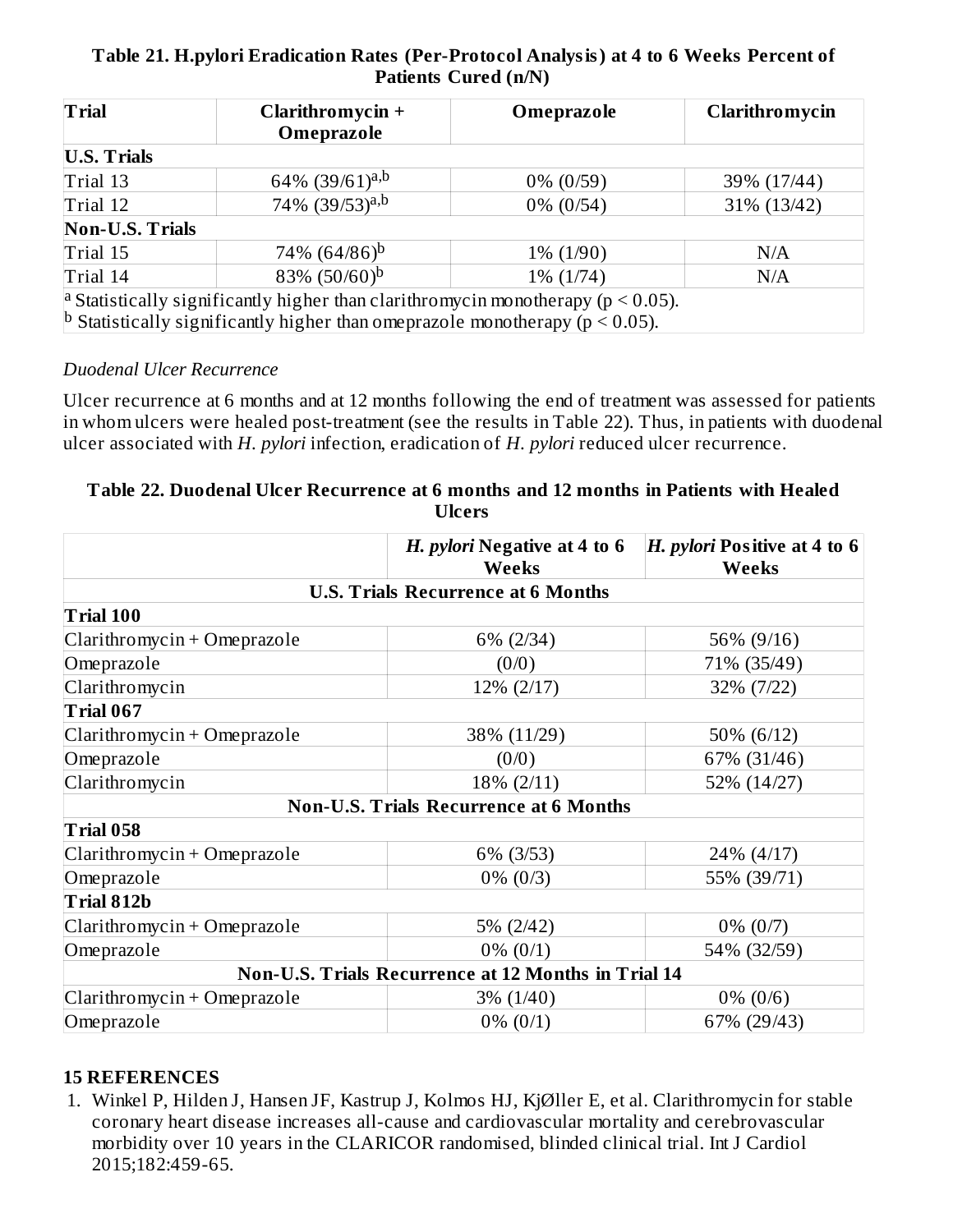2. Kemper CA, et al. Treatment of *Mycobacterium avium* Complex Bacteremia in AIDS with a Four-Drug Oral Regimen. *Ann Intern* Med. 1992;116:466-472.

### **16 HOW SUPPLIED/STORAGE AND HANDLING**

Clarithromycin Tablets USP, 250 mg are White to off white, film-coated, oval shaped tablets debossed with 'V 24' on one side and plain on the other side.

They are supplied as follows:

Bottle of 60 Tablets NDC 64380-905-03

Clarithromycin Tablets USP, 500 mg are White to off white, film-coated, oval shaped tablets debossed with 'V 23' on one side and plain on the other side.

They are supplied as follows:

Bottle of 60 Tablets NDC 64380-906-03

Store in a well closed container at 20°C to 25°C (68°F to 77°F) [See USP Controlled Room Temperature]. Protect from light.

Dispense in a tight, light-resistant container as defined in the USP, with a child-resistant closures (as required).

# **17 PATIENT COUNSELING INFORMATION**

Provide the following instructions or information about clarithromycin tablets to patients:

Important Administration Instruction

Advise patients that clarithromycin tablets can be taken with or without food and can be taken with milk.

Drug Interactions

Advise patients that clarithromycin tablets may interact with some drugs; therefore, advise patients to report to their healthcare provider the use of any other medications.

#### Diarrhea

Advise patients that diarrhea is a common problem caused by antibacterials including clarithromycin which usually ends when the antibacterial is discontinued. Sometimes after starting treatment with antibacterials, patients can develop watery and bloody stools (with or without stomach cramps and fever) even as late as two or more months after having taken the last dose of the antibacterial. If this occurs, instruct patients to contact their healthcare provider as soon as possible.

#### Embryo-Fetal Toxicity

Advise females of reproductive potential that that if pregnancy occurs while taking this drug, there is a potential hazard to the fetus *[see Warnings and Precautions (5.7) and Use in Specific Populations (8.1)].*

## Antibacterial Resistance

Counsel patients that antibacterial drugs including clarithromycin should only be used to treat bacterial infections. They do not treat viral infections (e.g., the common cold). When clarithromycin is prescribed to treat a bacterial infection, patients should be told that although it is common to feel better early in the course of therapy, the medication should be taken exactly as directed. Skipping doses or not completing the full course of therapy may (1) decrease the effectiveness of the immediate treatment and (2) increase the likelihood that bacteria will develop resistance and will not be treatable by clarithromycin or other antibacterial drugs in the future.

Potential for Dizziness, Vertigo and Confusion.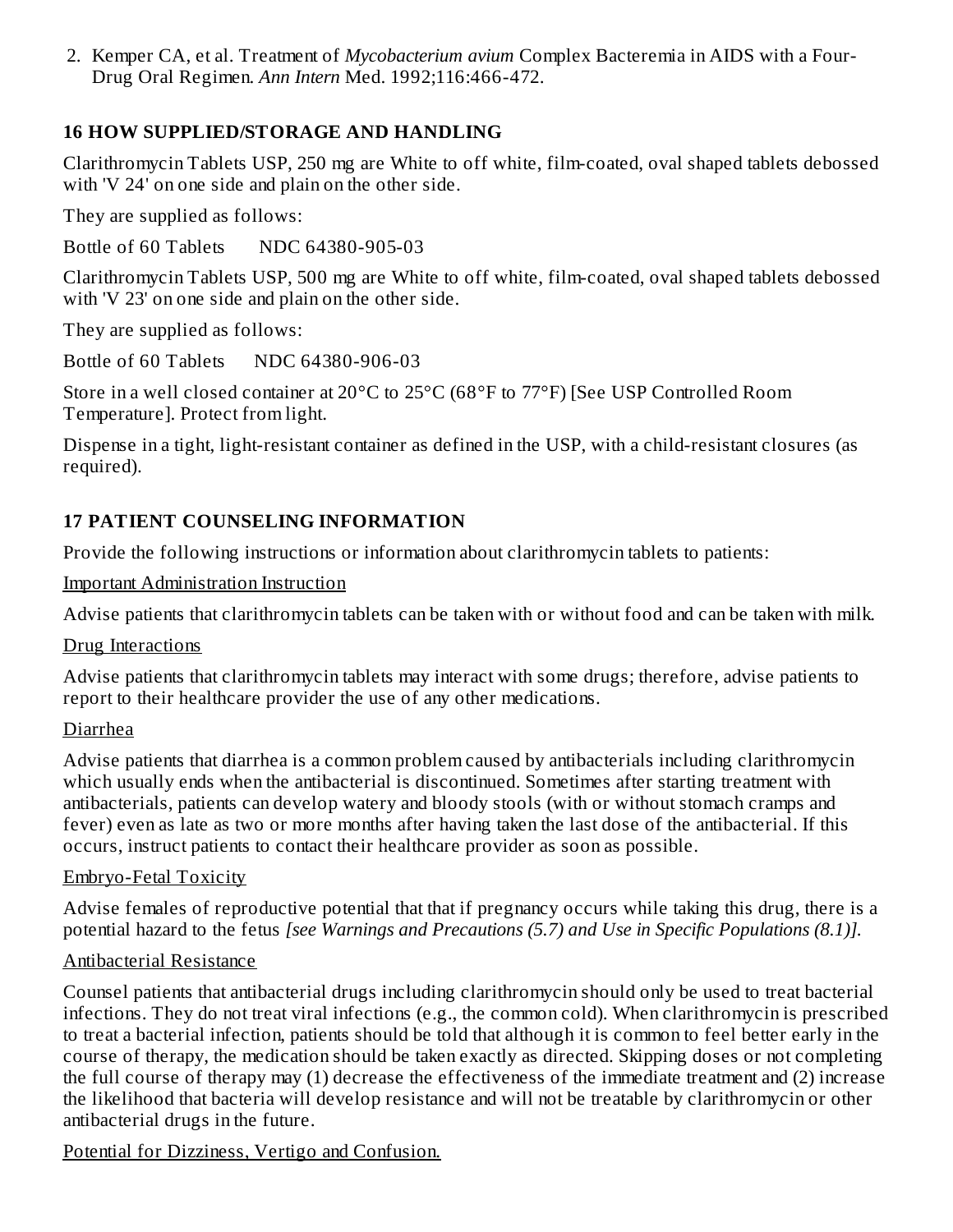There are no data on the effect of clarithromycin tablets on the ability to drive or use machines. However, counsel patients regarding the potential for dizziness, vertigo, confusion and disorientation, which may occur with the clarithromycin. The potential for these adverse reactions should be taken into account before patients drive or use machines.

#### Risk of Mortality in Patients with Coronary Disease Years After Clarithromycin Treatment

Advise patients who have coronary artery disease to continue medications and lifestyle modifications for their coronary artery disease because clarithromycin may be associated with increased risk for mortality years after the end of clarithromycin treatment.

#### **The brands listed are trademarks of their respective owners and are not trademarks of Strides Pharma Inc. The makers of thes e brands are not affiliated with and do not endors e Strides Pharma Inc. or its products.**

#### **Manufactured By:**

Vivimed Life Sciences Private Limited,

Plot No.101, 102, 107 & 108,

SIDCO Pharmaceutical Complex,

Alathur, Kanchipuram – 603 110,

Tamilnadu, India.

#### **Distributed By:**

Strides Pharma Inc., East Brunswick, NJ 08816

**Revis ed: 11/2019**

#### **PRINCIPAL DISPLAY PANEL**

NDC 64380-905-03 60 Tablets Clarithromycin Tablets, USP 250 mg Rx only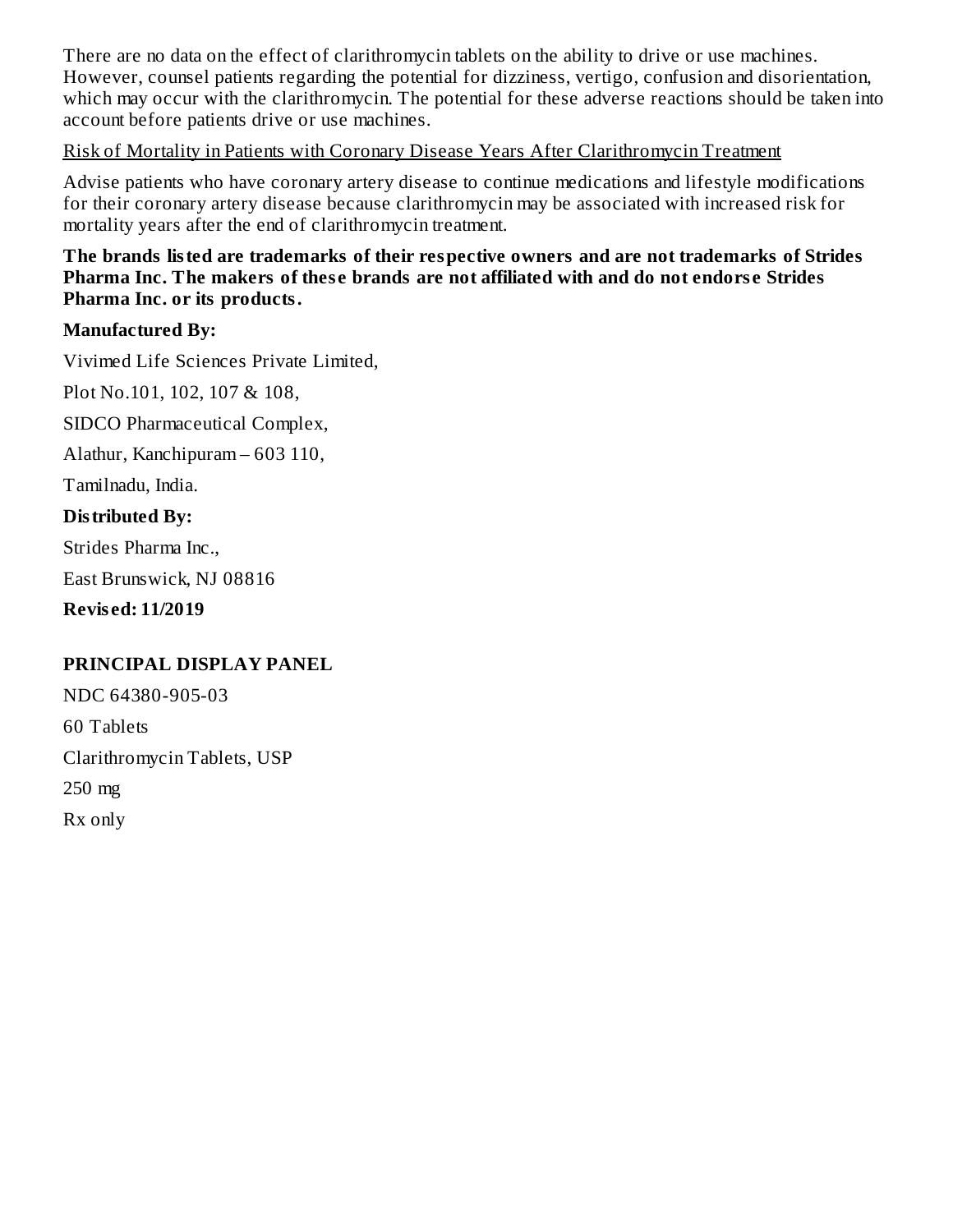

NDC 64380-906-03

60 Tablets

Clarithromycin Tablets, USP

500 mg

Rx only



| <b>CLARITHROMYCIN</b>              |                         |                    |               |
|------------------------------------|-------------------------|--------------------|---------------|
| clarithromycin tablet, film coated |                         |                    |               |
|                                    |                         |                    |               |
| <b>Product Information</b>         |                         |                    |               |
| <b>Product Type</b>                | HUMAN PRESCRIPTION DRUG | Item Code (Source) | NDC:64380-905 |
| <b>Route of Administration</b>     | ORAL                    |                    |               |
|                                    |                         |                    |               |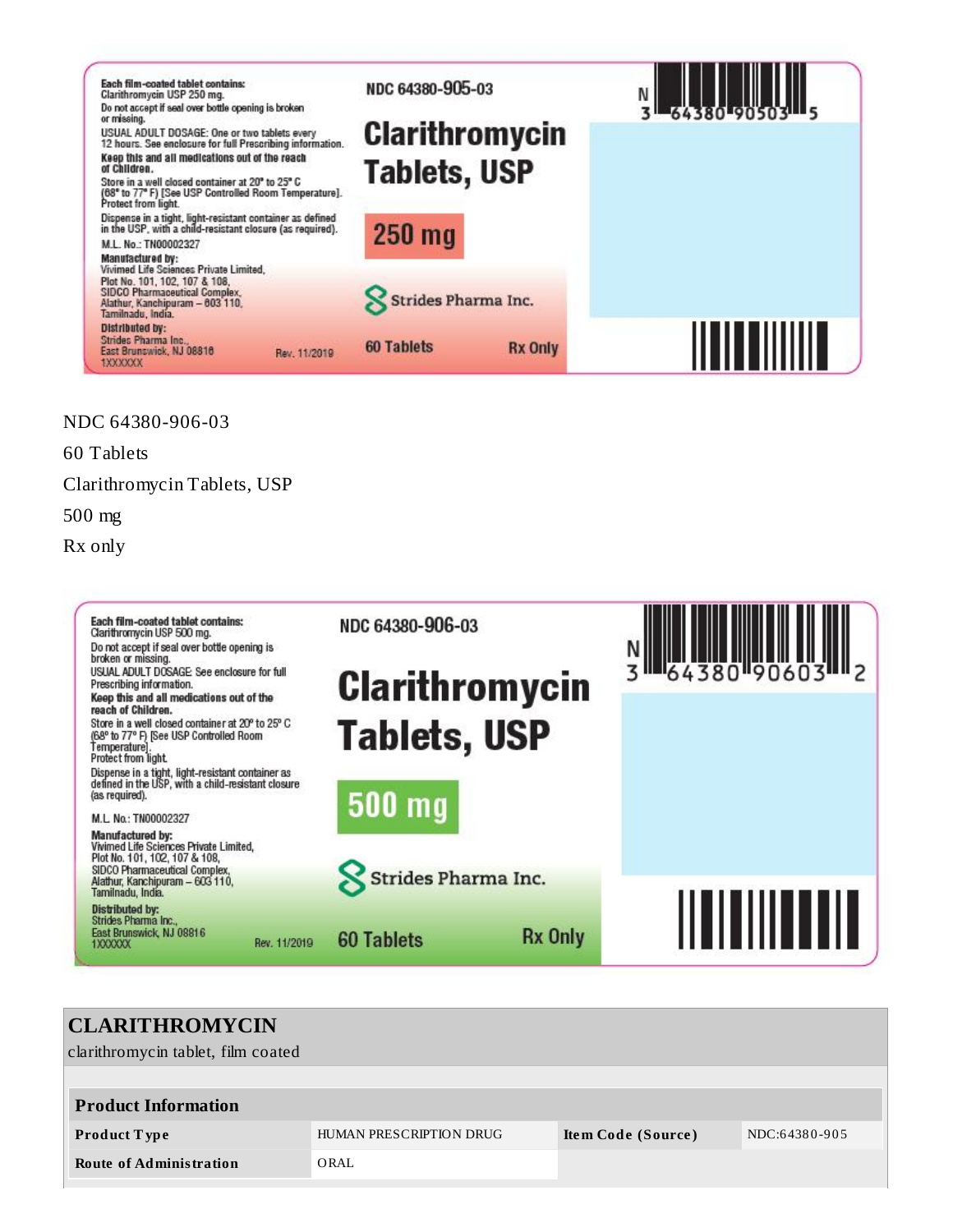| <b>Active Ingredient/Active Moiety</b><br><b>Ingredient Name</b> |                                                                      |                                                                      |                             |                                                   |                           |                    |  |  |  |
|------------------------------------------------------------------|----------------------------------------------------------------------|----------------------------------------------------------------------|-----------------------------|---------------------------------------------------|---------------------------|--------------------|--|--|--|
|                                                                  |                                                                      | CLARITHROMYCIN (UNII: H1250JIK0A) (CLARITHROMYCIN - UNII:H1250JIK0A) |                             | <b>Basis of Strength</b><br><b>CLARITHROMYCIN</b> |                           | Strength<br>250 mg |  |  |  |
|                                                                  |                                                                      |                                                                      |                             |                                                   |                           |                    |  |  |  |
| <b>Inactive Ingredients</b>                                      |                                                                      |                                                                      |                             |                                                   |                           |                    |  |  |  |
|                                                                  |                                                                      | <b>Ingredient Name</b>                                               |                             |                                                   |                           | Strength           |  |  |  |
| CELLULOSE, MICRO CRYSTALLINE (UNII: OP1R32D61U)                  |                                                                      |                                                                      |                             |                                                   |                           |                    |  |  |  |
| STARCH, CORN (UNII: O8232NY3SJ)                                  |                                                                      |                                                                      |                             |                                                   |                           |                    |  |  |  |
| CROSCARMELLOSE SODIUM (UNII: M28OL1HH48)                         |                                                                      |                                                                      |                             |                                                   |                           |                    |  |  |  |
| PO VIDO NE K30 (UNII: U725QWY32X)                                |                                                                      |                                                                      |                             |                                                   |                           |                    |  |  |  |
| <b>SILICON DIO XIDE (UNII: ETJ7Z6 XBU4)</b>                      |                                                                      |                                                                      |                             |                                                   |                           |                    |  |  |  |
| TALC (UNII: 7SEV7J4R1U)                                          |                                                                      |                                                                      |                             |                                                   |                           |                    |  |  |  |
| MAGNESIUM STEARATE (UNII: 70097M6I30)                            |                                                                      |                                                                      |                             |                                                   |                           |                    |  |  |  |
| TITANIUM DIO XIDE (UNII: 15FIX9V2JP)                             |                                                                      |                                                                      |                             |                                                   |                           |                    |  |  |  |
| POLYVINYL ALCOHOL, UNSPECIFIED (UNII: 532B59J990)                |                                                                      |                                                                      |                             |                                                   |                           |                    |  |  |  |
| POLYETHYLENE GLYCOL, UNSPECIFIED (UNII: 3WJQ0SDW1A)              |                                                                      |                                                                      |                             |                                                   |                           |                    |  |  |  |
|                                                                  |                                                                      |                                                                      |                             |                                                   |                           |                    |  |  |  |
| <b>Product Characteristics</b>                                   |                                                                      |                                                                      |                             |                                                   |                           |                    |  |  |  |
| Color                                                            | WHITE (white to off white)                                           |                                                                      | <b>Score</b>                |                                                   | no score                  |                    |  |  |  |
| <b>Shape</b>                                                     | <b>OVAL</b>                                                          |                                                                      | <b>Size</b>                 |                                                   | 13mm                      |                    |  |  |  |
| <b>Flavor</b>                                                    |                                                                      |                                                                      | <b>Imprint Code</b>         |                                                   | V <sub>24</sub>           |                    |  |  |  |
| <b>Contains</b>                                                  |                                                                      |                                                                      |                             |                                                   |                           |                    |  |  |  |
|                                                                  |                                                                      |                                                                      |                             |                                                   |                           |                    |  |  |  |
| Packaging                                                        |                                                                      |                                                                      |                             |                                                   |                           |                    |  |  |  |
| <b>Item Code</b><br>#                                            |                                                                      | <b>Package Description</b>                                           | <b>Marketing Start Date</b> |                                                   | <b>Marketing End Date</b> |                    |  |  |  |
|                                                                  | 1 NDC:64380-905-03 60 in 1 BOTTLE; Type 0: Not a Combination Product |                                                                      | 03/18/2019                  |                                                   |                           |                    |  |  |  |
|                                                                  |                                                                      |                                                                      |                             |                                                   |                           |                    |  |  |  |
|                                                                  |                                                                      |                                                                      |                             |                                                   |                           |                    |  |  |  |
| <b>Marketing Information</b>                                     |                                                                      |                                                                      |                             |                                                   |                           |                    |  |  |  |
| <b>Marketing Category</b>                                        | <b>Application Number or Monograph Citation</b>                      |                                                                      | <b>Marketing Start Date</b> |                                                   | <b>Marketing End Date</b> |                    |  |  |  |
| <b>ANDA</b>                                                      | ANDA202710                                                           |                                                                      | 03/18/2019                  |                                                   |                           |                    |  |  |  |
|                                                                  |                                                                      |                                                                      |                             |                                                   |                           |                    |  |  |  |
|                                                                  |                                                                      |                                                                      |                             |                                                   |                           |                    |  |  |  |
| <b>CLARITHROMYCIN</b>                                            |                                                                      |                                                                      |                             |                                                   |                           |                    |  |  |  |
| clarithromycin tablet, film coated                               |                                                                      |                                                                      |                             |                                                   |                           |                    |  |  |  |
|                                                                  |                                                                      |                                                                      |                             |                                                   |                           |                    |  |  |  |
| <b>Product Information</b>                                       |                                                                      |                                                                      |                             |                                                   |                           |                    |  |  |  |
| Product Type                                                     | HUMAN PRESCRIPTION DRUG                                              |                                                                      |                             | Item Code (Source)                                |                           | NDC:64380-906      |  |  |  |
|                                                                  |                                                                      |                                                                      |                             |                                                   |                           |                    |  |  |  |
| <b>Route of Administration</b>                                   |                                                                      | ORAL                                                                 |                             |                                                   |                           |                    |  |  |  |

**Active Ingredient/Active Moiety**